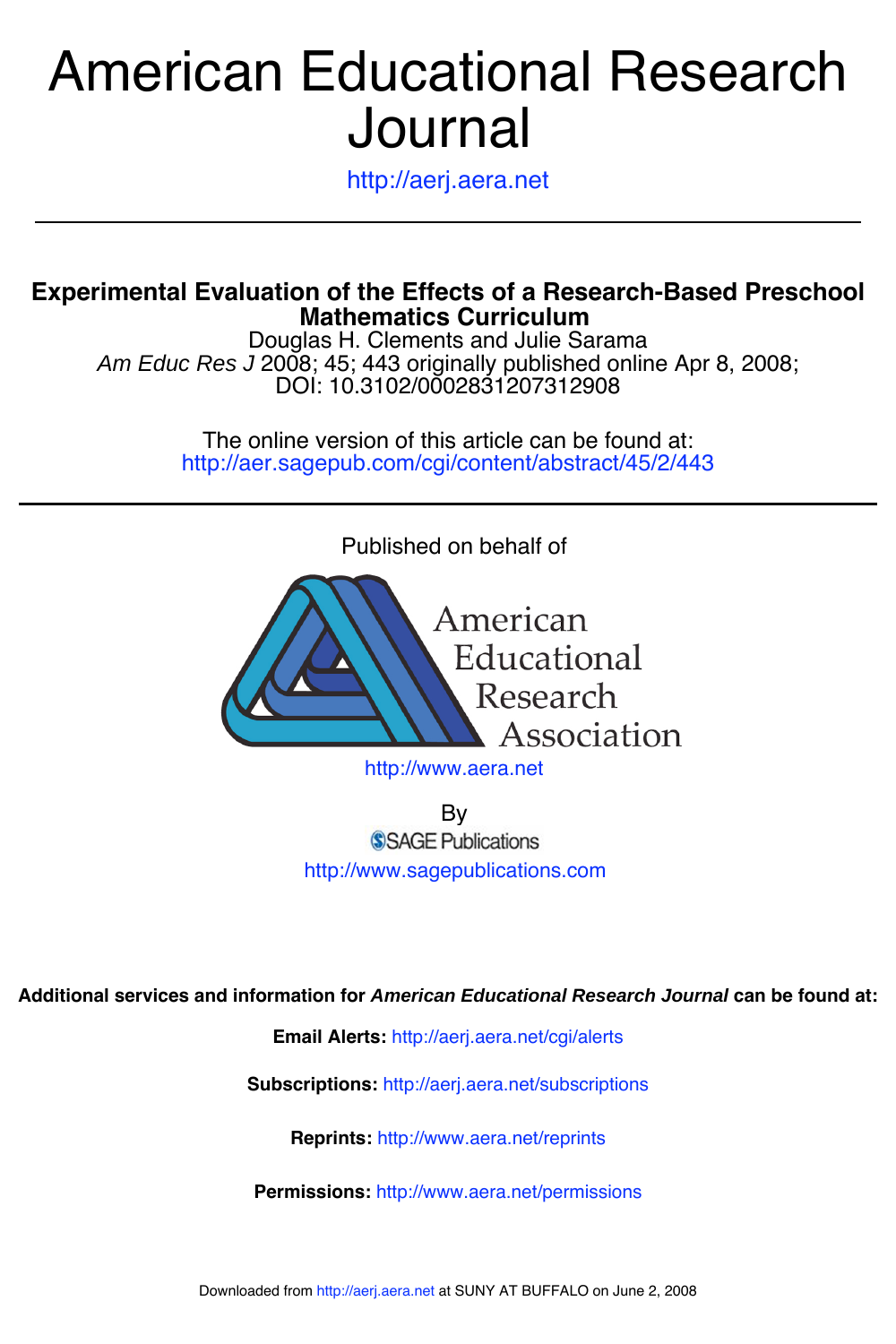*American Educational Research Journal June 2008, Vol. 45, No. 2, pp. 443-494 DOI: 10.3102/0002831207312908 © 2008 AERA. http://aerj.aera.net*

## Experimental Evaluation of the Effects of a Research-Based Preschool Mathematics Curriculum

### Douglas H. Clements Julie Sarama *University at Buffalo, State University of New York*

*A randomized-trials design was used to evaluate the effectiveness of a preschool mathematics program based on a comprehensive model ofresearchbased curricula development. Thirty-six preschool classrooms were assigned to experimental (*Building Blocks*), comparison (a different preschool mathematics curriculum), or control conditions. Children were individually pre- and posttested, participating in 26 weeks of instruction in between. Observational measures indicated that the curricula were implemented with fidelity, and the experimental condition had significant positive effects on classrooms' mathematics environment and teaching. The experimental group score increased significantly more than the comparison group score (effect size* <sup>=</sup> *0.47) and the control group score (effect size* <sup>=</sup> *1.07). Early interventions can increase the quality of the mathematics environment and help preschoolers develop a foundation of mathematics knowledge.*

KEYWORDS: *computers and learning, early childhood, mathematics education, professional development, instructional technologies, curriculum*

JULIE SARAMA is an associate professor of mathematics education at the University at Buffalo, State University of New York, 505 Baldy Hall (North Campus), Buffalo, NY 14260; e-mail: *jsarama@buffalo.edu*. Her research interests include young children's development of mathematical concepts and competencies, implementation and scaleup of educational reform, professional development models and their influence on student learning, and implementation and effects of her own software environments in mathematics classrooms.

Downloaded from [http://aerj.aera.net](http://aer.sagepub.com) at SUNY AT BUFFALO on June 2, 2008

DOUGLAS H. CLEMENTS is a professor of early childhood, mathematics, and computer education at the University at Buffalo, State University of New York, 505 Baldy Hall (North Campus), Buffalo, NY 14260; e-mail: *clements@buffalo.edu*. His research interests include the learning and teaching of geometry, computer applications in mathematics education, the early development of mathematical ideas, the effects of social interactions on learning, and curriculum research, including the scaling up of effective interventions.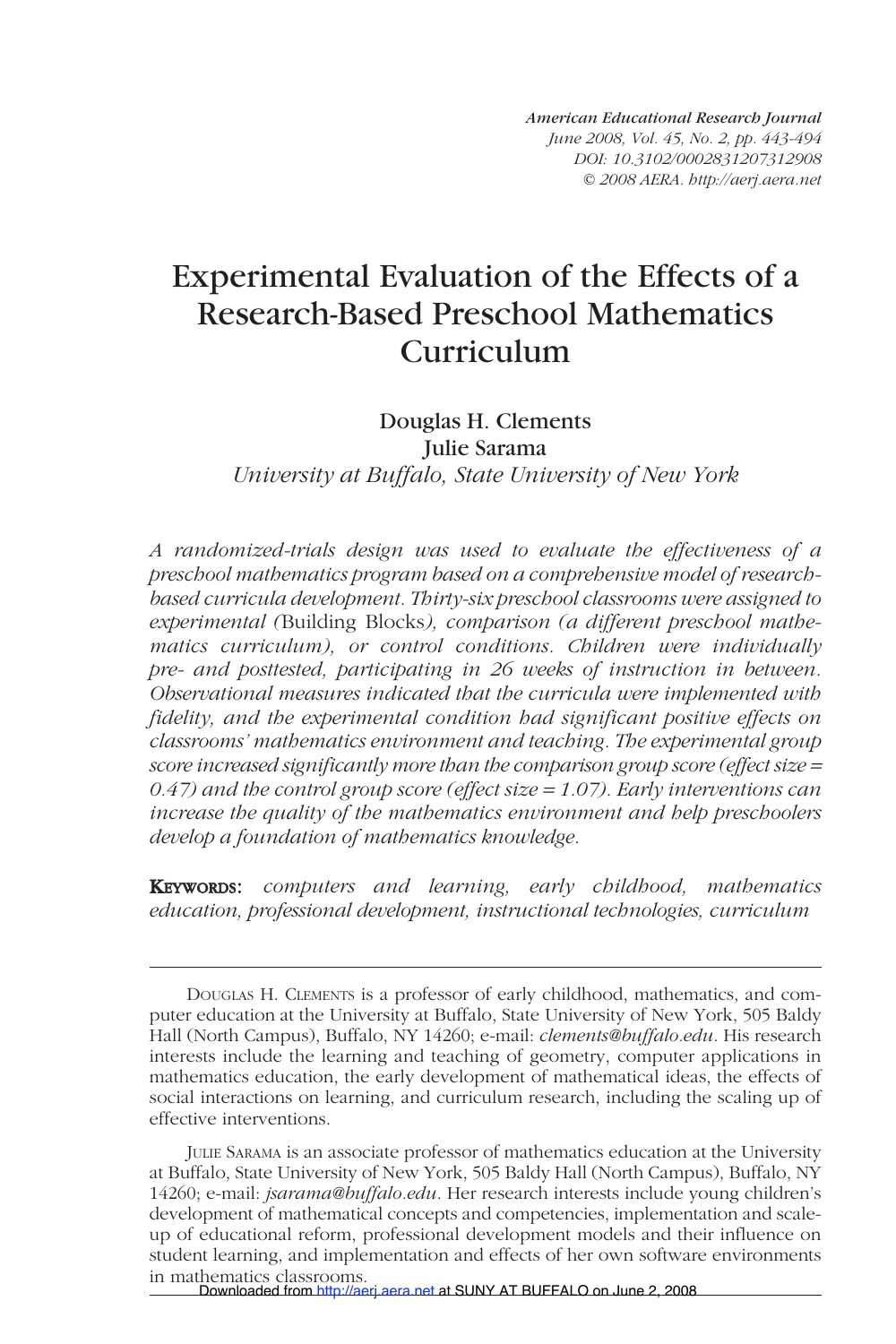Researchers and government agencies have emphasized the importance<br>of "research-based" instructional materials (e.g., Feuer, Towne, & Shavelson, 2002; Kilpatrick, Swafford, & Findell, 2001; Reeves, 2002), but rigorous evaluations of mathematics curricula are uncommon (National Research Council [NRC], 2004). Rarer are evaluations of preschool mathematics curricula, especially those including children from schools serving lowsocioeconomic (SES) children (Clements & Sarama, 2007b). In this study, we used a randomized-trials design to evaluate the effectiveness of a preschool mathematics program based on a comprehensive model of research-based curriculum development. Research issues included the fidelity of implementation, the effects on the quality of the classrooms' mathematics environment and teaching and on preschoolers' mathematics achievement, and the mediational role of the measure of the educational environment on gains in mathematics achievement.

### Background and Theoretical Framework

This study was motivated by three related concerns: (a) the need for rigorous evaluations of curricula; (b) the need for preschool mathematics curricula, and evaluations of these curricula, that include children from low-SES backgrounds; and (c) the desire to evaluate instructional materials based on a theoretical model of curriculum development. Regarding the first concern, both the ambiguities of the phrase *research-based instructional materials* and ubiquitous claims that curricula are based on research vitiate attempts to create a research foundation for the creation and evaluation of curricula (Clements, 2007). Once produced, curricula are rarely evaluated scientifically (NRC, 2004; less than 2% of studies address curricula; Senk & Thompson, 2003). Few evaluations of any curricula use randomized field trials (Clements, 2002; NRC, 2004).

Regarding the second concern, although mathematics in preschool has a long history, especially as realized in Froebel's original kindergarten (Balfanz, 1999; Brosterman, 1997), mathematics curricula for preschoolers have not been common, possibly due to the influential position of Piaget that early instruction on number skills would be useless (Piaget & Szeminska, 1952). Traditional preschool curricula often emphasize "prenumber" activities such as classification and seriation, which Piagetian theory identified as cognitive foundations for later number learning (Wright, Stanger, Stafford, & Martland, 2006). However, this approach is less effective than one based on recent research on children's early developing number knowledge (Clements, 1984). The curricula in more recent evaluations, many of which are unpublished materials created by researchers, have focused on mathematics, but most address only a single topic, such as number (Arnold, Fisher, Doctoroff, & Dobbs, 2002; Clements, 1984; Griffin & Case, 1997; Wright et al., 2006) or geometry (Razel & Eylon, 1991). Nevertheless, evaluations suggest that these materials can increase preschoolers' mathematics experiences, strengthening the development of their knowledge of number or geometry (Clements, 1984;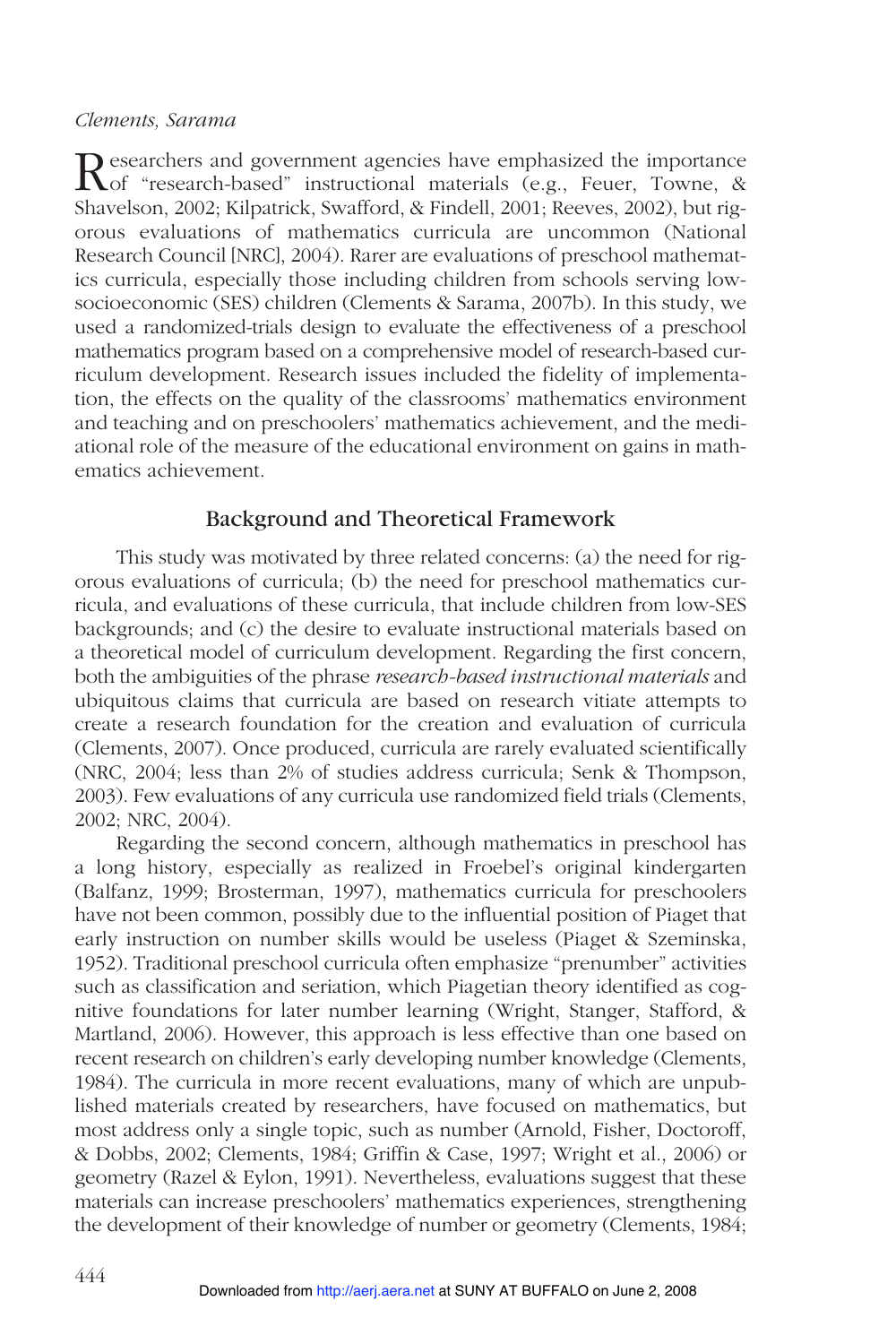Griffin & Case, 1997; Razel & Eylon, 1991). Few studies have examined the effects of more comprehensive preschool mathematics curricula, and those that exist did not use random assignment or included small numbers of classrooms (e.g., Clements & Sarama, 2004a, 2007c; Klein & Starkey, 2004; Starkey, Klein, & Wakeley, 2004; a combination of components of these curricula was assessed in Institute of Education Sciences' [IES] Preschool Curriculum Evaluation Research program, or PCER, but these results are embargoed). Thus, there is a need for rigorous evaluations of curricula that address comprehensive goals for mathematics learning (National Council of Teachers of Mathematics [NCTM], 2006), especially because learning of different domains, such as number, geometry, measurement, and patterning, may be mutually reinforcing (Clements & Sarama, 2007b).

Further, few rigorous evaluations include children from low-income households, who are at risk for later failure in mathematics (Bowman, Donovan, & Burns, 2001; Denton & West, 2002; Mullis et al., 2000; Natriello, McDill, & Pallas, 1990; Secada, 1992; Starkey & Klein, 1992). These children receive less support for mathematics learning in the home and school environments than children from middle- and high-income households (Blevins-Knabe & Musun-Miller, 1996; Bryant, Burchinal, Lau, & Sparling, 1994; Farran, Silveri, & Culp, 1991; Holloway, Rambaud, Fuller, & Eggers-Pierola, 1995; Saxe, Guberman, & Gearhart, 1987; Starkey et al., 1999). Some of the evaluations of preschool materials have involved low-income children and have suggested that planned and purposeful activities can ameliorate children's lack of experiences and increase their mathematics achievement (e.g., Griffin & Case, 1997; Klein & Starkey, 2004). High-quality evaluations of comprehensive curricula involving such children are needed to guide educational planning and policy.

Most important is the third concern, the need for evaluations of curricula developed on theoretical models. *Building Blocks—Foundations for Mathematical Thinking, Pre-Kindergarten to Grade 2: Research-Based Materials Development* was funded by the National Science Foundation to create and evaluate mathematics curricula for young children based on a theoretically sound research and development framework. The project's curriculum research framework (CRF) includes 10 phases embedded within three categories (Clements, 2002, 2007; for more detail, see Clements & Sarama, 2004a, 2007c; Sarama, 2004). The present research is the first of several Phase 10 evaluations; as background, we briefly describe the first 9 phases, providing citations and examples from the development of *Building Blocks.* The first category, A Priori Foundations, includes three phases that are variants of the research-to-practice model in which extant research is reviewed and implications for the nascent curriculum development effort drawn. (1) In General A Priori Foundation, developers review broad philosophies, theories, and empirical results on learning and teaching (Bowman et al., 2001). We determined that *Building Blocks*' basic approach would be finding the mathematics in, and developing mathematics from, children's activity; for example, "mathematizing" everyday tasks such as setting a table.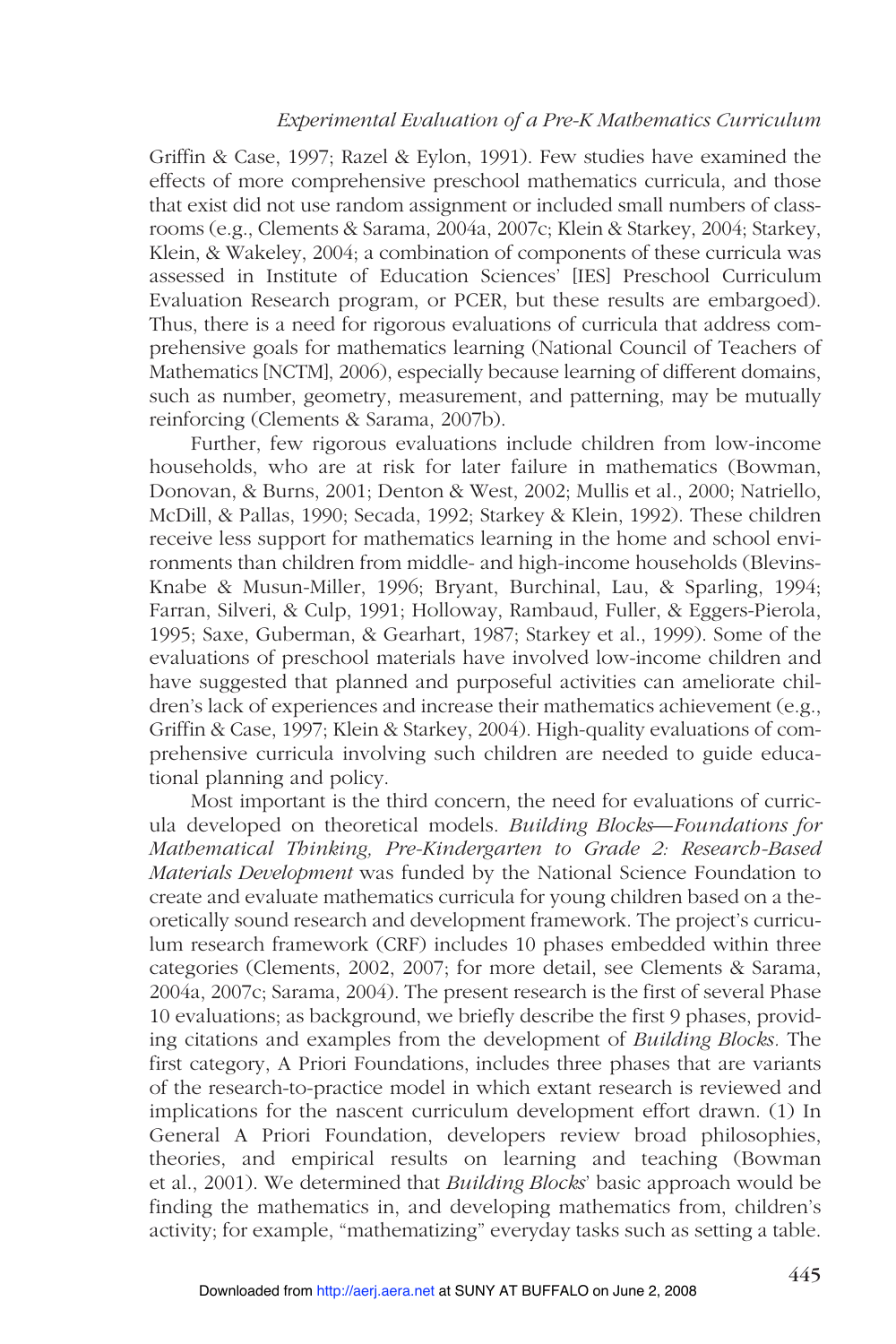(2) In Subject Matter A Priori Foundation, developers review research and consult with experts to identify mathematics that makes a substantive contribution to students' mathematical development, is generative in students' development of future mathematical understanding, and is interesting to students (Clements & Sarama, 2004a). (3) In Pedagogical A Priori Foundation, developers review empirical findings regarding what makes activities educationally effective—motivating and efficacious—to create general guidelines for the generation of activities (Sarama, 2004).

In the second category, Learning Model, developers structure activities in accordance with empirically based models of children's thinking in the targeted subject-matter domain. This phase, (4) Structure According to a Specific Learning Model, is critical to this study; therefore, we will elaborate. We created research-based *learning trajectories* (Simon, 1995), which we define as "descriptions of children's thinking and learning in a specific mathematical domain, and a related, conjectured route through a set of instructional tasks designed to engender those mental processes or actions hypothesized to move children through a developmental progression" (Clements & Sarama, 2004c, p. 83). For example, children's developmental progression for shape composition (Clements, Wilson, & Sarama, 2004; Sarama, Clements, & Vukelic, 1996) advances through levels of trial and error, partial use of geometric attributes, and mental strategies to synthesize shapes into composite shapes. The sequence of instructional tasks requires children to solve shape puzzles off and on the computer, the structures of which correspond to the levels of this developmental progression (Clements & Sarama, 2007c; Sarama et al., 1996). There is evidence that learning trajectories facilitate all children's learning (Clements & Sarama, 2004b, 2007b; Simon, 1995) but are especially important for children whose development may be attenuated or delayed, because critical levels of thinking may have been missed. For example, although most middle- and high-SES children build strong counting concepts and skills by 3.5 years of age, many low-SES children have not had opportunities to develop one or more critical concepts, such as correspondence, cardinality, or comparison in the counting act (Clements & Sarama, 2007b; Griffin, 2004). Putting learning trajectories at the core ensures that assessment (small-group record sheets, software, etc.) and activities based on it reveal and address any such lacunae. The CRF's model we used for *Building Blocks* implies that topic-specific learning trajectories should be interwoven rather than taught in separate curricular units, for five reasons. First, children's learning of mathematics is continuous and incremental (Clements & Sarama, 2007b; Siegler, 1996), and consistent exposure to skill-building activities is important to children's learning (Fuson, 1988). Second, the progressions for each learning trajectory cover years of development, and compressing the learning into a unit of instruction would be inappropriate. Third, the preschool years is a substantial period of cognitive development, with wide individual differences (Bowman et al., 2001); therefore, distributing opportunities to learn topics across the year will be more effective for more children. Fourth, at all ages, distributed practice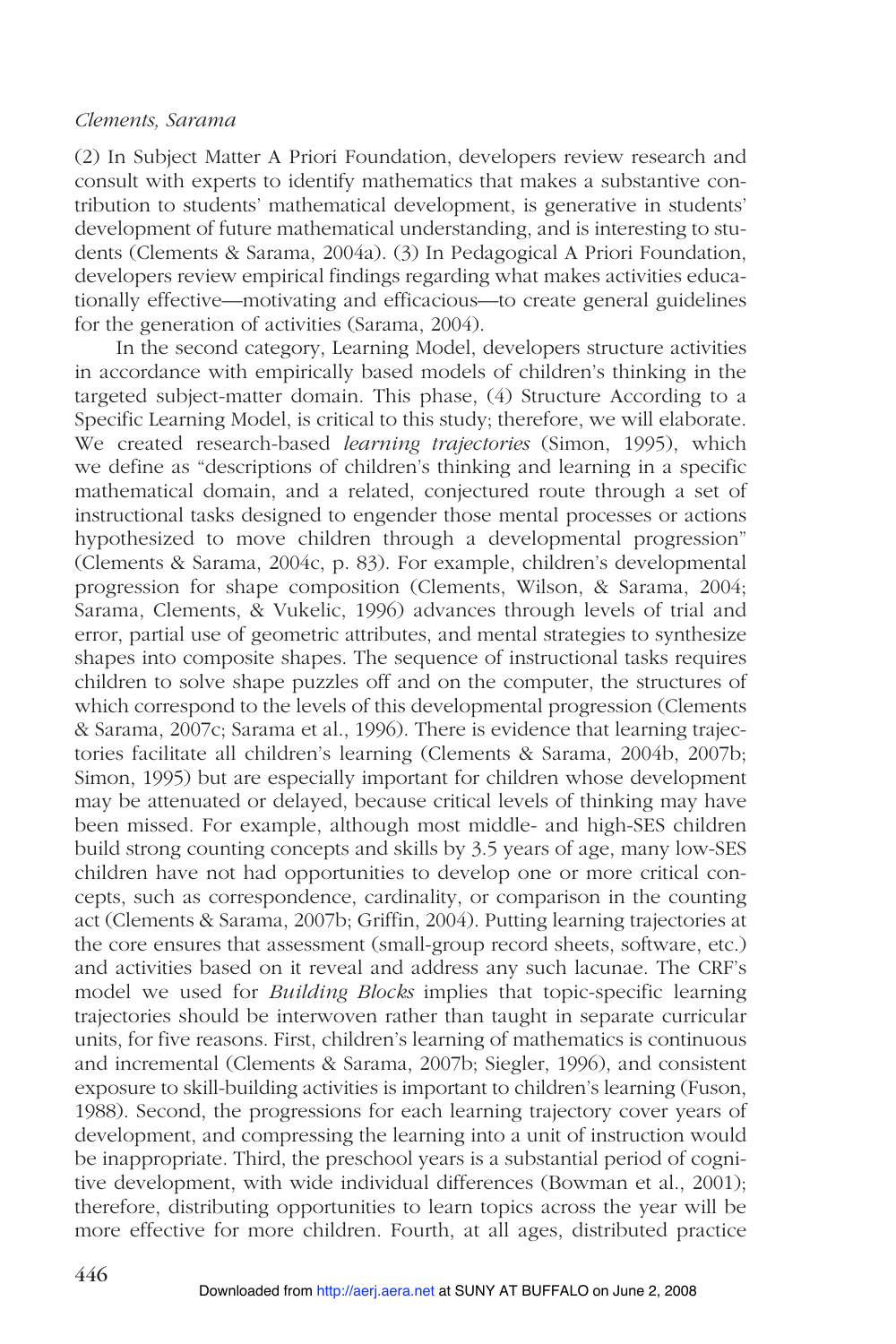yields better recall and retention (Cepeda, Pashler, Vul, Wixted, & Rohrer, 2006; Rohrer & Taylor, 2006). Fifth, interweaving may facilitate mutual reinforcement between learning trajectories (Clements & Sarama, 2007b). As a simple example, early learning of subitizing (rapid recognition of the numerosity of small sets) supports the development of a critical (and oftneglected) level of thinking in the counting trajectory in which children recognize the last counting word indicates how many in the counted set. That is, if children count a group of objects, "One, two, three," and immediately recognize a group as containing three objects via subitizing, their understanding of the cardinality of the last counting word is facilitated. Conversely, the establishment of that level of thinking in counting supports the development of higher levels of subitizing.

In the third category, Evaluation*,* developers collect empirical evidence to evaluate appeal, usability, and effectiveness of some version of the curriculum. We conducted studies at each of the next four phases: (5) Market Research; (6) Formative Research: Small Group (pilot tests with small groups on components); (7) Formative Research: Single Classroom; and (8) Formative Research: Multiple Classrooms (e.g., Clements & Sarama, 2004a; Sarama, 2004), revising the curriculum multiple times, including two distinct published versions (Clements & Sarama, 2003, 2007a). Another fundamental way *Building Blocks* was developed to help all learners was to include teachers and children from schools serving low-income families throughout these formative phrases. This helped ensure the problem contexts and language used were appropriate for these populations and that all formative evaluation included empirical data on the effectiveness of activities for supporting these children's learning. In the last two phases, (9) Summative Research: Small Scale and (10) Summative Research: Large Scale, developers evaluate what can actually be achieved with typical teachers under realistic circumstances. An initial Phase 9 summary research project (Clements & Sarama, 2007c) yielded effect sizes between 1 and 2 (Cohen's *d*). Phase 10 also uses randomized trials, which provide the most efficient and least biased designs to assess causal relationships (Cook, 2002), now in a greater number of classrooms, with more diversity, and less ideal conditions.

The present study is the first of several Phase 10 evaluations (Clements, 2007) evaluating the effects of a complete preschool mathematics curriculum on the mathematical knowledge of 4-year-old children, including those attending schools that serve children from low-SES families. Research questions included the following: Can *Building Blocks* be implemented with high fidelity, and does the measure of fidelity predict achievement gains? Does *Building Blocks* have substantial positive effects on the quality of the mathematics environment and teaching? What are the effects of the *Building Blocks* curriculum, as implemented under diverse conditions, on the mathematics achievement of preschoolers? A final, secondary, question was, If these effects are significant, does the increase in the quality of the mathematics environment and teaching mediate the effects on mathematics achievement? The complexity of numerous contexts, compared to the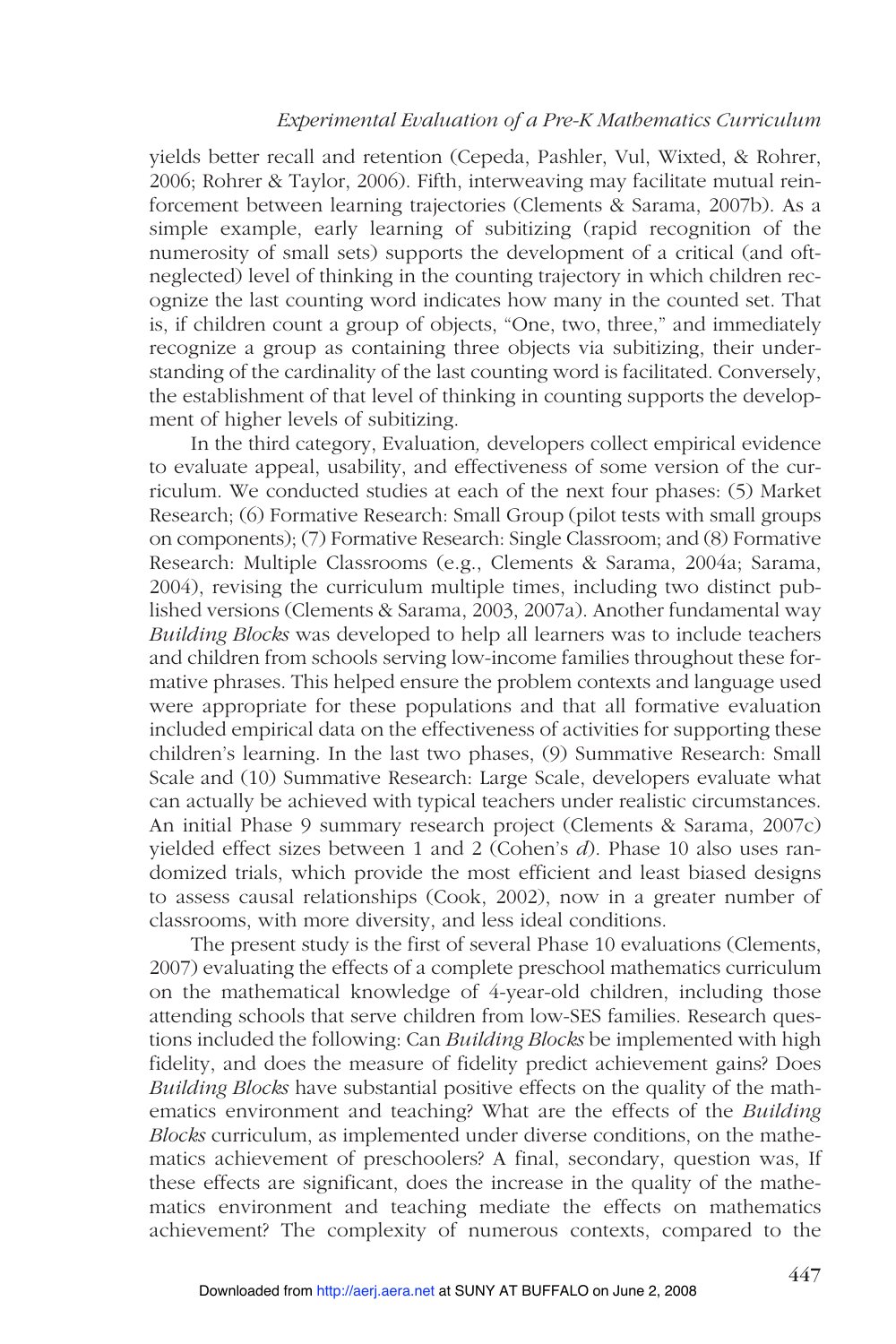"superrealization" (Cronbach et al., 1980) of the Phase 9 study, along with the small (e.g., .25) to moderate (.5; Cohen, 1977) effect sizes documented for other curricular interventions (NRC, 2004; Riordan & Noyce, 2001) suggested that a reasonable prediction would be moderate to large effect sizes.

### Method

### Participants

Table 1 presents the population of diverse classrooms serving preschoolers in New York State. The first group, serving children from low-income households, includes Head Start and state-funded programs. From an initial pool of more than 100 volunteers, 24 teachers were randomly selected. The *Building Blocks* curriculum was designed to meet the needs of all children. Therefore, we included the second group, who served mixed- (low- and middle-) income children. From 20 volunteers, 12 teachers were randomly selected. In each classroom, we randomly selected 8 children from the pool of all kindergarten-intending (in the entry range for kindergarten in 2004–2005) preschoolers who returned institutional review board permission forms (a few Head Start classrooms had only 8 kindergarten-intending children who returned forms; in those cases, all those qualifying were tested). One comparison teacher became increasingly ill, and 4 children (3 from control, 1 from *Building Blocks*) moved out of the area during the first 3 months of the study, leaving 35 teachers and 276 children who participated throughout the study (technical problems and children's illnesses during testing resulted in a total of 253 children with complete data on both pretest and posttest). To determine if there was any substantive effect of the teacher leaving the study, we calculated an effect size as the change in mean pretest achievement mean for that condition as a result of the attrition, divided by the pooled standard deviation. The small effect size of .03 indicates that any effect on the findings was negligible.

#### Materials: Curricula

Researchers should select curricula to which an experimental curriculum is compared on a principled basis (Clements, 2007) and assess the fidelity with which each curriculum is implemented (NRC, 2004). The use of conventional curricula as control conditions is important, but equally useful is the inclusion of a more rigorous comparison curriculum (NRC, 2004). We implemented a research-based comparison curriculum specifically designed for low-income children and validated in previous research with children from low-income households (IES's PCER program).

Table 2 summarizes the curricula's characteristics. For example, the first intervention curriculum, *Building Blocks* (experimental), was developed and evaluated using Phases 1 to 9 of the CRF (with the present study representing Phase 10), as previously described. It typically conducted small-group mathematics sessions once per week for 10 to 15 minutes per session per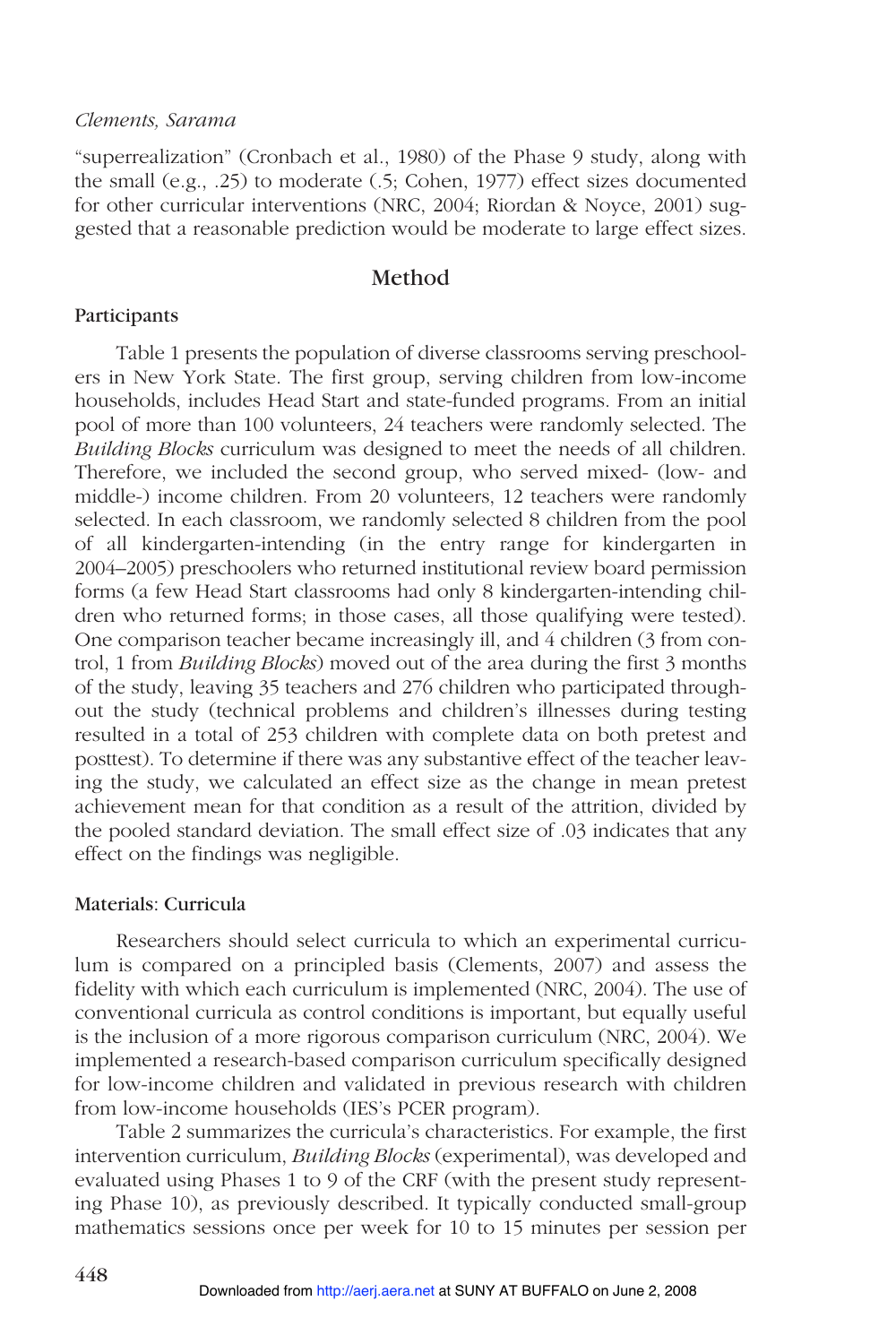| Table 1                                      |
|----------------------------------------------|
| <b>Demographics of Participating Schools</b> |

|                                            |                   |                            |               |                                 | Teachers |                                                                     |   |    |                                           | Children |                                         |          |                   |  |
|--------------------------------------------|-------------------|----------------------------|---------------|---------------------------------|----------|---------------------------------------------------------------------|---|----|-------------------------------------------|----------|-----------------------------------------|----------|-------------------|--|
|                                            | Program<br>Number |                            | Experience    | New York State<br>Certification |          | Ethnicity $(\% )$                                                   |   |    | <b>SES</b><br>(% Free Lunch:<br>% Reduced |          | Ethnicity $(\% )$                       |          |                   |  |
| Name                                       | Pre-Ks            | Urbanicity                 | (Years)       | (%)                             | AA       | $A/P$ ; NA                                                          | Н | W  | Lunch)                                    | AA       | A/P: NA                                 | H        | W                 |  |
| Head Start<br>State funded<br>Mixed income | 15<br>12          | Urban<br>Urban<br>Suburban | 8<br>16<br>14 | 28<br>90<br>91                  | 26       | 19 for AA, $A/P$ , NA, and H $81$<br>5 for AA, $A/P$ , NA, and H 95 |   | 64 | 97:2<br>63:11<br>9:10                     | 47<br>58 | 2:8<br>3<br>$30$ for AA, A/P, NA, and H | 13<br>11 | - 30<br>-28<br>70 |  |

*Note*. AA = African American; A/P <sup>=</sup> Asian/Pacific Islander; NA <sup>=</sup> Native American; H <sup>=</sup> Hispanic; W <sup>=</sup> White non-Hispanic. In some cases, records allowed no further categorical breakdowns.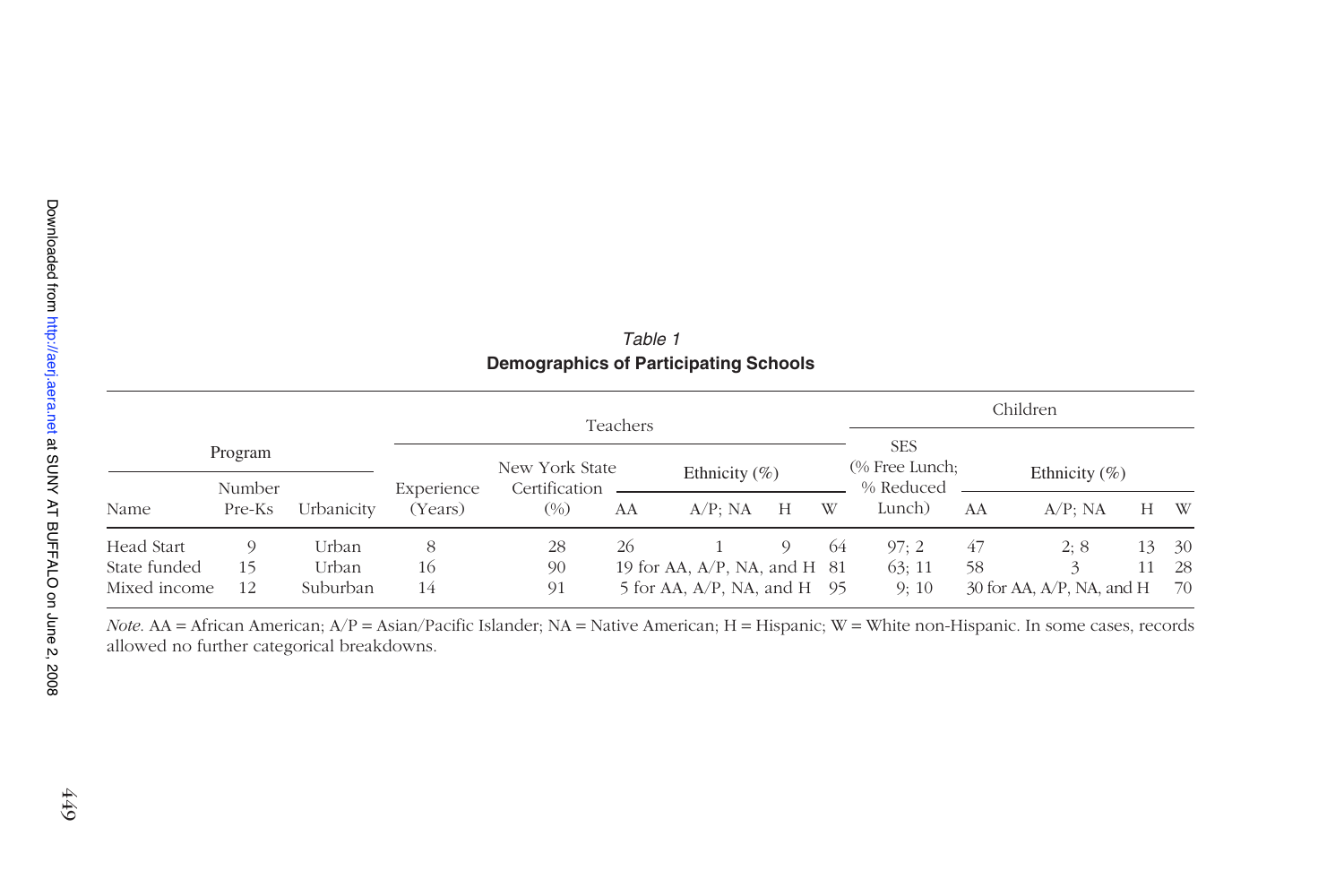group of approximately 4 to 6 children and whole-group activities for 5 to 15 minutes about four times per week. Children spent about 10 minutes in computer activities twice per week. In addition, letters describing the mathematics children were learning and family activities that support that learning were sent home each week. *Building Blocks* emphasizes use of learning trajectories.

The second intervention curriculum (comparison) had three components. The main components were included in a mathematics-intensive curriculum, the Preschool Mathematics Curriculum (PMC; Klein, Starkey, & Ramirez, 2002), comprising seven units explicitly linked to the NCTM (2000) standards. The curriculum focuses on small-group activities that were implemented so that each child participated at least twice per week for 15 to 20 minutes per day. These were often introduced during whole-group time; in addition, teachers conducted related mathematics activities during that time, for a total of about 10 minutes per day. The second component of the PMC was parent letters, including family activities. The third component was the DLM Early Childhood Express software, with which children spent 5 to 10 minutes twice per week.

The control teachers continued using their school's mathematics activities, which, typical for preschools, showed a mixture of influences. Five low-income controls used a citywide set of activities and common manipulatives. The other two low-income control classrooms from Head Start used the Creative Curriculum (Teaching Strategies, 2001), including the text and manipulative kit. The mixed-income classrooms used homegrown materials based on state standards, with three employing Montessori mathematics materials. Visits to control classrooms indicated that each was following the curricula as written.

As shown in Table 2, all taught a broad range of mathematical topics using several pedagogical components, with the control conditions being more varied and placing more emphasis on topics such as probability and graphing. All included specifications for individualization. The two intervention curricula shared several features but differed on others. Both were supplemental, mathematics-only curricula whose efficacy was supported by previous research. Weekly dosage was similar. Most differences between the two stemmed from the ways the curricula were based on research. The *Building Blocks* curriculum was, as described previously, based on a comprehensive framework, requiring evidence of success at each formative evaluation phase of the CRF. As opposed to the comparison curriculum's organization into topics, the *Building Blocks* curriculum is structured around interwoven learning trajectories, consistently returning to topics at next higher level of the developmental progression. As opposed to the comparison's small-group activities that were to be followed closely, teachers were to interpret and adapt all activities in the *Building Blocks* curriculum according to their knowledge of the developmental progressions underlying the learning trajectories and their formative assessment of children's knowledge. In the same vein, *Building Blocks* asks teachers to emphasize interaction around children's solution strategies, frequently asking questions such as "How did you know?" and "Why?" because children's responses to such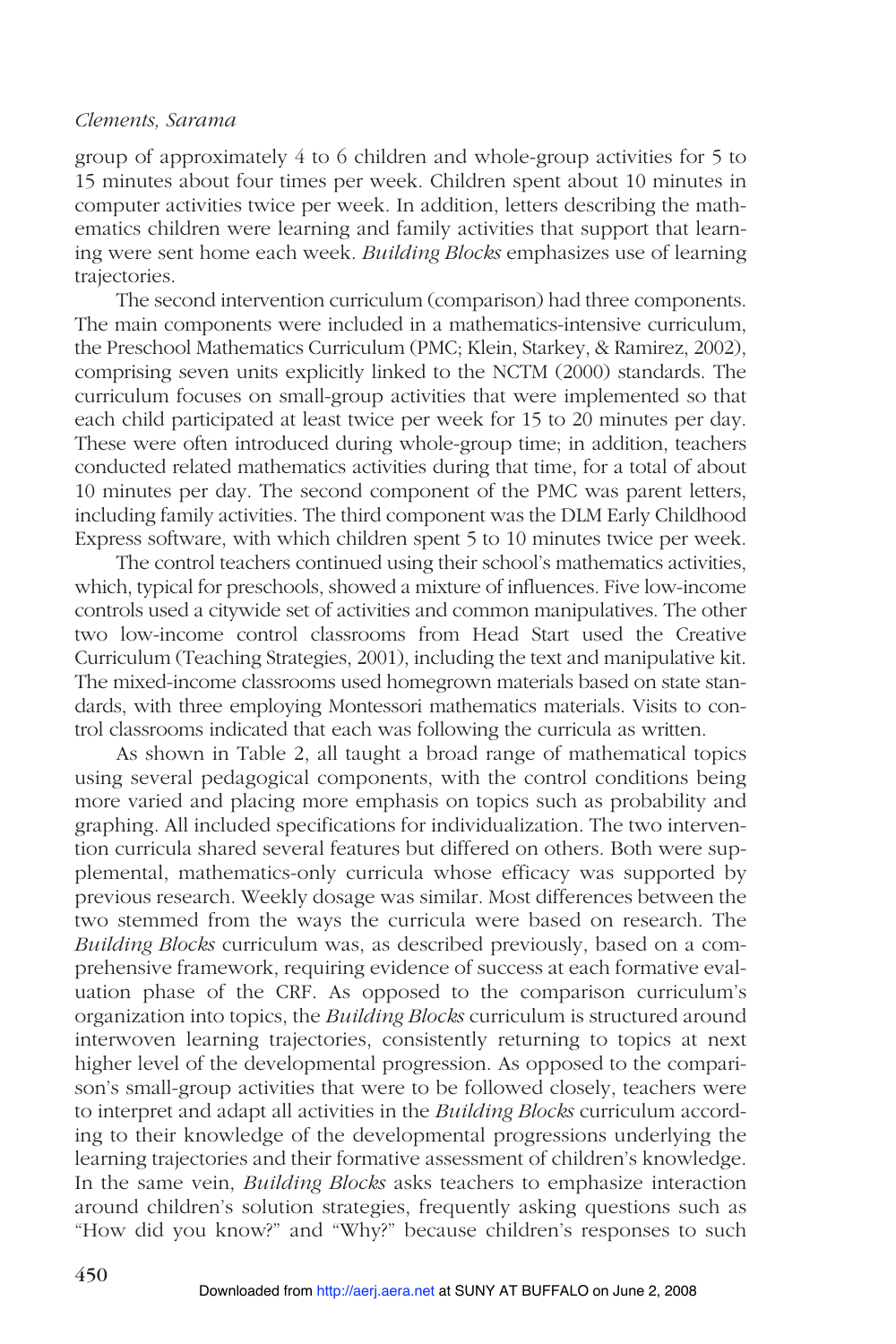| Characteristics <sup>a</sup>                                                            | Control                                                                                                                                                                                                                                                      | Comparison                                                                                                                                                                              | <b>Building Blocks</b>                                                                                                                                                                       |
|-----------------------------------------------------------------------------------------|--------------------------------------------------------------------------------------------------------------------------------------------------------------------------------------------------------------------------------------------------------------|-----------------------------------------------------------------------------------------------------------------------------------------------------------------------------------------|----------------------------------------------------------------------------------------------------------------------------------------------------------------------------------------------|
| Phases of the CRF<br>employed                                                           | 2 for citywide<br>2, 1, 2, 3, 9, 10 (not rigorous)<br>for Creative Curriculum<br>$1, 2, 3, 9$ for Montessori<br>2 for homegrown                                                                                                                              | $1, 2, 3, 9$ (not RCT) for PMC                                                                                                                                                          | 1 to 9, inclusive                                                                                                                                                                            |
| Pedagogical components of<br>curricula (math portion<br>for comprehensive<br>curricula) | Whole group 10 min 4 times/<br>week (city)<br>Small group 10 min/week<br>(Creative Curriculum only)<br>Individual lessons 5 times/week<br>(Montessori only)<br>Computer varies<br>Family varies                                                              | Small group 20 min 2/week<br>Whole group 5 min/week<br>Computer 10 min 2/week<br>Family 1/week                                                                                          | Small group 15 min/week<br>Whole group 10-15 min 4/week<br>Computer 10 min 2/week<br>Family 1/week                                                                                           |
| Emphasis                                                                                | Teach required skills through<br>direct instruction and through<br>play (city, homegrown)<br>Individual materials and tasks<br>(Montessori only)<br>Learn math through play, with<br>provided materials and<br>teacher scaffolding (Creative<br>Curriculum)s | Increase informal knowledge<br>using manipulatives in<br>sequenced, topical units, with<br>scripted activities that include<br>scaffolding for lower- and<br>higher-performing children | Curriculum and teaching<br>strategies share a core of<br>interwoven, research-based<br>learning trajectories with<br>activities that were<br>formatively evaluated<br>through the CRF phases |

Table 2 **Comparison of Curriculam**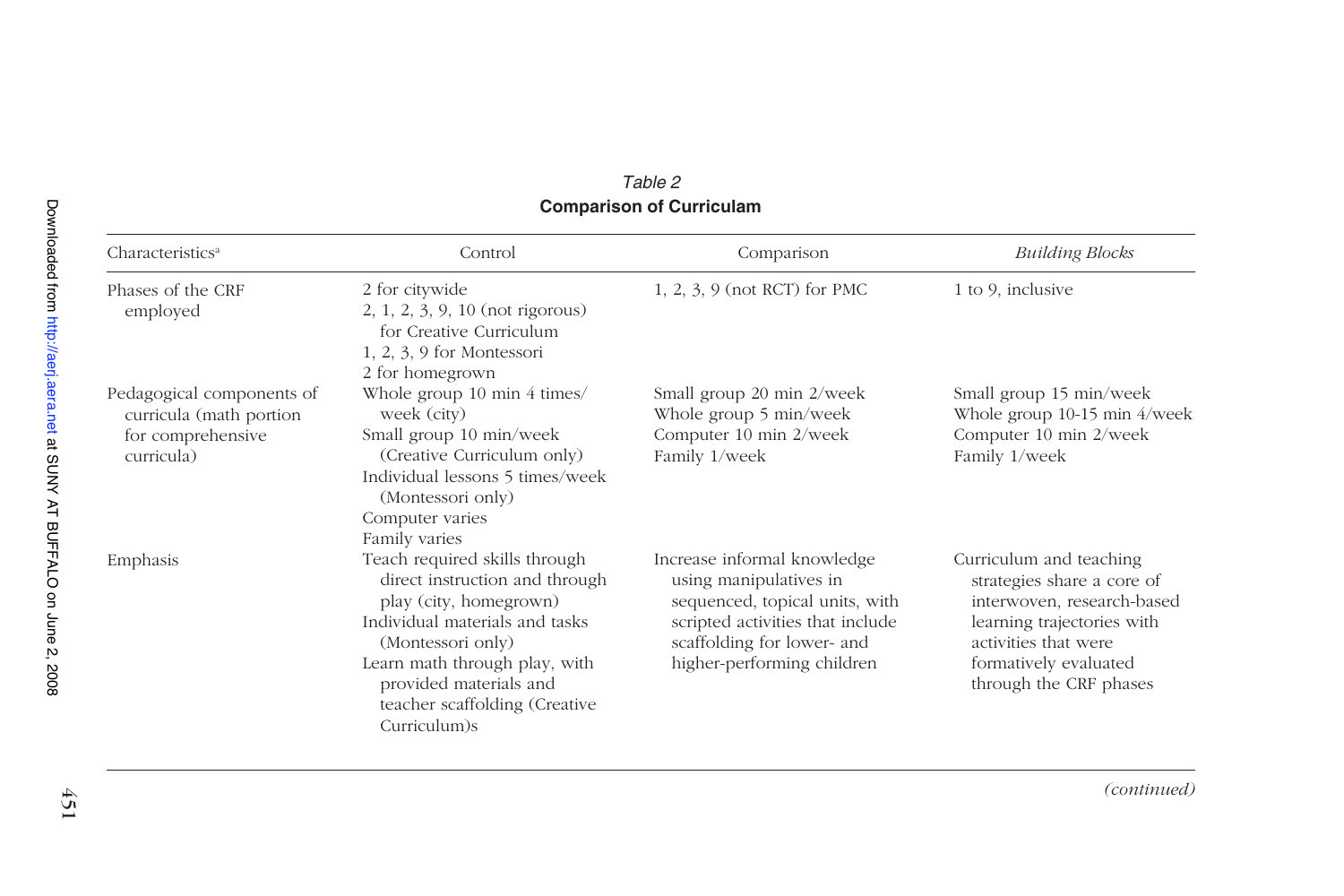|                                              | $\mu$   |            |                        |
|----------------------------------------------|---------|------------|------------------------|
| Percentage of Weeks on Topics <sup>b</sup>   | Control | Comparison | <b>Building Blocks</b> |
| Number                                       |         |            |                        |
| Counting (verbal, object, strategies)        | 20      | 18         | 21                     |
| Number recognition, matching, subitizing     |         |            |                        |
| Comparing number, sequencing                 |         |            |                        |
| Arithmetic                                   | 13      | 18         | 14                     |
| Geometry                                     |         |            |                        |
| Shape identification                         |         |            | 11                     |
| Comparing shape                              |         |            |                        |
| Representing shape                           |         |            |                        |
| Composing shape                              |         |            |                        |
| Measurement                                  |         |            | 14                     |
| Patterning                                   |         | 14         |                        |
| Other (e.g., probability, graphing, process) | 13      |            |                        |

Table 2**(continued)**

*Note.* CRF = curriculum research framework; RTC = randomized controlled trial; PMC = preschool mathematics curriculum.

<sup>a</sup>For comparison, and especially control, characteristics were inferred from the existing literature, giving benefit of the doubt for CRF Phases 1, 2, and 3. For control, the most typical characteristics of the various curriculum in use were listed.

bMain topic of each week; for many weeks, especially in *Building Blocks*, other topics were integrated. Control classrooms used several curricula; data were calculated from modes.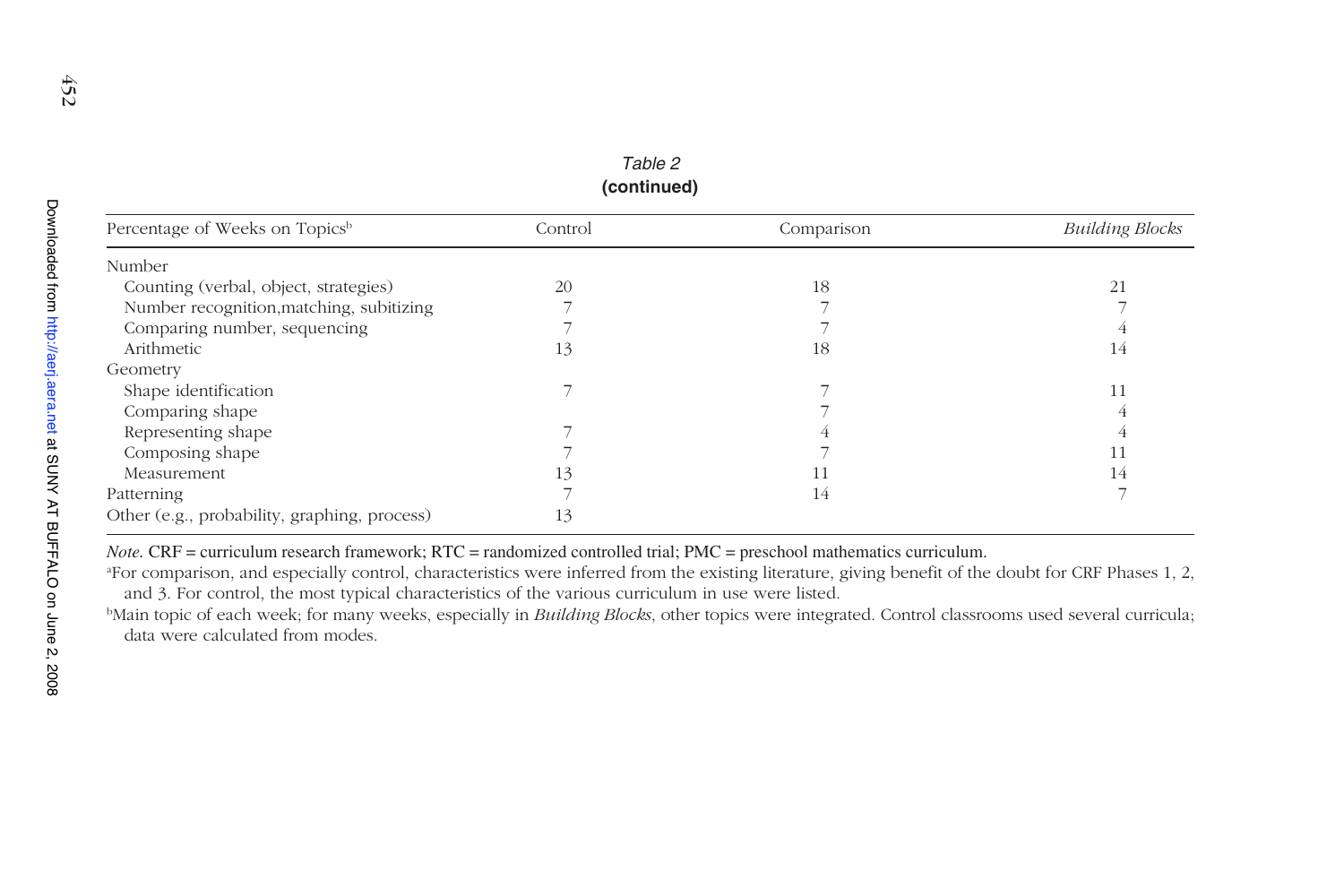questions are often requisite to identifying the mathematical strategies used by the child and therefore the developmental level of the learning trajectory.

#### Measures

*Classroom teaching practices and environment.* Two observational instruments were designed to be substantial improvements over previous instruments in attempting to address "deep change" that "goes beyond surface structures or procedures (such as changes in materials, classroom organization, or the addition of specific activities) to alter teachers' beliefs, norms of social interaction, and pedagogical principles as enacted in the curriculum" (Coburn, 2003, p. 4). The instruments, Fidelity of Implementation (Fidelity) and Classroom Observation of Early Mathematics–Environment and Teaching (COEMET), were created based on a body of research on the characteristics and teaching strategies of effective teachers of early childhood mathematics (Clarke & Clarke, 2004; Clements & Conference Working Group, 2004; Fraivillig, Murphy, & Fuson, 1999; Galván Carlan, 2000; Galván Carlan & Copley, 2000; Horizon Research Inc., 2001; NAEYC, 1991; Teaching Strategies, 2001). Each item is connected to one or more of these studies; thus, there is intended overlap between the instruments, with each specialized for its purpose. An example of a Likert item shared by both instruments in the section Mathematical Focus, with response possibilities from *strongly disagree* to *strongly agree*, is "The teacher began by engaging and focusing children's mathematical thinking (i.e., directed children's attention to, or invited them to consider, a mathematical question, problem, or idea)." Also shared by both instruments in the section for an interactive mathematics activity titled Organization, Teaching Approaches, Interactions are items with the subheadings Expectations, Eliciting Children's Solution Methods, Supporting Children's Conceptual Understanding, and so forth. Thus, although the fidelity instrument includes additional items measuring compliance, both the Fidelity and COEMET instruments were designed to more deeply document how mathematics is taught and what happens in each classroom (Hall & Hord, 2001).

The Fidelity instrument evaluates the degree to which teachers taught the intervention curricula, thus it addresses adherence and integrity to a specific program but is sufficiently general to apply to either of the two specific intervention curricula. There are 61 items, all but 6 of which are 4-point Likert scales from *strongly disagree* (1) to *strongly agree* (4). As with all measures in this study, we submitted this instrument to the Rasch model, with scores converted to *T* scores ( $M = 50$ ,  $SD = 10$ ). The Rasch *T* score for Fidelity includes the 55 Likert items and six additional variables: number of adults in the room, number of whole group activities, and duration of activities. An example of an item unique to the Fidelity measure in the Organization, Teaching Approaches, Interactions section is "The teacher conducted the activity as written in the curriculum, or made positive adaptations to it (not changes that violated the spirit of the core mathematical activity)." Further, as shown in Table 3, the Fidelity instrument includes sections for

*(text continues on p. 461)*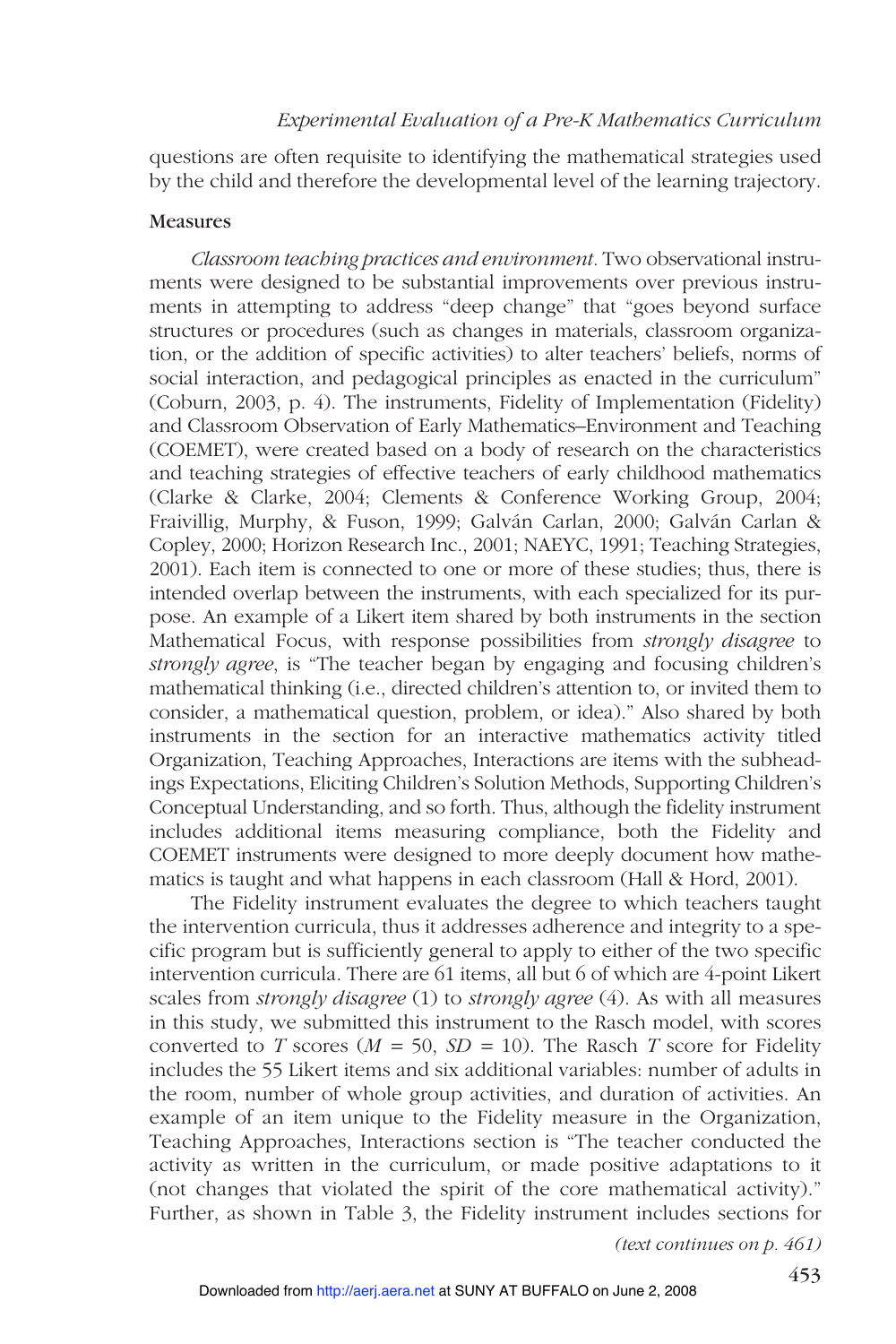|                                           |       | Comparison<br>Observation<br>$\overline{3}$<br>3<br>$\mathbf{1}$<br>$\overline{2}$<br>50.7<br>48.5<br>(8.8)<br>(15.5)<br>3.6<br>3.1<br>1.9<br>3.6<br>3.1<br>1.9<br>3.6<br>3.6<br>2.7<br>3.6<br>2.7<br>3.6<br>3.4<br>3.4<br>3.3<br>3.3<br>3.4<br>3.1<br>3.7<br>3.3<br>3.3<br>2.6<br>2.7<br>2.7<br>2.7<br>2.7<br>2.7<br>2.6<br>2.7<br>5.6<br>4.7<br>5.6<br>5.6<br>4.7<br>5.6<br>5.1<br>4.8<br>4.9<br>4.9<br>5.9<br>5.7<br>5.8<br>4.6<br>4.1<br>4.6<br>5.0<br>5.4<br>4.9<br>5.1<br>5.0<br>5.3<br>5.1<br>5.0<br>5.1<br>4.4<br>5.7<br>5.4<br>4.1<br>4.0<br>3.4<br>4.1<br>4.0<br>3.4<br>3.3<br>3.4<br>3.8 |     |        |              | <b>Building Blocks</b> |       |           |
|-------------------------------------------|-------|-----------------------------------------------------------------------------------------------------------------------------------------------------------------------------------------------------------------------------------------------------------------------------------------------------------------------------------------------------------------------------------------------------------------------------------------------------------------------------------------------------------------------------------------------------------------------------------------------------|-----|--------|--------------|------------------------|-------|-----------|
|                                           |       |                                                                                                                                                                                                                                                                                                                                                                                                                                                                                                                                                                                                     |     | Mean   |              | Observation            |       | Mean      |
|                                           |       |                                                                                                                                                                                                                                                                                                                                                                                                                                                                                                                                                                                                     |     | Obs.   | $\mathbf{1}$ | $\overline{2}$         | 3     | 3<br>Obs. |
| Mean T score <sup>a</sup>                 | 51.0  |                                                                                                                                                                                                                                                                                                                                                                                                                                                                                                                                                                                                     |     | 50.1   | 50.0         | 52.3                   | 50.8  | 51.0      |
|                                           | (9.9) |                                                                                                                                                                                                                                                                                                                                                                                                                                                                                                                                                                                                     |     | (10.7) | (7.6)        | (9.7)                  | (9.1) | (6.6)     |
| <b>General Curriculum</b>                 |       |                                                                                                                                                                                                                                                                                                                                                                                                                                                                                                                                                                                                     |     |        |              |                        |       |           |
| Schedule                                  |       |                                                                                                                                                                                                                                                                                                                                                                                                                                                                                                                                                                                                     |     | 2.9    | 3.6          | 3.1                    | 3.4   | 3.4       |
| Teacher within                            |       |                                                                                                                                                                                                                                                                                                                                                                                                                                                                                                                                                                                                     |     | 2.9    | 3.6          | 3.1                    | 3.4   | 3.4       |
| weeks of schedule <sup>b</sup>            |       |                                                                                                                                                                                                                                                                                                                                                                                                                                                                                                                                                                                                     |     |        |              |                        |       |           |
| Family involvement                        |       |                                                                                                                                                                                                                                                                                                                                                                                                                                                                                                                                                                                                     |     | 3.3    | 3.8          | 3.8                    | 4.0   | 3.9       |
| Activities were<br>sent home <sup>b</sup> |       |                                                                                                                                                                                                                                                                                                                                                                                                                                                                                                                                                                                                     |     | 3.3    | 3.8          | 3.8                    | 4.0   | 3.9       |
| Everyday activities                       |       |                                                                                                                                                                                                                                                                                                                                                                                                                                                                                                                                                                                                     |     | 3.4    | 3.3          | 3.4                    | 3.1   | 3.2       |
| Materials were present                    |       |                                                                                                                                                                                                                                                                                                                                                                                                                                                                                                                                                                                                     |     | 3.3    | 3.4          | 3.4                    | 3.5   | 3.4       |
| Teacher uses                              |       |                                                                                                                                                                                                                                                                                                                                                                                                                                                                                                                                                                                                     |     | 3.4    | 3.1          | 3.4                    | 2.6   | 3.0       |
| curriculum every day                      |       |                                                                                                                                                                                                                                                                                                                                                                                                                                                                                                                                                                                                     |     |        |              |                        |       |           |
| Extensions                                |       |                                                                                                                                                                                                                                                                                                                                                                                                                                                                                                                                                                                                     |     |        | 2.8          | 3.1                    | 2.6   | 2.8       |
| Teacher extended<br>activities            |       |                                                                                                                                                                                                                                                                                                                                                                                                                                                                                                                                                                                                     |     |        | 2.8          | 3.1                    | 2.6   | 2.8       |
| <b>Whole-Group Activity</b>               |       |                                                                                                                                                                                                                                                                                                                                                                                                                                                                                                                                                                                                     |     |        |              |                        |       |           |
| Mathematical focus                        |       |                                                                                                                                                                                                                                                                                                                                                                                                                                                                                                                                                                                                     |     | 5.3    | 3.9          | 4.5                    | 4.3   | 4.2       |
| Teacher displayed                         |       |                                                                                                                                                                                                                                                                                                                                                                                                                                                                                                                                                                                                     |     | 5.3    | 3.9          | 4.5                    | 4.3   | 4.2       |
| understanding of<br>concepts              |       |                                                                                                                                                                                                                                                                                                                                                                                                                                                                                                                                                                                                     |     |        |              |                        |       |           |
| Organization, teaching,                   |       |                                                                                                                                                                                                                                                                                                                                                                                                                                                                                                                                                                                                     |     |        | 4.0          | 4.2                    | 3.9   | 4.0       |
| approaches, interactions                  |       |                                                                                                                                                                                                                                                                                                                                                                                                                                                                                                                                                                                                     |     |        |              |                        |       |           |
| Materials set up                          |       |                                                                                                                                                                                                                                                                                                                                                                                                                                                                                                                                                                                                     |     | 5.8    | 4.9          | 4.9                    | 5.1   | 5.0       |
| correctly                                 |       |                                                                                                                                                                                                                                                                                                                                                                                                                                                                                                                                                                                                     |     |        |              |                        |       |           |
| Teacher began by                          |       |                                                                                                                                                                                                                                                                                                                                                                                                                                                                                                                                                                                                     |     |        | 3.4          | 4.4                    | 3.9   | 3.9       |
| focusing thinking                         |       |                                                                                                                                                                                                                                                                                                                                                                                                                                                                                                                                                                                                     |     |        | 4.4          | 4.4                    | 4.4   | 4.4       |
| Pace was appropriate                      |       |                                                                                                                                                                                                                                                                                                                                                                                                                                                                                                                                                                                                     |     |        |              |                        |       |           |
| Teacher conducted<br>activity as written  |       |                                                                                                                                                                                                                                                                                                                                                                                                                                                                                                                                                                                                     |     |        | 4.3          | 4.3                    | 4.2   | 4.3       |
| Management strategies                     |       |                                                                                                                                                                                                                                                                                                                                                                                                                                                                                                                                                                                                     |     | 5.2    | 3.9          | 4.2                    | 3.6   | 3.9       |
| enhanced quality                          |       |                                                                                                                                                                                                                                                                                                                                                                                                                                                                                                                                                                                                     |     |        |              |                        |       |           |
| Discussion                                |       |                                                                                                                                                                                                                                                                                                                                                                                                                                                                                                                                                                                                     |     | 3.8    | 3.1          | 2.8                    | 2.4   | 2.8       |
| Activity involved                         |       |                                                                                                                                                                                                                                                                                                                                                                                                                                                                                                                                                                                                     |     | 3.8    | 3.1          | 2.8                    | 2.4   | 2.8       |
| discussion                                |       |                                                                                                                                                                                                                                                                                                                                                                                                                                                                                                                                                                                                     |     |        |              |                        |       |           |
| <b>Small-Group Activity</b>               |       |                                                                                                                                                                                                                                                                                                                                                                                                                                                                                                                                                                                                     |     |        |              |                        |       |           |
| Mathematical focus                        |       |                                                                                                                                                                                                                                                                                                                                                                                                                                                                                                                                                                                                     |     | 3.5    | 3.3          | 3.0                    | 3.6   | 3.3       |
| Teacher displayed                         | 3.3   | 3.4                                                                                                                                                                                                                                                                                                                                                                                                                                                                                                                                                                                                 | 3.8 | 3.5    | 3.3          | 3.0                    | 3.6   | 3.3       |
| understanding                             |       |                                                                                                                                                                                                                                                                                                                                                                                                                                                                                                                                                                                                     |     |        |              |                        |       |           |
| of concepts                               |       |                                                                                                                                                                                                                                                                                                                                                                                                                                                                                                                                                                                                     |     |        |              |                        |       |           |

### Table 3 **Means and Standards Deviations for the Fidelity of Implementation Measure**

Downloaded from [http://aerj.aera.net](http://aer.sagepub.com) at SUNY AT BUFFALO on June 2, 2008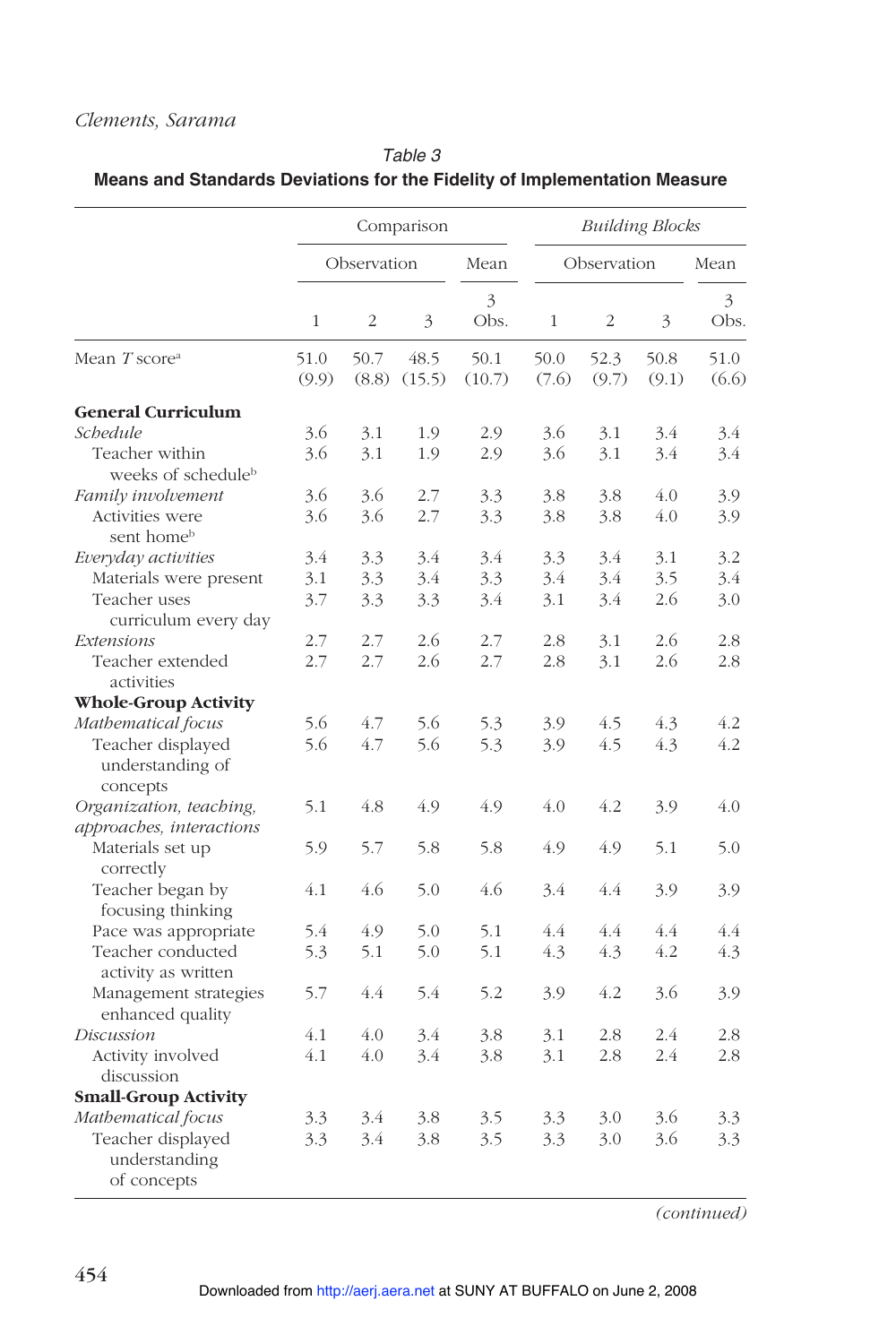|                                                          | Comparison<br>Observation<br>$\overline{3}$<br>$\overline{2}$<br>3<br>1<br>3.2<br>3.2<br>3.0<br>3.1<br>4.0<br>4.0<br>4.0<br>3.7<br>4.0<br>3.3<br>3.6<br>3.4<br>3.7<br>4.0<br>2.7<br>3.0<br>3.2<br>3.6<br>3.0<br>2.9<br>2.8<br>3.4<br>3.1<br>3.5<br>3.4<br>2.4<br>3.2<br>2.3<br>2.5<br>2.7<br>2.5<br>2.6<br>2.4<br>2.5<br>2.6<br>3.0<br>3.0<br>2.3<br>2.0<br>2.5<br>2.4<br>2.6<br>2.8<br>2.4<br>2.7<br>3.3<br>2.1<br>2.2<br>2.1<br>1.9<br>2.9<br>2.9<br>2.8<br>2.2<br>2.3<br>2.9<br>2.5<br>2.0<br>2.1 |     |     |      |     | <b>Building Blocks</b> |     |                                   |
|----------------------------------------------------------|------------------------------------------------------------------------------------------------------------------------------------------------------------------------------------------------------------------------------------------------------------------------------------------------------------------------------------------------------------------------------------------------------------------------------------------------------------------------------------------------------|-----|-----|------|-----|------------------------|-----|-----------------------------------|
|                                                          |                                                                                                                                                                                                                                                                                                                                                                                                                                                                                                      |     |     | Mean |     | Observation            |     | Mean                              |
|                                                          |                                                                                                                                                                                                                                                                                                                                                                                                                                                                                                      |     |     | Obs. | 1   | 2                      | 3   | $\overline{\mathfrak{Z}}$<br>Obs. |
| Organization, teaching,<br>approaches, interactions      |                                                                                                                                                                                                                                                                                                                                                                                                                                                                                                      |     |     |      | 3.1 | 3.2                    | 3.3 | 3.2                               |
| Materials were set<br>up correctlyb                      |                                                                                                                                                                                                                                                                                                                                                                                                                                                                                                      |     |     | 4.0  | 3.8 | 4.0                    | 3.8 | 3.9                               |
| Teacher conducted<br>activity as written                 |                                                                                                                                                                                                                                                                                                                                                                                                                                                                                                      |     |     | 3.7  | 2.9 | 3.1                    | 3.5 | 3.2                               |
| Pace was appropriate                                     |                                                                                                                                                                                                                                                                                                                                                                                                                                                                                                      |     |     | 3.6  | 3.6 | 3.3                    | 3.4 | 3.4                               |
| Activity was completed<br>with all children <sup>b</sup> |                                                                                                                                                                                                                                                                                                                                                                                                                                                                                                      |     |     | 3.2  | 3.6 | 3.8                    | 4.0 | 3.8                               |
| Management strategies<br>high quality                    |                                                                                                                                                                                                                                                                                                                                                                                                                                                                                                      |     |     | 3.3  | 3.4 | 3.0                    | 3.1 | 3.2                               |
| Expectations                                             |                                                                                                                                                                                                                                                                                                                                                                                                                                                                                                      |     |     | 3.0  | 3.1 | 3.0                    | 3.3 | 3.1                               |
| Teacher promoted<br>effort, persistence                  |                                                                                                                                                                                                                                                                                                                                                                                                                                                                                                      |     |     | 3.3  | 3.3 | 3.1                    | 3.4 | 3.3                               |
| Teacher encouraged<br>active reflection                  |                                                                                                                                                                                                                                                                                                                                                                                                                                                                                                      |     |     | 2.6  | 2.9 | 2.9                    | 3.1 | 3.0                               |
| Eliciting children's                                     |                                                                                                                                                                                                                                                                                                                                                                                                                                                                                                      |     |     | 2.5  | 2.8 | 2.9                    | 2.9 | 2.9                               |
| solution methods                                         |                                                                                                                                                                                                                                                                                                                                                                                                                                                                                                      |     |     |      |     |                        |     |                                   |
| Teacher asked children<br>to share, justify              |                                                                                                                                                                                                                                                                                                                                                                                                                                                                                                      |     |     | 2.5  | 2.8 | 3.0                    | 3.1 | 3.0                               |
| Teacher facilitated<br>children's responding             |                                                                                                                                                                                                                                                                                                                                                                                                                                                                                                      |     |     | 2.9  | 3.4 | 3.3                    | 3.1 | 3.3                               |
| Teacher encouraged<br>children's listening               |                                                                                                                                                                                                                                                                                                                                                                                                                                                                                                      |     |     | 2.3  | 2.3 | 2.5                    | 2.6 | 2.5                               |
| Supporting children's<br>conceptual understanding        |                                                                                                                                                                                                                                                                                                                                                                                                                                                                                                      |     |     | 2.6  | 2.5 | 2.7                    | 2.9 | 2.7                               |
| Supported describer's<br>thinking                        |                                                                                                                                                                                                                                                                                                                                                                                                                                                                                                      |     |     | 2.8  | 2.6 | 2.9                    | 3.1 | 2.9                               |
| Supported listener's<br>understanding                    |                                                                                                                                                                                                                                                                                                                                                                                                                                                                                                      |     |     |      | 2.0 | 2.4                    | 2.5 | 2.3                               |
| Gave just enough<br>assistance                           |                                                                                                                                                                                                                                                                                                                                                                                                                                                                                                      |     |     | 2.9  | 2.9 | 2.9                    | 3.1 | 3.0                               |
| Extending children's                                     |                                                                                                                                                                                                                                                                                                                                                                                                                                                                                                      |     |     |      | 2.1 | 2.5                    | 2.7 | 2.4                               |
| mathematical thinking                                    |                                                                                                                                                                                                                                                                                                                                                                                                                                                                                                      |     |     |      |     |                        |     |                                   |
| Elaborated children's<br>mathematical ideas              |                                                                                                                                                                                                                                                                                                                                                                                                                                                                                                      |     | 3.0 | 2.4  | 2.1 | 2.6                    | 2.9 | 2.5                               |
| Went beyond initial<br>solutions                         | 1.6                                                                                                                                                                                                                                                                                                                                                                                                                                                                                                  | 1.9 | 2.2 | 1.9  | 1.7 | 2.2                    | 2.3 | 2.1                               |

Table 3 **(continued)**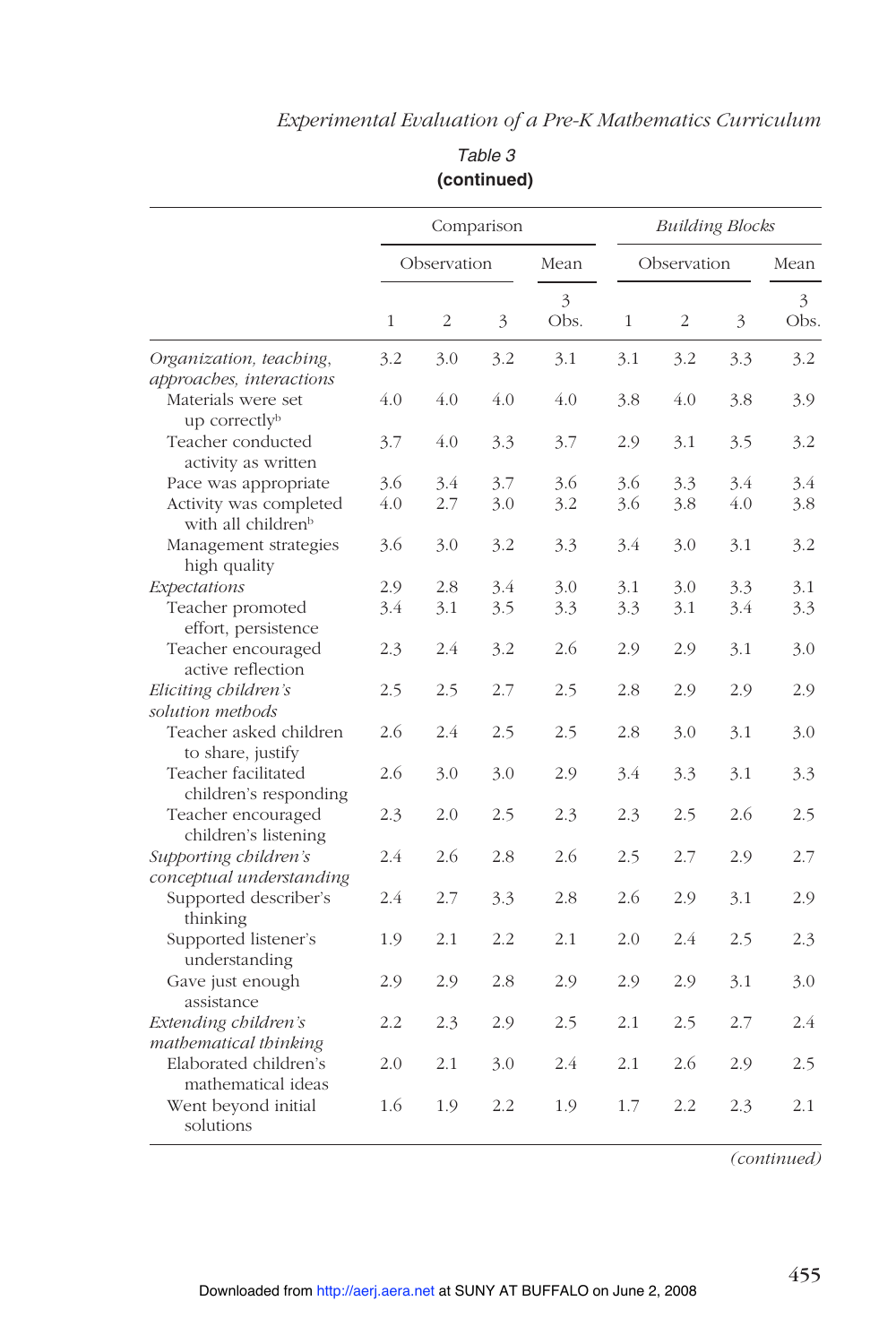|                                                                   |            |                | (continued) |                        |     |                        |            |            |
|-------------------------------------------------------------------|------------|----------------|-------------|------------------------|-----|------------------------|------------|------------|
|                                                                   |            |                | Comparison  |                        |     | <b>Building Blocks</b> |            |            |
|                                                                   |            | Observation    |             | Mean                   |     | Observation            |            | Mean       |
|                                                                   | 1          | $\overline{2}$ | 3           | $\overline{3}$<br>Obs. | 1   | $\overline{2}$         | 3          | 3<br>Obs.  |
| Encouraged mathematical<br>reflection                             | 2.4        | 2.6            | 3.2         | 2.7                    | 1.8 | 2.4                    | 2.6        | 2.3        |
| Cultivated love of<br>challenge                                   | 2.6        | 2.6            | 3.2         | 2.8                    | 2.6 | 2.8                    | 3.0        | 2.8        |
| Assessment and                                                    | 3.1        | 3.3            | 3.1         | 3.2                    | 2.9 | 3.0                    | 3.0        | 3.0        |
| instructional adjustment<br>Listened to children,<br>taking notes | 3.7        | 3.6            | 3.7         | 3.7                    | 3.4 | 3.4                    | 3.4        | 3.4        |
| Adapted tasks to ability<br>and development                       | 2.7        | 3.0            | 3.0         | 2.9                    | 2.8 | 3.0                    | 2.9        | 2.9        |
| Used scaffolding activities                                       | 3.4        | 3.4            | 3.2         | 3.3                    | 2.6 | 2.6                    | 2.6        | 2.6        |
| Used upward and<br>downward extensions <sup>b</sup>               | 2.7        | 3.1            | 2.5         | 2.8                    | 2.7 | 2.9                    | 3.1        | 2.9        |
| <b>Center Activity</b>                                            |            |                |             |                        |     |                        |            |            |
| Organization, teaching,                                           | 3.5        | 3.2            | 4.3         | 3.6                    | 3.3 | 4.0                    | 3.3        | 3.5        |
| approaches, interactions                                          |            |                |             |                        |     |                        |            |            |
| Tasks engaged children                                            | 3.6        | 3.2            | 4.4         | 3.7                    | 3.3 | 4.1                    | 3.3        | 3.6        |
| Task selected by child <sup>b</sup>                               | 3.4<br>4.0 | 2.2            | 3.2         | 2.9                    | 3.4 | 3.8                    | 3.8<br>4.0 | 3.7<br>4.0 |
| Materials set up correctly <sup>b</sup>                           |            | 3.4            | 5.0         | 4.1                    | 3.8 | 4.2                    |            |            |
| Teacher introduced<br>activity as written                         | 4.0        | 3.6            | 4.8         | 4.1                    | 3.1 | 4.1                    | 2.9        | 3.4        |
| Teacher guided as needed                                          | 3.0        | 3.4            | 4.0         | 3.5                    | 3.3 | 4.1                    | 2.9        | 3.4        |
| Management strategies<br>enhanced quality                         | 2.8        | 3.2            | 4.4         | 3.5                    | 3.0 | 3.4                    | 2.7        | 3.0        |
| <b>Computer Activity</b>                                          |            |                |             |                        |     |                        |            |            |
| Organization, teaching,                                           | 2.9        | 2.8            | 2.7         | 2.8                    | 3.0 | 3.1                    | 2.7        | 2.9        |
| approaches, interactions                                          |            |                |             |                        |     |                        |            |            |
| Materials were set<br>up correctly <sup>b</sup>                   | 4.0        | 4.0            | 4.0         | 4.0                    | 4.0 | 4.0                    | 4.0        | 4.0        |
| Child was "signed in"<br>with correct name <sup>b</sup>           | 4.0        | 4.0            | 4.0         | 4.0                    | 3.8 | 4.0                    | 4.0        | 3.9        |
| Teacher focused<br>mathematical thinking                          | 1.6        | 2.6            | 2.4         | 2.2                    | 2.2 | 2.2                    | 2.1        | 2.2        |
| Teacher monitored, was<br>available as needed                     | 3.1        | 3.6            | 2.7         | 3.1                    | 3.1 | 3.1                    | 2.8        | 3.0        |
| Management strategies<br>enhanced quality                         | 3.3        | 2.9            | 2.7         | 3.0                    | 3.0 | 2.6                    | 2.5        | 2.7        |
| All children engaged in<br>activity that week                     | 3.1        | 3.1            | 3.1         | 3.1                    | 3.6 | 3.8                    | 3.1        | 3.5        |

Table 3 **(continued)**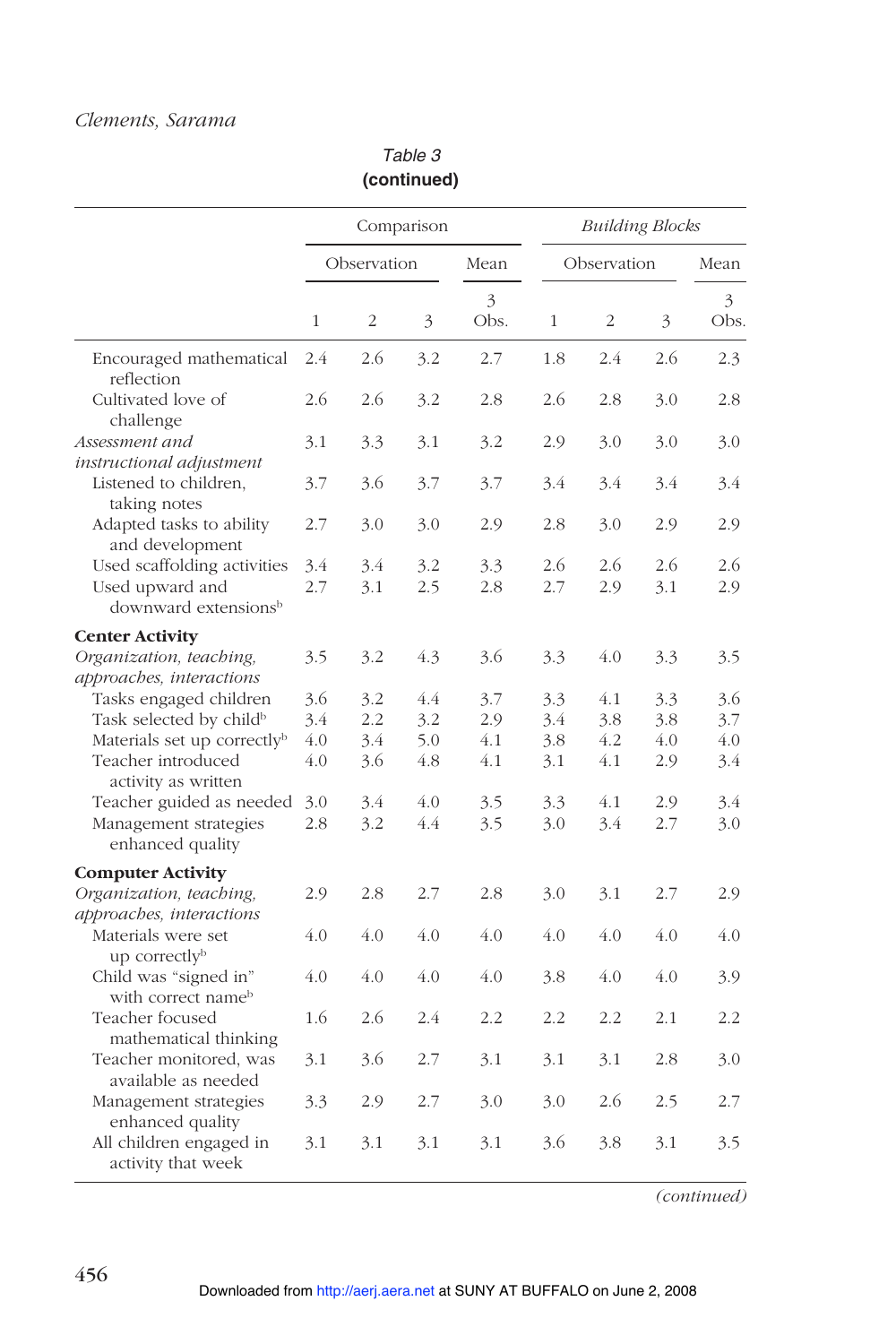|                                                      |                                                                                                                                              |                | (communed)     |           |              |                |                        |           |  |  |
|------------------------------------------------------|----------------------------------------------------------------------------------------------------------------------------------------------|----------------|----------------|-----------|--------------|----------------|------------------------|-----------|--|--|
|                                                      |                                                                                                                                              |                | Comparison     |           |              |                | <b>Building Blocks</b> |           |  |  |
|                                                      | Observation<br>$\mathbf{1}$<br>2.3<br>2.0<br>2.4<br>2.7<br>2.5<br>3.0<br>2.0<br>2.0<br>2.0<br>1.9<br>1.7<br>2.0<br>2.0<br>1.6<br>3.4<br>21.7 |                |                | Mean      |              | Observation    |                        |           |  |  |
|                                                      |                                                                                                                                              | $\overline{2}$ | $\mathfrak{Z}$ | 3<br>Obs. | $\mathbf{1}$ | $\overline{2}$ | $\overline{3}$         | 3<br>Obs. |  |  |
| Teacher was actively<br>involved                     |                                                                                                                                              | 1.4            | 1.9            | 1.9       | 1.6          | 1.2            | 1.6                    | 1.5       |  |  |
| Percentage time teacher<br>actively involved         |                                                                                                                                              | 1.0            | 1.0            | 1.3       | 2.7          | 4.0            | 1.7                    | 2.8       |  |  |
| Mathematical focus                                   |                                                                                                                                              | 4.0            | 4.0            | 3.5       | 3.3          | 4.0            | 3.8                    | 3.7       |  |  |
| Teaching strategies<br>appropriate                   |                                                                                                                                              | 4.0            | 4.0            | 3.6       | 3.0          | 4.0            | 3.7                    | 3.6       |  |  |
| Expectations                                         |                                                                                                                                              | 4.0            | 4.0            | 3.5       | 3.7          | 4.0            | 3.9                    | 3.9       |  |  |
| High, realistic expectations                         |                                                                                                                                              | 4.0            | 4.0            | 3.7       | 3.7          | 4.0            | 3.7                    | 3.8       |  |  |
| Teacher promoted effort                              |                                                                                                                                              | 4.0            | 4.0            | 3.3       | 3.7          | 4.0            | 4.0                    | 3.9       |  |  |
| Supporting children's                                |                                                                                                                                              | 4.0            | 4.0            | 3.3       | 3.3          | 4.0            | 3.7                    | 3.7       |  |  |
| conceptual understanding                             |                                                                                                                                              |                |                |           |              |                |                        |           |  |  |
| Teacher gave just<br>enough assistance               |                                                                                                                                              | 4.0            | 4.0            | 3.3       | 3.3          | 4.0            | 3.7                    | 3.7       |  |  |
| Assessment and                                       |                                                                                                                                              | 3.5            | 3.5            | 3.0       | 3.9          | 4.0            | 3.9                    | 3.9       |  |  |
| instructional adjustment                             |                                                                                                                                              |                |                |           |              |                |                        |           |  |  |
| Teacher monitored                                    |                                                                                                                                              | 3.0            | 3.0            | 2.6       | 3.7          | 4.0            | 3.7                    | 3.8       |  |  |
| activity, taking notes                               |                                                                                                                                              |                |                |           |              |                |                        |           |  |  |
| Teacher can access<br>records <sup>b</sup>           |                                                                                                                                              | 4.0            | 4.0            | 3.3       | 4.0          | 4.0            | 4.0                    | 4.0       |  |  |
| <b>Descriptive Items</b>                             |                                                                                                                                              |                |                |           |              |                |                        |           |  |  |
| Total adults in classroom                            |                                                                                                                                              | 2.1            | 2.1            | 2.1       | 2.1          | 2.1            | 2.0                    | 2.1       |  |  |
| Number of whole-group<br>activities                  |                                                                                                                                              | 1.4            | 1.1            | 1.4       | 1.2          | 1.3            | 1.3                    | 1.3       |  |  |
| Total whole-group                                    |                                                                                                                                              | 3.3            | 2.3            | 3.0       | 2.6          | 2.6            | 2.4                    | 2.5       |  |  |
| duration (up to $3$<br>activities) <sup>d, e</sup>   |                                                                                                                                              |                |                |           |              |                |                        |           |  |  |
| Small-group duration <sup>d</sup>                    |                                                                                                                                              | 20.0           | 11.3           | 17.7      | 15.7         | 14.3           | 11.9                   | 14.0      |  |  |
| Number of center activities                          | 0.7                                                                                                                                          | 0.7            | 1.0            | 0.8       | 1.0          | 1.2            | 1.0                    | 1.1       |  |  |
| Total center duration<br>(up to 3 activities) $d, f$ | 1.1                                                                                                                                          | 1.3            | 2.0            | 1.5       | 2.2          | 2.9            | 2.6                    | 2.6       |  |  |
| Computer activity duration <sup>d</sup>              | 38.7                                                                                                                                         | 30.3           | 49.0           | 39.3      | 46.4         | 52.3           | 53.1                   | 50.6      |  |  |

*Experimental Evaluation of a Pre-K Mathematics Curriculum*

Table 3 **(continued)**

*Note*. Comparison  $n = 7$ ; *Building Blocks*  $n = 14$ . Scale for all items without Note b or c: 1 = *strongly disagree*, 2 = *disagree*, 3 = *agree*, 4 = *strongly agree*.

a Standard deviation in parentheses.

 $b_1 = no$ ;  $4 = yes$ .

Scale for percentage items:  $1 = 0\%$  to  $24\%$ ;  $2 = 25\%$  to  $49\%$ ;  $3 = 50\%$  to  $74\%$ ;  $4 = 75\%$  to  $100\%$ . d<sub>In minutes</sub>.

<sup>e</sup>1 to 5 minutes = 1; 6 to 9 minutes = 2; 10+ minutes = 3.

 $f_1$  to 20 minutes = 1; 21 to 45 minutes = 2; 46+ minutes = 3.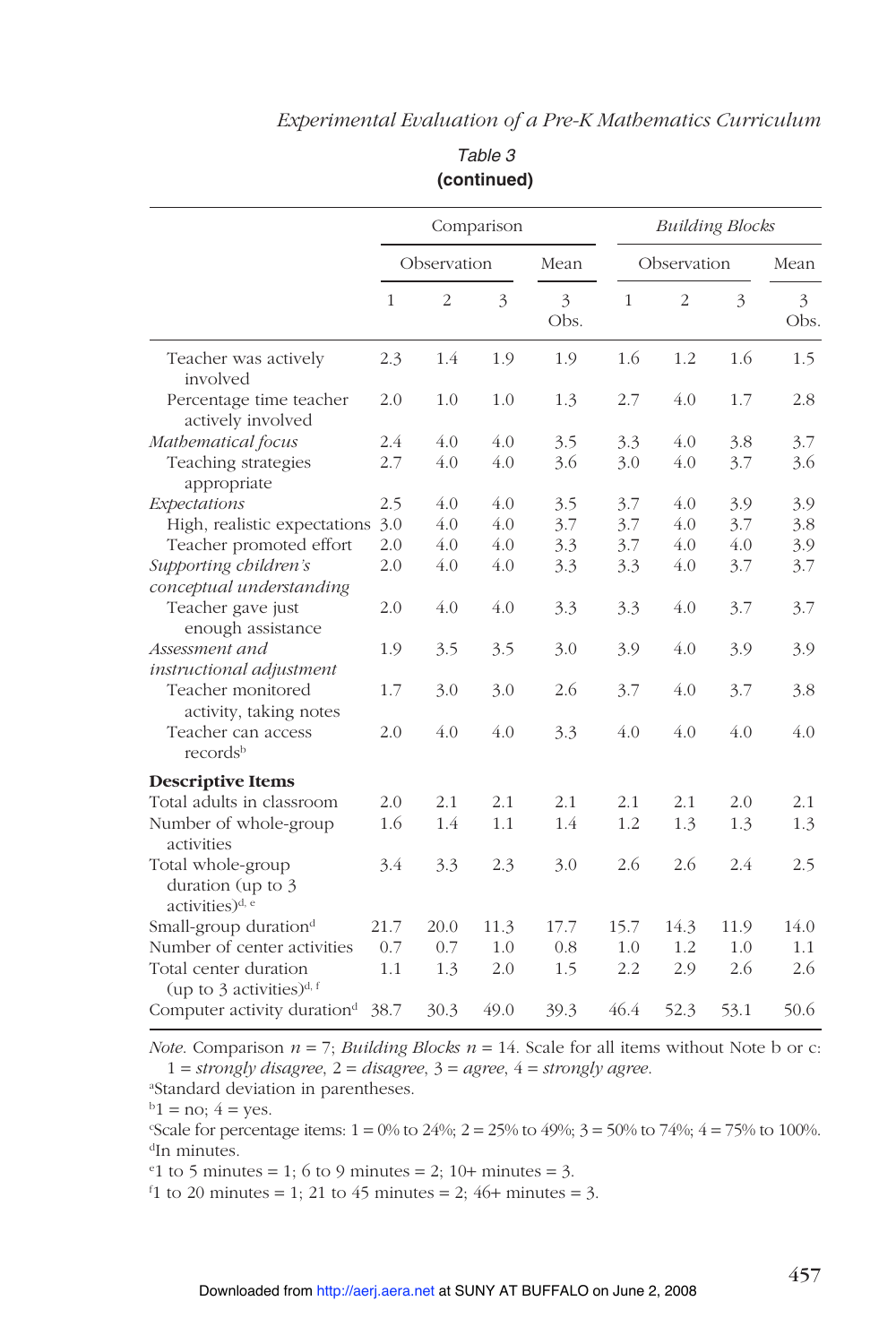| Table 4                                                                |  |
|------------------------------------------------------------------------|--|
| Means and Standards Deviations for the Classroom Observations (COEMET) |  |

|                                                  |       |              |                | Control     |             |              |                | Comparison     |             |              |                | <b>Building Blocks</b>   |             |
|--------------------------------------------------|-------|--------------|----------------|-------------|-------------|--------------|----------------|----------------|-------------|--------------|----------------|--------------------------|-------------|
|                                                  |       |              | Observation    |             | M           |              | Observation    |                | M           |              | Observation    |                          | M           |
| Scored Items                                     | Diff. | $\mathbf{1}$ | $\overline{2}$ | 3           | 3 Obs.      | $\mathbf{1}$ | $\overline{2}$ | $\overline{3}$ | 3 Obs.      | $\mathbf{1}$ | $\overline{2}$ | $\overline{\mathcal{L}}$ | 3 Obs       |
| T-score mean<br>SD                               |       | 49.7<br>11.6 | 45.4<br>7.5    | 43.4<br>8.3 | 46.2<br>7.3 | 52.2<br>9.5  | 47.1<br>6.4    | 47.7<br>9.2    | 49.1<br>5.1 | 57.0<br>13.2 | 55.7<br>6.0    | 53.7<br>11.0             | 55.5<br>7.6 |
| <b>Classroom</b> elements                        |       |              |                |             |             |              |                |                |             |              |                |                          |             |
| Number of computers<br>running math activities   | 50.8  | 1.1          | 0.9            | 1.6         | 1.2         | 1.6          | 2.0            | 1.4            | 1.7         | 1.9          | 2.4            | 2.4                      | 2.2         |
| Mean number of math<br>activities used           | 53.2  | 3.6          | 3.2            | 3.4         | 3.4         | 3.3          | 3.1            | 2.6            | 3.0         | 5.5          | 5.3            | 4.8                      | 5.2         |
| Mean duration of<br>math activities <sup>a</sup> | 63.2  | 22.6         | 12.3           | 14.4        | 16.4        | 24.7         | 16.1           | 16.0           | 18.9        | 21.9         | 19.0           | 13.9                     | 18.3        |
| Percentage teachers<br>stayed in classroom       | 33.4  | 78.6         | 100            | 85.7        | 88.1        | 100          | 100            | 85.7           | 95.2        | 100          | 92.9           | 92.9                     | 95.3        |
| <b>Classroom</b> culture                         |       | 2.8          | 2.9            | 2.7         | 2.8         | 3.5          | 3.5            | 3.4            | 3.5         | 3.2          | 3.3            | 3.0                      | 3.8         |
| Environment and interaction                      |       | 2.4          | 2.9            | 2.3         | 2.6         | 3.1          | 3.4            | 3.2            | 3.2         | 3.1          | 3.2            | 2.8                      | 3.0         |
| Interacted with children                         | 25.8  | 3.6          | 3.7            | 3.6         | 3.7         | 4.0          | 4.0            | 4.0            | 4.0         | 3.9          | 3.9            | 3.9                      | 3.9         |
| Used teachable moments                           | 50.4  | 2.9          | 2.9            | 2.4         | 2.7         | 3.56         | 3.1            | 3.4            | 3.4         | 3.2          | 2.9            | 2.9                      | 2.9         |
| Percentage time<br>use computers                 | 47.5  | 1.4          | 3.1            | 1.4         | 1.9         | 3.3          | 3.7            | 2.4            | 3.1         | 2.7          | 3.6            | 2.2                      | 2.8         |
| Math work displayed                              | 52.8  | 1.7          | 2.1            | 1.9         | 1.9         | 1.7          | 2.7            | 2.9            | 2.4         | 2.9          | 2.5            | 2.2                      | 2.5         |
| Personal attributes of                           |       | 3.2          | 2.9            | 3.0         | 3.0         | 3.9          | 3.5            | 3.6            | 3.7         | 3.2          | 3.4            | 3.3                      | 3.3         |
| the teacher                                      |       |              |                |             |             |              |                |                |             |              |                |                          |             |
| Knowledgeable<br>about math                      | 43.2  | 3.3          | 2.9            | 3.1         | 3.1         | 4.0          | 3.4            | 3.6            | 3.7         | 3.3          | 3.5            | 3.4                      | 3.4         |
| Believed math learning<br>enjoyable              | 43.1  | 3.2          | 3.0            | 3.0         | 3.1         | 4.0          | 3.6            | 3.6            | 3.7         | 3.2          | 3.4            | 3.4                      | 3.3         |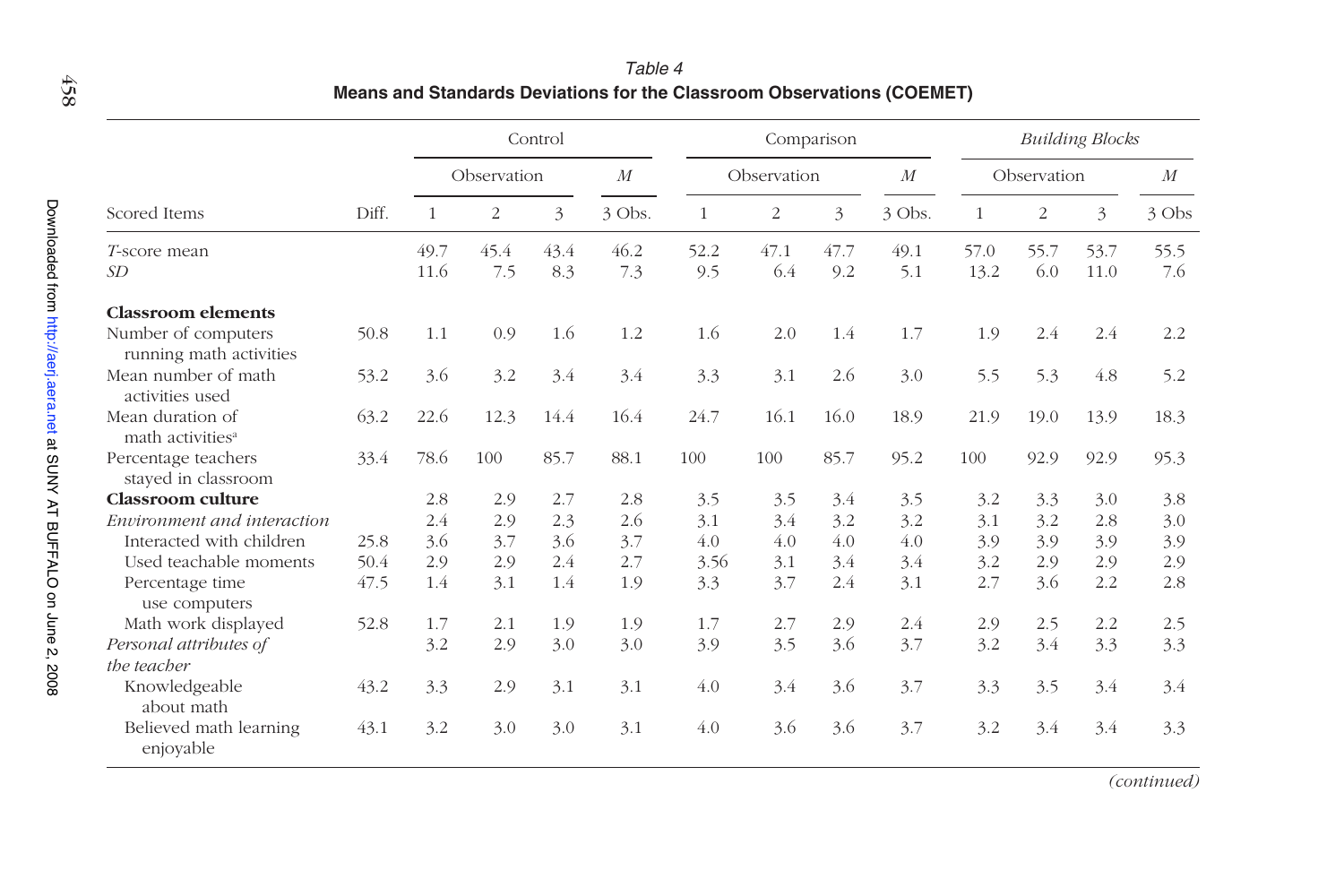### Table 4 **(continued)**

|                                     |       |      |             | Control |        |              |                | Comparison     |        | <b>Building Blocks</b> |                |                |        |  |
|-------------------------------------|-------|------|-------------|---------|--------|--------------|----------------|----------------|--------|------------------------|----------------|----------------|--------|--|
|                                     |       |      | Observation |         | M      |              | Observation    |                | M      |                        | Observation    |                | M      |  |
| Scored Items                        | Diff. |      | 2           | 3       | 3 Obs. | $\mathbf{1}$ | $\overline{2}$ | $\overline{3}$ | 3 Obs. | 1                      | $\overline{c}$ | $\overline{3}$ | 3 Obs. |  |
| Enthusiasm for math ideas           | 45.8  | 3.1  | 2.7         | 2.9     | 2.9    | 3.7          | 3.6            | 3.6            | 3.6    | 3.1                    | 3.4            | 3.1            | 3.2    |  |
| <b>Specific math activities</b>     |       | 12.2 | 8.5         | 7.9     | 9.5    | 10.6         | 8.6            | 8.5            | 9.2    | 17.2                   | 15.0           | 14.3           | 15.5   |  |
| Mathematical focus                  |       | 14.3 | 9.6         | 10.6    | 11.5   | 12.4         | 10.0           | 9.9            | 10.7   | 21.5                   | 18.3           | 17.3           | 19.0   |  |
| Understanding of topic              | 55.8  | 14.1 | 9.4         | 10.6    | 11.3   | 12.3         | 10.6           | 9.7            | 10.9   | 20.7                   | 17.7           | 17.0           | 18.5   |  |
| Developmentally appropriate         | 55.5  | 14.5 | 9.9         | 10.6    | 11.6   | 12.4         | 9.4            | 10.0           | 10.6   | 22.2                   | 18.8           | 17.5           | 19.5   |  |
| Organization, approaches,           | 11.8  | 8.4  | 7.4         | 9.2     | 10.3   | 8.4          | 8.6            | 9.1            | 17.1   | 14.5                   | 13.4           | 15.0           |        |  |
| interactions                        |       |      |             |         |        |              |                |                |        |                        |                |                |        |  |
| Engaged children's<br>math thinking | 62.0  | 12.2 | 8.5         | 7.1     | 9.3    | 10.4         | 9.4            | 9.0            | 9.6    | 18.4                   | 16.9           | 15.6           | 17.0   |  |
| Pace appropriate                    | 57.6  | 14.1 | 10.1        | 10.6    | 11.6   | 12.0         | 10.1           | 9.7            | 10.6   | 21.8                   | 17.3           | 16.0           | 18.4   |  |
| Management strategies               | 57.2  | 13.8 | 9.7         | 10.1    | 11.2   | 11.1         | 10.0           | 8.0            | 9.7    | 19.4                   | 16.4           | 13.4           | 16.4   |  |
| Actively involved                   | 54.6  | 13.8 | 10.5        | 8.7     | 11.0   | 11.3         | 10.9           | 10.3           | 10.8   | 20.5                   | 18.4           | 15.9           | 18.2   |  |
| Percentage time<br>involved         | 57.9  | 10.7 | 8.4         | 6.6     | 8.6    | 10.4         | 10.1           | 10.3           | 10.3   | 17.4                   | 15.9           | 14.6           | 16.0   |  |
| Appropriate strategies              | 63.2  | 11.9 | 7.5         | 6.8     | 8.7    | 10.6         | 8.1            | 9.0            | 9.2    | 17.0                   | 13.8           | 13.0           | 14.6   |  |
| Expectations                        | 11.8  | 8.4  | 6.8         | 9.0     | 10.3   | 7.1          | 8.6            | 8.7            | 16.9   | 13.8                   | 12.9           | 14.6           |        |  |
| High, realistic expectations        | 63.9  | 11.7 | 8.7         | 6.7     | 9.0    | 10.6         | 6.7            | 8.6            | 8.6    | 16.6                   | 13.5           | 12.2           | 14.1   |  |
| Acknowledged effort                 | 63.2  | 11.8 | 8.2         | 6.8     | 8.9    | 10.0         | 7.4            | 8.7            | 8.7    | 17.2                   | 14.1           | 13.6           | 15.0   |  |
| Eliciting children's                |       | 10.0 | 7.1         | 5.9     | 7.7    | 8.8          | 6.4            | 7.8            | 7.7    | 13.3                   | 11.5           | 11.7           | 12.1   |  |
| solution methods                    |       |      |             |         |        |              |                |                |        |                        |                |                |        |  |
| Asked children to share ideas       | 60.1  | 9.8  | 7.1         | 6.1     | 7.7    | 8.7          | 6.6            | 7.3            | 7.5    | 13.5                   | 11.5           | 11.1           | 12.0   |  |
| Facilitated children's responses    | 58.3  | 10.7 | 7.2         | 5.8     | 7.9    | 9.1          | 7.3            | 8.4            | 8.3    | 13.9                   | 11.9           | 11.8           | 12.5   |  |
| Encouraged evaluating others        | 60.8  | 9.5  | 7.0         | 5.7     | 7.4    | 8.6          | 5.3            | 7.6            | 7.1    | 12.5                   | 10.9           | 12.2           | 11.9   |  |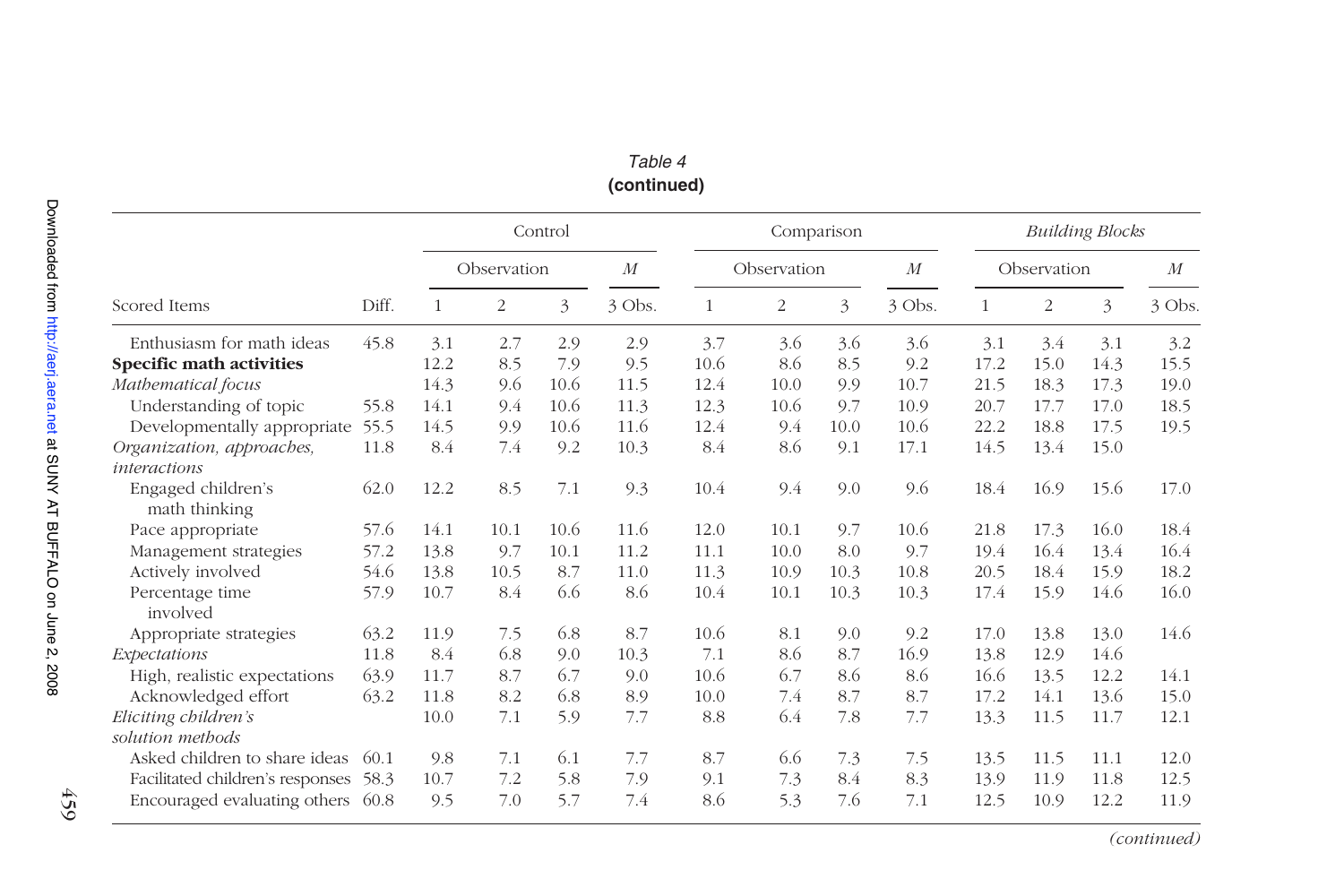|                                                                  |       |      |             | Control        |        |              |             | Comparison     |        |      |             | <b>Building Blocks</b> |                  |
|------------------------------------------------------------------|-------|------|-------------|----------------|--------|--------------|-------------|----------------|--------|------|-------------|------------------------|------------------|
|                                                                  |       |      | Observation |                | M      |              | Observation |                | M      |      | Observation |                        | $\boldsymbol{M}$ |
| Scored Items                                                     | Diff. | 1    | 2           | $\overline{3}$ | 3 Obs. | $\mathbf{1}$ | 2           | $\overline{3}$ | 3 Obs. | 1    | 2           | 3                      | 3 Obs.           |
| Supporting children's<br>conceptual understanding                |       | 10.3 | 6.9         | 5.4            | 7.5    | 9.2          | 6.3         | 6.7            | 7.4    | 13.6 | 10.9        | 11.2                   | 11.9             |
| Supported describer's thinking                                   | 59.5  | 10.9 | 6.6         | 5.1            | 7.5    | 9.1          | 6.0         | 7.3            | 7.5    | 13.3 | 10.6        | 11.2                   | 11.7             |
| Supported listener's<br>understanding                            | 62.5  | 9.1  | 6.0         | 4.5            | 6.5    | 8.6          | 5.6         | 4.2            | 6.1    | 12.3 | 10.1        | 10.1                   | 10.8             |
| Gave just enough assistance                                      | 64.9  | 11.0 | 8.2         | 6.6            | 8.6    | 10.0         | 7.3         | 8.7            | 8.7    | 15.2 | 12.1        | 12.4                   | 13.2             |
| Extending children's<br>math thinking                            |       | 9.7  | 6.9         | 5.7            | 7.4    | 8.5          | 5.7         | 6.7            | 7.0    | 12.2 | 9.7         | 9.4                    | 10.4             |
| Elaborated children's ideas                                      | 67.5  | 9.7  | 7.2         | 5.6            | 7.5    | 8.3          | 5.4         | 6.7            | 6.8    | 12.8 | 10.0        | 10.3                   | 11.1             |
| Encouraged reflection                                            | 62.0  | 9.6  | 6.6         | 5.8            | 7.3    | 8.7          | 6.0         | 6.7            | 7.1    | 11.5 | 9.4         | 8.5                    | 9.8              |
| Formative assessment                                             |       | 10.4 | 7.4         | 5.8            | 7.9    | 9.2          | 7.4         | 7.0            | 7.8    | 13.2 | 12.3        | 12.3                   | 12.6             |
| Listened to children,<br>taking notes                            | 65.4  | 10.0 | 7.5         | 5.9            | 7.8    | 9.3          | 8.0         | 8.3            | 8.5    | 12.6 | 12.6        | 12.8                   | 12.7             |
| Adapted activities and<br>subtasks to ability<br>and development | 66.3  | 10.8 | 7.3         | 5.7            | 7.9    | 9.1          | 6.7         | 5.7            | 7.2    | 13.8 | 13.1        | 13.9                   | 13.6             |
| <b>Nonscored Items</b>                                           |       |      |             |                |        |              |             |                |        |      |             |                        |                  |
| Number of children                                               |       | 16.1 | 15.4        | 16.8           | 16.1   | 15.1         | 15.0        | 15.1           | 15.1   | 14.6 | 14.6        | 14.6                   | 14.6             |
| Number volunteers                                                |       | 0.1  | 0.2         | 0.3            | 0.2    | 0.3          | 0.0         | 0.0            | 0.1    | 0.0  | 0.2         | 0.0                    | 0.1              |
| Number of adults                                                 |       | 2.3  | 2.2         | 2.0            | 2.2    | 2.3          | 2.1         | 1.3            | 1.9    | 2.1  | 2.3         | 2.1                    | 2.1              |

*Note*. Diff. = Rasch item difficulty expressed as *T* score. For classroom culture and specific math activities, scale for percentage items is 1 <sup>=</sup> 0% to 24%;  $2 = 25\%$  to 49%;  $3 = 50\%$  to 74%;  $4 = 75\%$  to 100%. Scale for all other items:  $1 = strongly \, disagree, \, 2 = disagree, \, 3 = agree, \, 4 = strongly$ *agree*, summed across all specific math activities. Control and *Building Blocks*, *<sup>n</sup>* <sup>=</sup> 14; Comparison, *n* <sup>=</sup> 7. COEMET <sup>=</sup> Classroom Observation of Early Mathematics–Environment and Teaching.

aIn minutes.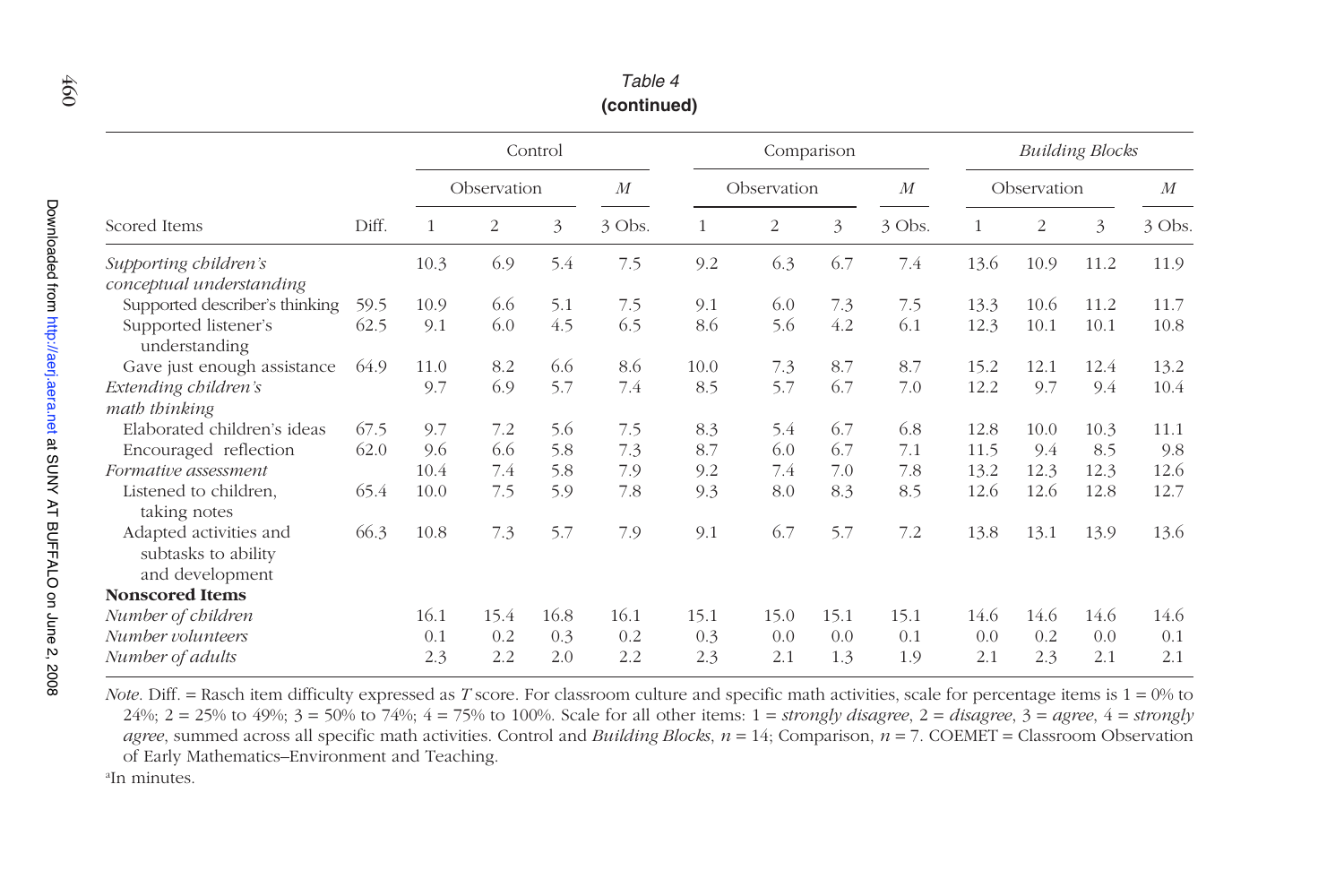each component of the implemented curriculum, such as a specific smallgroup or family activity. Only activities prescribed in the curriculum implemented are evaluated, and ratings are conducted in reference to the printed curriculum (details of which assessors must be well informed). To see an activity from each component of each curriculum, visits are usually approximately an hour's duration. Interrater reliability, computed via simultaneous classroom visits by pairs of observers (10% of all observations, with pair memberships rotated), averaged 91%. Rasch model reliability is .90.

The COEMET instrument measures the quality of the mathematics environment and activities with an observation of 3 or more hours and is not connected to any curriculum. Thus, it allows for intervention-control condition contrasts, no matter what the source of the enacted curriculum. There are 31 items, all but 4 of which are 4-point Likert scales. An example of one of the three items in a section unique to this measure, Personal Attributes of the Teacher, is "The teacher appeared to be knowledgeable and confident about mathematics (i.e., demonstrated accurate knowledge of mathematical ideas and procedures, demonstrated knowledge of connections between, or sequences of, mathematical ideas)." Assessors spend no less than a half day in the classroom, for example, from before the children arrive until the end of the half day (e.g., until lunch). All mathematics activities are observed and evaluated, without reference to any printed curriculum (i.e., assessors are not told what curriculum is present). As shown in Table 4, the COEMET has three main sections, Classroom Elements, Classroom Culture, and Specific Math Activities (SMA). Assessors complete the first two sections once to reflect their entire observation. They complete a SMA form for each observed math activity, defined as one conducted intentionally by the teacher involving several interactions with one or more children or set up or conducted intentionally to develop mathematics knowledge (this would not include, for instance, a single, informal comment). Interrater reliability for the COEMET, computed via simultaneous classroom visits by pairs of observers (10% of all observations, with pair memberships rotated), is 88%; 99% of the disagreements were the same polarity (i.e., if one was *agree*, the other was *strongly agree*). Coefficient alpha (interitem correlations) for the two instruments ranged from .95 to .97 in previous research. Rasch model reliability is .96 for the COEMET.

*Children's mathematical knowledge.* The third instrument measured children's mathematical knowledge and skills. Other instruments were deemed too limited in coverage (e.g., restricted topics, usually only number, and restricted range, such as the Woodcock-Johnson's multiple tasks on numbers 1 to 4). No available instruments avoided these limitations, according to two national panels on preschool assessment (NICHD Forum, Washington, DC, June 2002; CIRCL Forum, Temple University, January 30–31, 2003). Thus, we used the Early Mathematics Assessment (EMA), a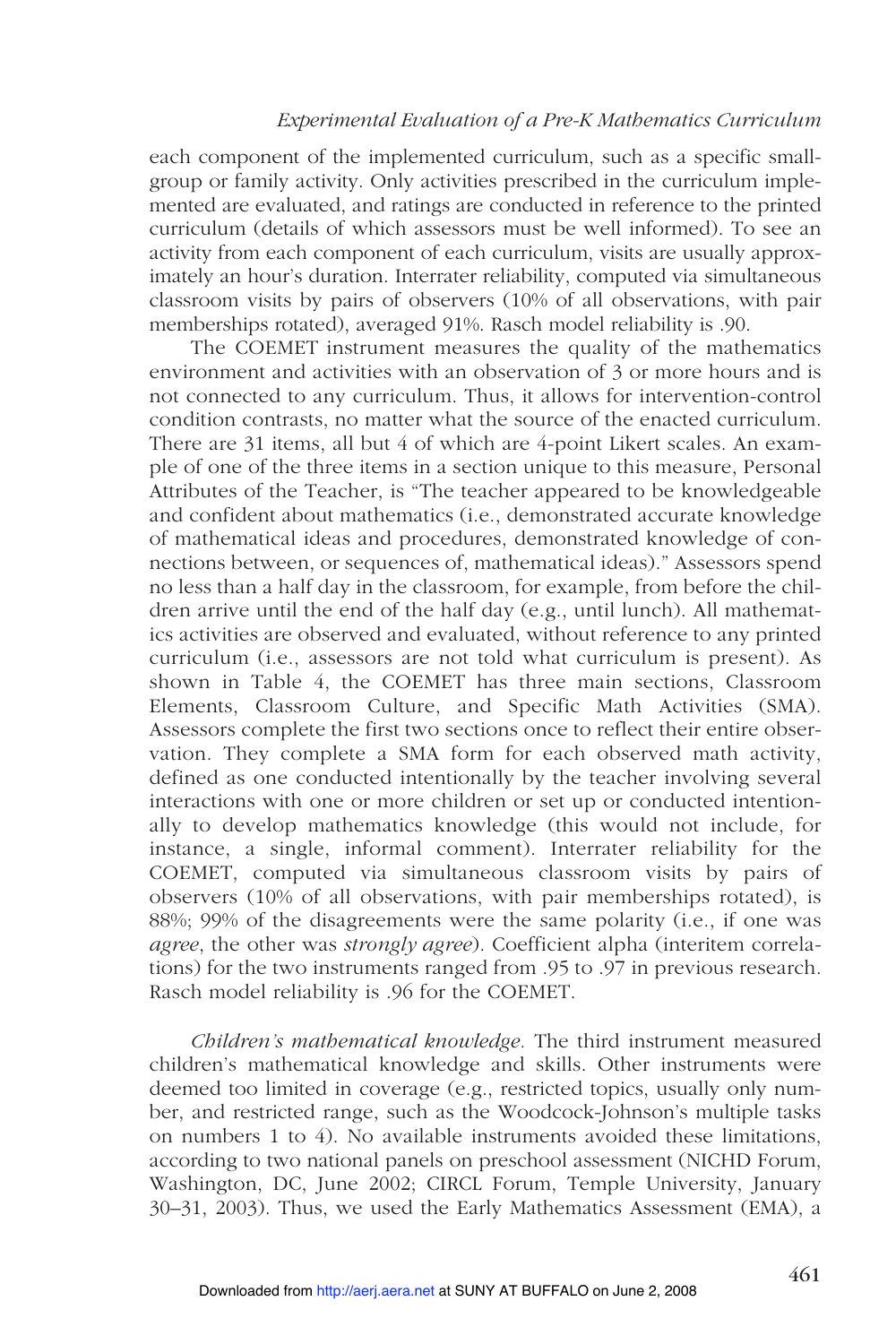measure of preschool children's mathematical knowledge and skills that features two individual interviews of each child of about 10 to 20 minutes, with explicit protocol, coding, and scoring procedures. All sessions are videotaped, and each item is coded for accuracy and, when relevant, for solution strategy used by two trained coders. Any discrepancies are resolved via consultation with the senior researchers. The EMA assesses children's development in a comprehensive set of mathematical topics (see Table 5), rather than mirroring any curriculum's objectives or activities (the EMA was developed before the *Building Blocks* curriculum materials and covers topics such as measurement that are not emphasized in that curriculum). All items are ordered by Rasch item difficulty; children stop the assessment after four consecutive errors. Content validity was assessed via expert panel review; concurrent validity was established with a .86 correlation with a separate research-based instrument (Klein, Starkey, & Wakeley, 2000). The assessment was refined in three pilot tests (Clements & Sarama, 2007c), and a Rasch model analysis was computed, yielding a reliability of .94 for a similar population of children (Sarama & Clements, in press); on the present population, the reliability was .93. For the present study, inferential statistics were performed on Rasch scores computed on correctness scores for the total instrument (and logits transformed to *T* scores,  $M = 50$ ,  $SD = 10$ , for ease of interpretation). In addition, the sum of raw scores (1 = *correct*, 0 = *incorrect*) was computed for items within each mathematical topic for descriptive purposes.

#### Procedure

Procedures involved five categories of actions, including initial preparation (e.g., training of assessors and coaches), random assignment of classrooms, teacher training and curriculum implementation, data collection, and analyses.

*Initial preparation.* We planned, in addition to direct training and practice with the curricula, that intervention teachers would receive in-class coaching. Therefore, local teachers experienced in teaching the curriculum were trained to be coaches during the summer. Also during the summer, assessors were trained on their respective instruments until they achieved 100% accuracy on following the protocol. Graduate students in educational psychology were trained on the EMA, assessing children not in the study, and had to be certified by submitting three consecutive videotapes documenting error-free administration. They remained naïve to children's assigned condition. Members of the *Building Blocks* project staff served as mentors, responsible for administering the Fidelity instrument and monitoring both teachers' implementation and coaches' interventions. Retired teachers, identified by administrators as expert in early childhood mathematics teaching, were trained on the COEMET and were naïve to the classrooms' condition and, further, were unfamiliar with either of the intervention curricula. Thus, those working with the experimental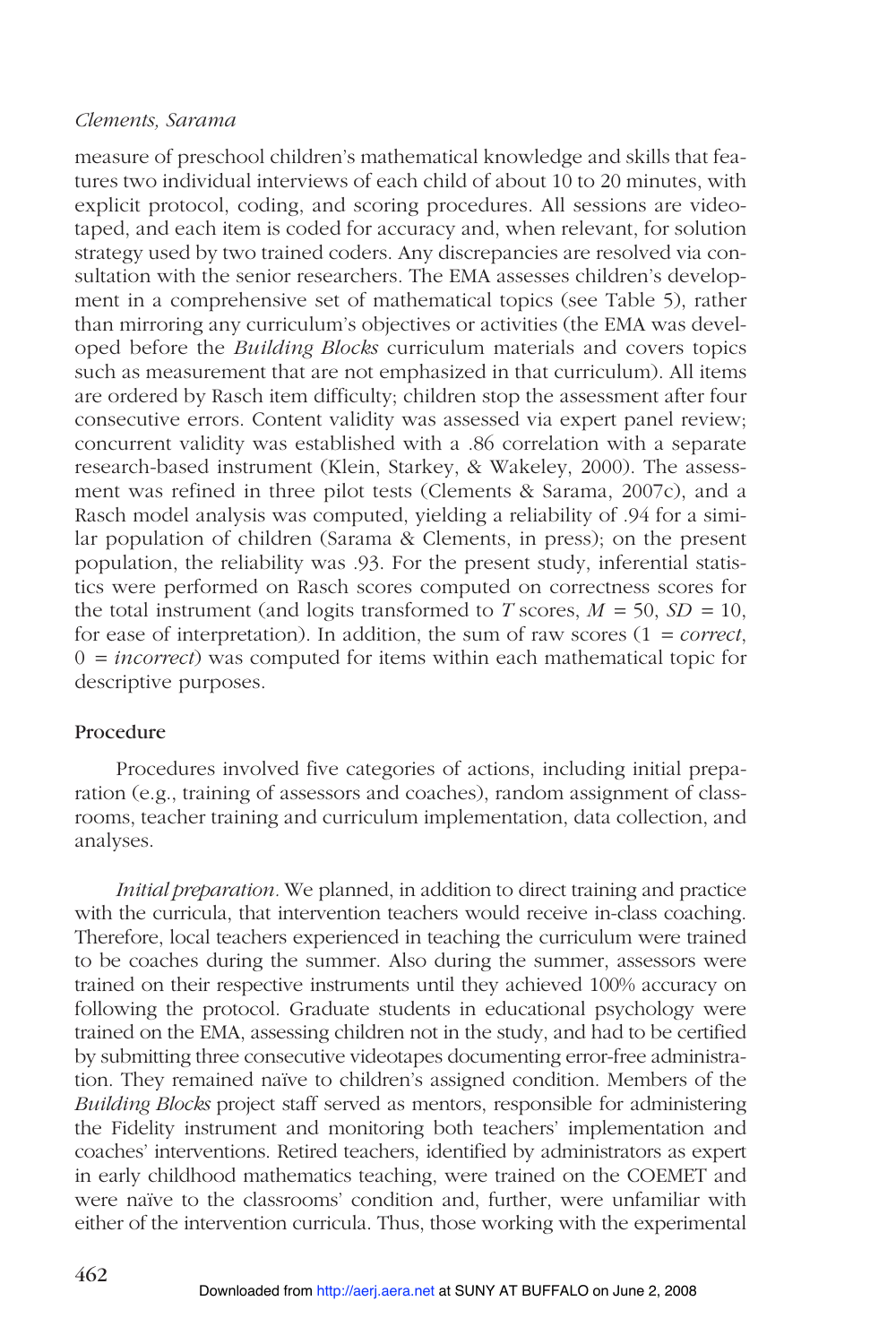*BBLT* **provides scalable access to the learning trajectories via descriptions, videos, and commentaries. Each aspect of the learning trajectories—***developmental progressions* **of children's thinking and connected** 

*instruction*—are linked to the other. For example, teachers might choose the *instruction* (curriculum) **view and see the screen on the left, below. Clicking on a specific activity provides a description. Clicking on** 

 $\overline{\text{image}}$ **slides the screen over to reveal descriptions, several videos of the activity "in action," notes**  on the video, and the level of thinking in the learning trajectory that activity is designed to develop, as shown **below on the right. (See UBTRIAD.org for a demonstration.)** 



**Figure 1. Description of the Building Blocks Learning Trajectories (BBLT) Internet-based application.**

teachers on achieving fidelity, and assessing fidelity, were familiar with the curriculum and with teachers' assigned conditions, whereas those assessing both experimental and control conditions were naïve to condition.

*Assignment of classrooms.* The 24 low-income classrooms were publicly (in presence of four staff members and two school administrators) and randomly (using a table of random numbers, with blind pointing to establish the starting number) assigned to one of three conditions: *Building Blocks*, comparison, or control (one comparison teacher left the area in midfall, leaving 7 classrooms assigned to that condition). The mixed-income classrooms similarly were randomly assigned to *Building Blocks* or control conditions.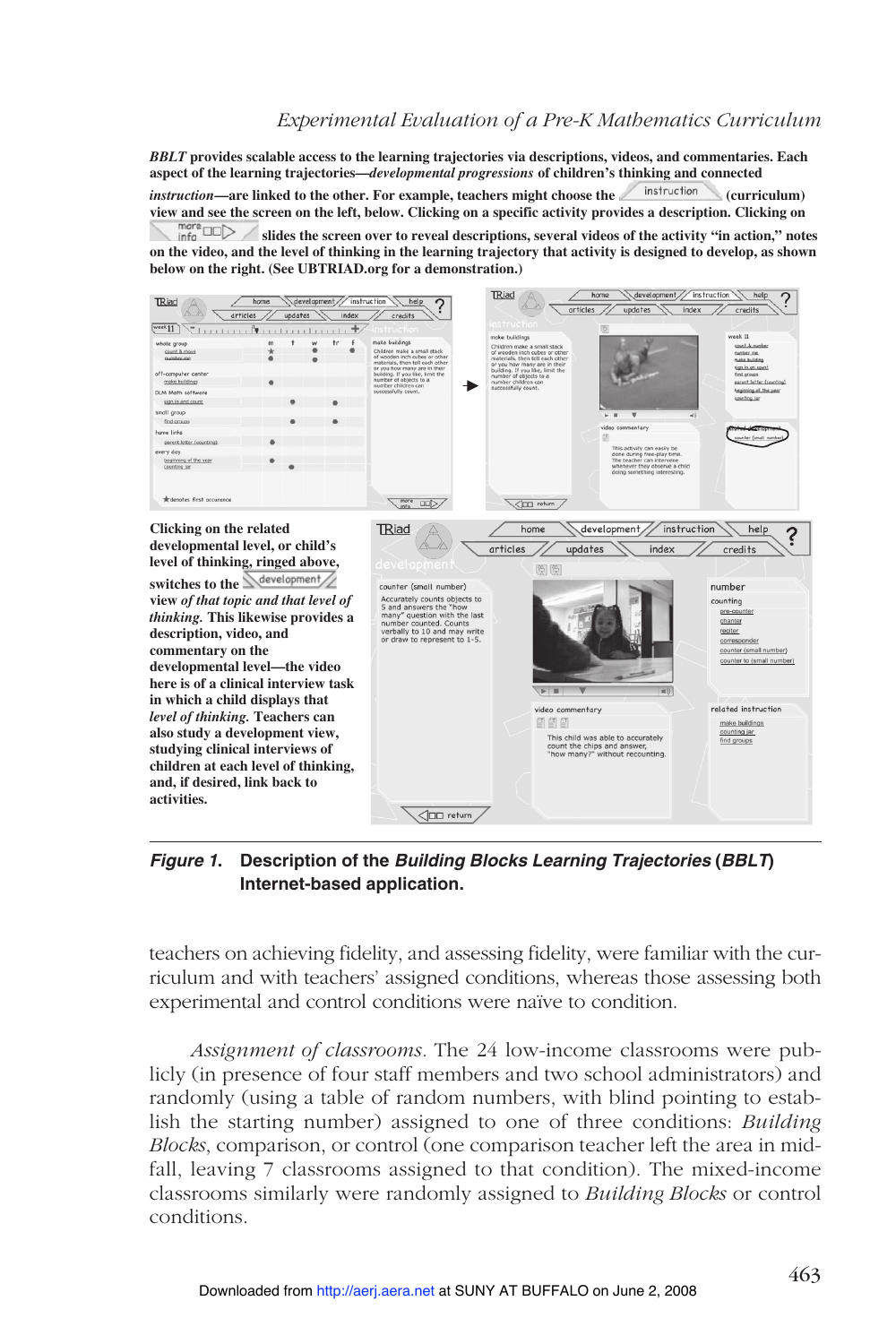*Teacher training and curriculum implementation.* Teachers in both intervention groups received training, including 4 days and 2-hour refresher classes once every other month. Both groups addressed the following topics but always in the context of the specific curriculum to which they were assigned: supporting mathematical development in the classroom, recognizing and supporting mathematics throughout the day, setting up mathematics learning centers, teaching with computers (including use of the management system and research-based teaching strategies), small-group activities, and supporting mathematical development in the home.

Consistent with the curriculum, only the *Building Blocks* training focused on learning trajectories, such as using learning trajectories for formative assessment. A central tool to support teachers' understanding of learning trajectories, including the goal, the developmental progression of children's thinking, and correlated instructional tasks, was a Web-based application, *Building Blocks* Learning Trajectories*.* This application provides scalable access to the learning trajectories via descriptions, videos, and commentaries of both the developmental progressions of children's thinking and instruction (see Figure 1). This focus on learning trajectories resulted in the *Building Blocks* group spending less time than the comparison group practicing the curriculum's activities in pairs.

Finally, training for both groups included monthly in-class coaching. Coaching included monitoring, reinforcing, suggesting alternatives, and collaborative problem solving, emphasizing only one or two issues per visit and focusing on implementation of the specific curriculum. Coaching reminds teachers that the project is a priority, that a commitment has been made to it, and that somebody cares about them (Hord, Rutherford, Huling-Austin, & Hall, 1987).

All intervention (comparison and *Building Blocks*) teachers participated in all training activities and implemented their respective curriculum. Control teachers taught the curriculum they had used the year before and agreed to participate in all the data collection (they received the same teacher training as the intervention teachers received the year following the data collection). Participating teachers maintained their daily activities and schedule, including circle (whole-group) time, work at centers, snack, outdoor play, and so forth. The intervention teachers merely inserted the mathematics activities at the appropriate point of the day. For example, in *Building Blocks* classrooms, circle time might include a finger play involving counting, a whole-group counting activity, and an introduction to a new mathematics center or game. Teachers led small-group activities and children worked on the computer activities individually during center time. The comparison classrooms followed similar procedures, but they emphasized small-group activities.

*Data collection.* Children in all classrooms were assessed at the beginning and end of the school year using the EMA. Teachers began teaching mathematics after the beginning assessments were completed. Mentors collected fidelity data in the intervention classrooms in three time periods: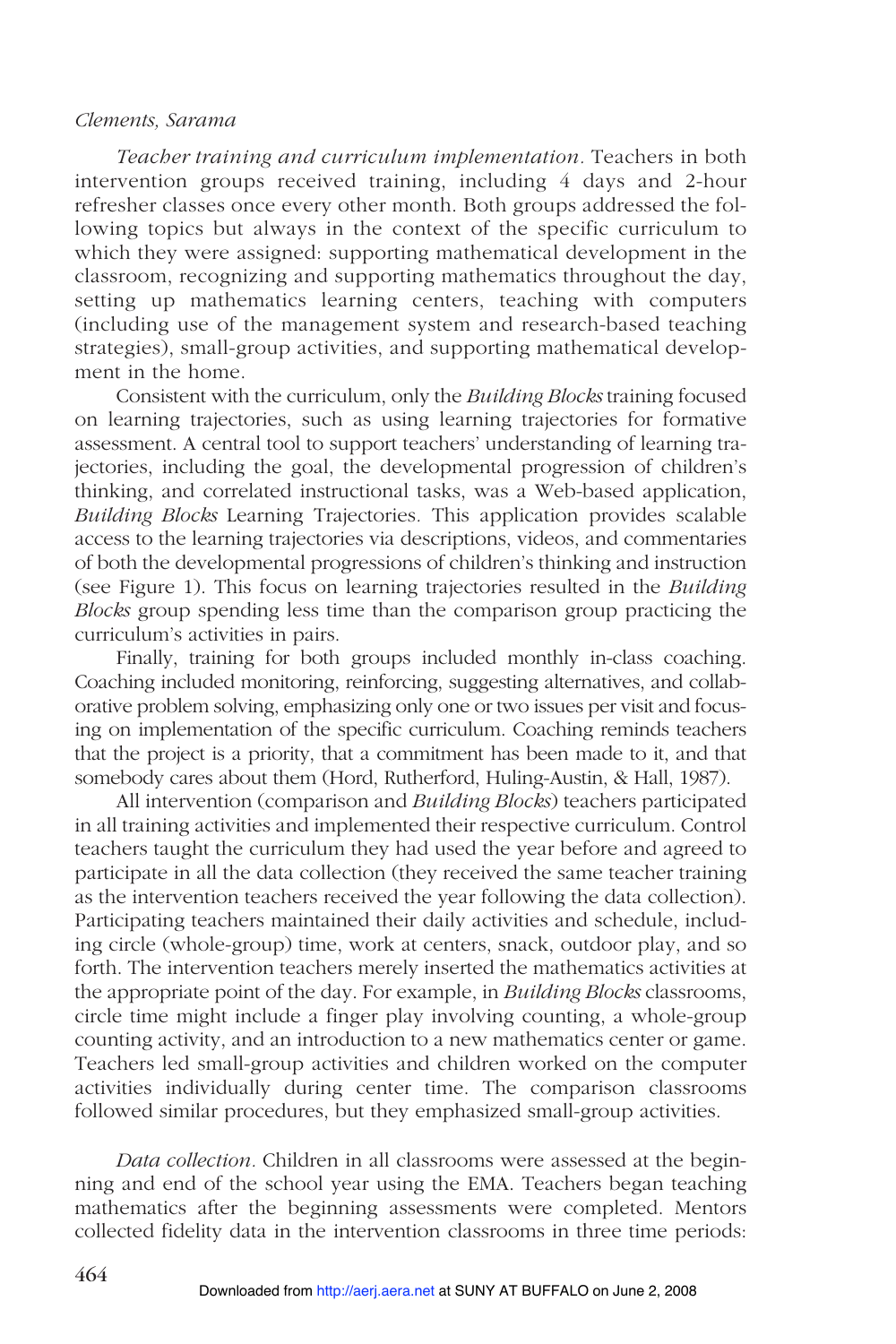early fall (after mathematics instruction had begun), winter, and late spring. COEMET observers similarly collected three times during the year.

*Analyses.* Factorial repeated measures analyses were conducted on the Fidelity (intervention groups) and COEMET (all groups) *T* scores. Standardized mean difference effect sizes, estimates of Cohen's *d*, were computed using the following formula (Lipsey & Wilson, 2001):

$$
ES = \frac{M_t - M_c}{\sqrt{\frac{((n_t - 1) \bullet \sigma_t^2) + ((n_c - 1) \bullet \sigma_c^2)}{(n_t - 1) + (n_c - 1)}}
$$

where

- $M_t M_c$  is the difference between the mean gains of the treatment and comparison/control groups,
- $n_t$  and  $n_c$  are the number of children in the treatment group and comparison/control groups, respectively, and
- σ*<sup>t</sup>* and σ*<sup>c</sup>* are the posttest standard deviations of the treatment and comparison/control groups, respectively.

Child mathematics outcomes were coded and then scored by trained teams (not the assessors) naïve to the children's treatment group. Because children were nested within classrooms, child outcome data were analyzed using hierarchical linear models (HLM). This study was a cluster randomized trial, with the classroom the unit of random assignment; HLM accounts for both child- and classroom-level sources of variability in outcomes by specifying a two-level hierarchical model (Raudenbush, 1997). Thus, two-level analyses on the Rasch scores were computed to assess the effectiveness of the curricula and to ascertain the effects of class-level (Level 2) and childlevel (Level 1) predictors and interactions of those predictors with treatment group. The Level 1 model was

$$
Y_{ij} = \beta_{0j} + r_{ij},
$$

where

- $Y_{ii}$  is the gain in latent mathematical competence of child *i* in class  $j$  ( $j = 1, \ldots, 35$ ) classrooms),
- $β<sub>0j</sub>$  is the mean outcome in class *j*, and

 $r_{ij}$  is the residual (Level 1 random effect).

The Level 2 model was

$$
\beta_{0j} = \gamma_{00j} + \gamma_{01}(CISES)_j + \gamma_{02}(PT)_j + \gamma_{03}(BB)_j + \gamma_{04}(Cmpr)_j + \gamma_{05}(iPTBB)_j + \gamma_{06}(iPTCmpr)_j + \gamma_{07}(iCISESB)_j + u_{0j}
$$

where

 $\gamma_{00}$  is the mean achsievement in the classrooms (intercept), *ClSES* is a dummy code for low- or mixed-SES classrooms,  $γ<sub>01</sub>$  is the main effect for class SES,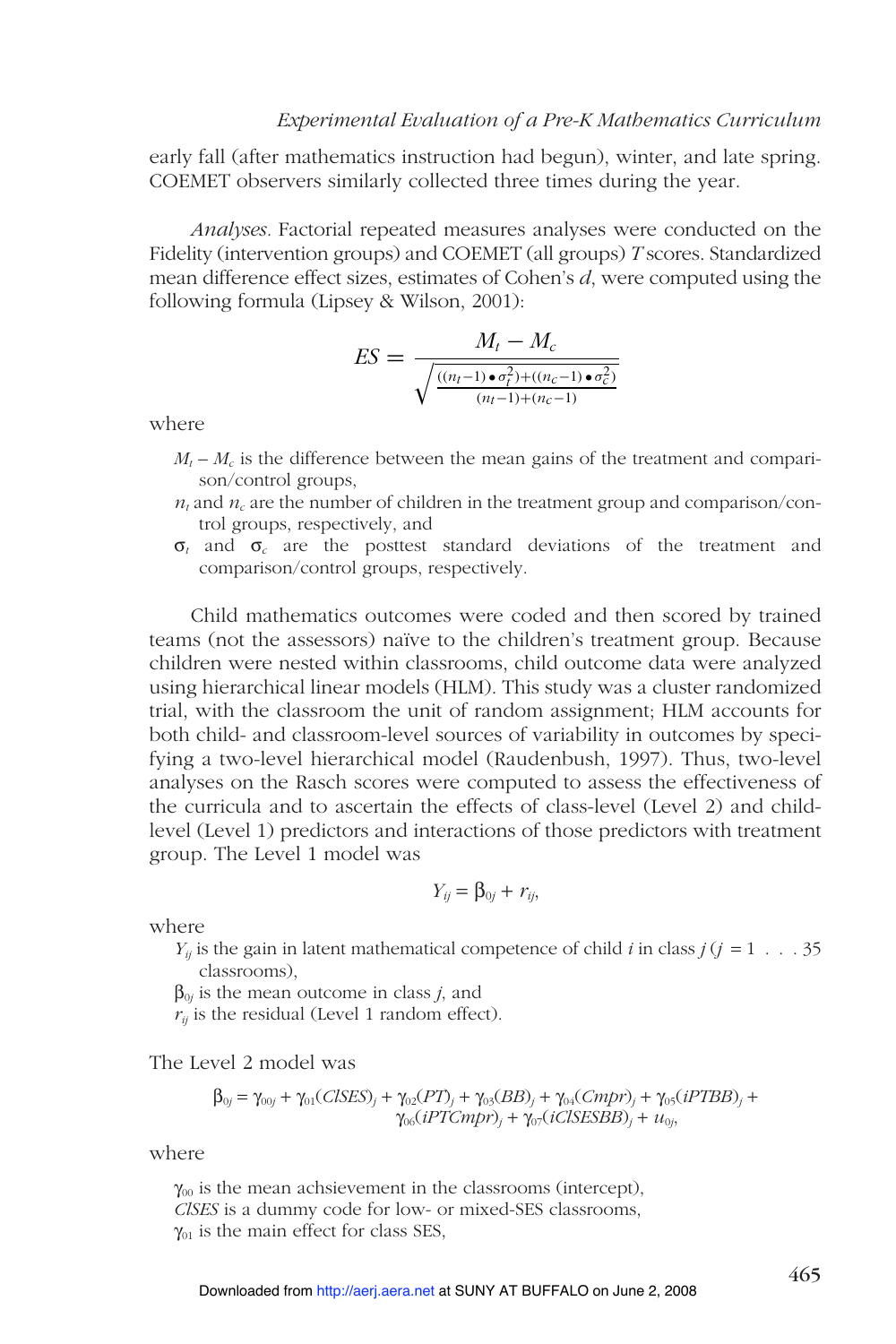*PT* is a dummy code for program type (Head Start or state funded),  $\gamma_{02}$  is the main effect for program type, *BB* is a treatment-indicator variable for *Building Blocks*, γ<sup>03</sup> is the treatment effect for *Building Blocks*, *Cmpr* is a treatment-indicator variable for the comparison treatment,  $\gamma_{04}$  is the treatment effect for the comparison treatment, *iPTBB* is the interaction of *PT* and *BB*,  $γ<sub>05</sub>$  is that interaction effect, *iPTCmpr* is the interaction of *PT* and *Cmpr*,  $γ<sub>06</sub>$  is that interaction effect, *iClSESBB* is the interaction of *ClSES* and *BB*,  $γ<sub>07</sub>$  is that interaction effect, and  $u_{0j}$  is the residual (Level 2 random effect).

All Level 2 predictors were centered around their grand means. All interactions were computed on mean-centered transformations of the variables involved. Effect sizes were computed for significant main effects by dividing the regression coefficient by the pooled posttest standard deviation (for comparison purposes, we also computed *ES* using the previously defined formula for standardized mean difference effect sizes to child-level scores).

Finally, the posttest EMA score was regressed on the COEMET after controlling for EMA pretest score to test whether the observations predicted children's learning. A multiple-regression approach was used to estimate the mediational model (Baron & Kenny, 1986). A series of three regression equations were estimated: (a) We regressed the mediator (COEMET) on the independent variable (treatment group); (b) we regressed the dependent variable (children's gain in mathematics achievement) on the independent variable (treatment); (c) we regressed the dependent variable (gain) on the independent variable (treatment) and the mediator (COEMET), with the mediator entered first. The mediational hypothesis requires that all three equations account for a significant amount of the variance and that when variations in the mediator are controlled, the strength of the previously significant relationship between the independent and dependent variables decreases. Strong evidence for mediation is provided when the relationship between the independent and dependent variables is reduced to zero, but given multiply determined phenomena in social sciences, reducing the relationship constitutes realistic evidence for partial mediation. An alpha level of .05 was used for all statistical tests.

### Results

### Fidelity

To measure whether the intervention curricula were implemented with fidelity, descriptive statistics were computed. Table 3 shows that on the 55 Likert items, with 1 as *strongly disagree* and 4 as *strongly agree*, both groups average near *agree*, with the *Building Blocks* group averaging 3.0 (*SD* = .45) and the comparison group,  $2.8$  ( $SD = .63$ ). Similarly, there were few notable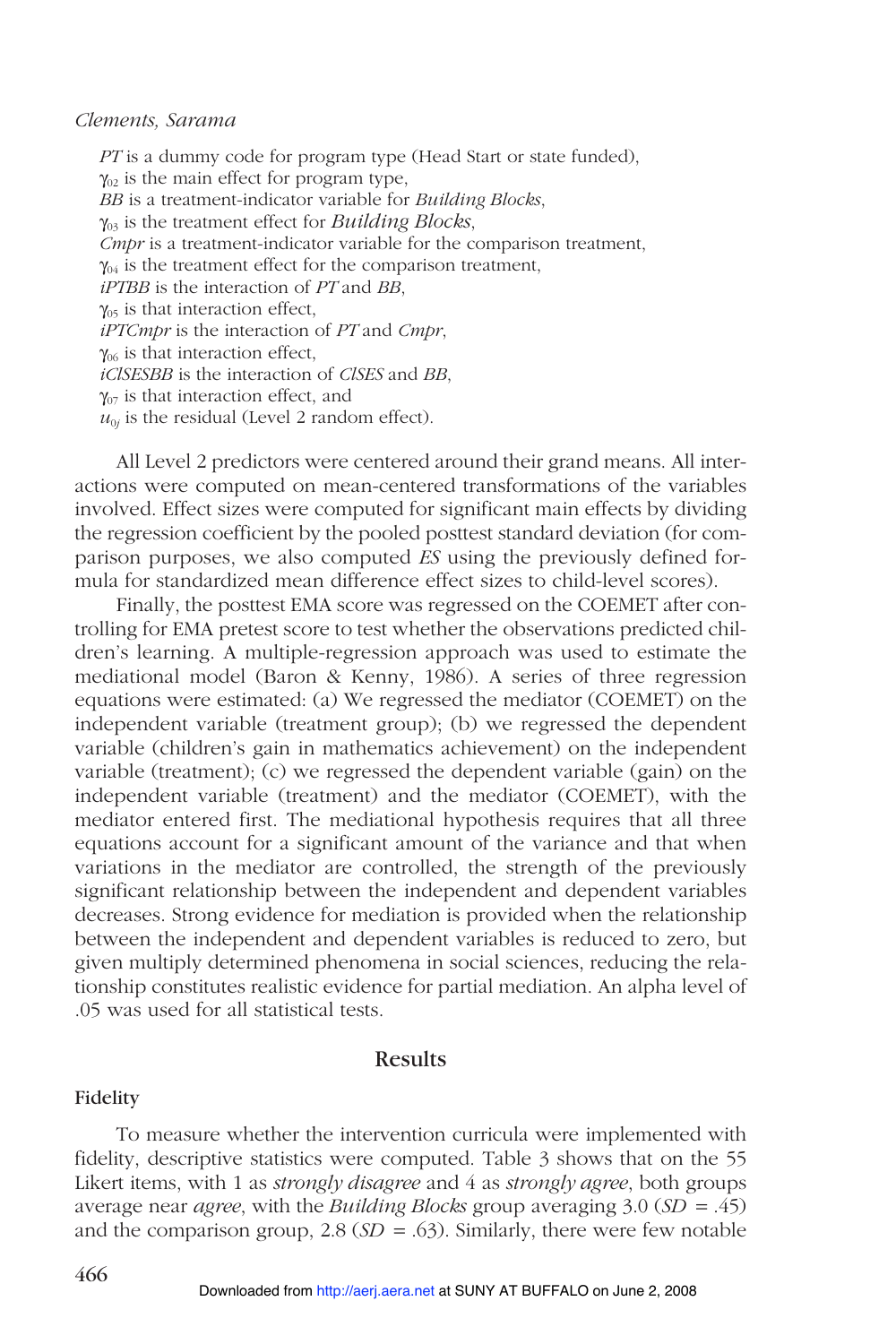differences on the subscale scores. The comparison teachers scored somewhat higher on using management strategies to enhance the quality of lessons (two items), conducting the activity as written (two items), encouraging mathematical reflection, and using scaffolding activities. The *Building Blocks* teachers scored somewhat higher on staying on schedule, sending activities home, completing activities with all children, asking children to share and justify ideas, allowing children to select center activities, being actively involved, promoting effort, monitoring the activities, and accessing software records.

The repeated-measures ANOVA computed on the Fidelity *T* score was not significant for time (fall, winter, spring),  $F(2, 38) = .33$ ,  $p = .73$ ,  $MSE =$ 47.26); treatment  $F(1, 19) = .07$ ,  $p = .80$ ,  $MSE = 198.38$ ; or Treatment  $\times$  Time interaction,  $F(2, 38) = 0.30$ ,  $p = 0.74$ ,  $MSE = 47.26$ . There also were no significant interactions of treatment by program type (Head Start vs. state funded),  $F(1, 17) = .2.03, p = .17, MSE = 165.42$ , or of Time  $\times$  Treatment  $\times$  Program Type,  $F(2, 34) = .94$ ,  $p = .40$ ,  $MSE = 49.17$ . Finally, the Fidelity scores correlated positively, but not significantly, with children's gain scores,  $r = .19$ ,  $p = .40$ . Thus, total fidelity scores were acceptably positive, but there is no evidence that they changed over time, were different in the two intervention groups, or interacted with program type.

#### Quality of the Mathematics Environment and Teaching (COEMET)

Table 4 presents the means and standards deviations for the *T* score and means for the descriptive items and subtests for the COEMET. To measure the relative effects of the three treatment groups on the quality of the mathematics environment and teaching, a repeated-measures ANOVA was computed on the *T* score. This analysis yielded a significant treatment effect, *F*(2, 32) = 6.22,  $p = .005$ ,  $MSE = 150.10$ , partial eta squared = .28 (the proportion of total variation attributable to the factor, partialing out other factors from the total nonerror variation; Pierce, Block, & Aguinis, 2004). However, there was no significant effect for time,  $F(2, 64) = 3.10$ ,  $p = .05$ ,  $MSE = 64.94$ , or for the Treatment  $\times$  Time interaction,  $F(4, 64) = .27$ ,  $p = .90$ ,  $MSE = 64.94$ . There also were no significant interactions of Treatment  $\times$  Program Type,  $F(2, 29) = .58$ ,  $p = .57$ , *MSE* = 147.61; Time  $\times$  Treatment  $\times$  Program Type,  $F(4, 58) = .65$ ,  $p =$ .63, *MSE* = 63.80); Treatment × Class SES, *F*(1, 30) = 1.27, *p* = .27, *MSE* = 151.88; or Time × Treatment × Class SES, *F*(2, 60) = .1.94, *p* = .15, *MSE* = 57.64.

The *Building Blocks* group had the highest scores, followed by the comparison group and then the control group, but only the comparison between the *Building Blocks* and control groups was significant, Scheffé post hoc  $p = .001$ , with an effect size of 1.25 (*Building Blocks* vs. comparison,  $p = .06$ , *ES* =.92; comparison vs. control,  $p = 0.38$ ,  $ES = 0.44$ ). In addition, the COEMET accounted for a significant amount of the variance in children's gain scores,  $r = .49$ ,  $p = .003$ . The *Building Blocks* group was higher than the comparison and control groups on most of the items in the specific mathematics activities category, with a smaller difference on encouraging mathematical reflection (most of which had high item difficulties, indicating they were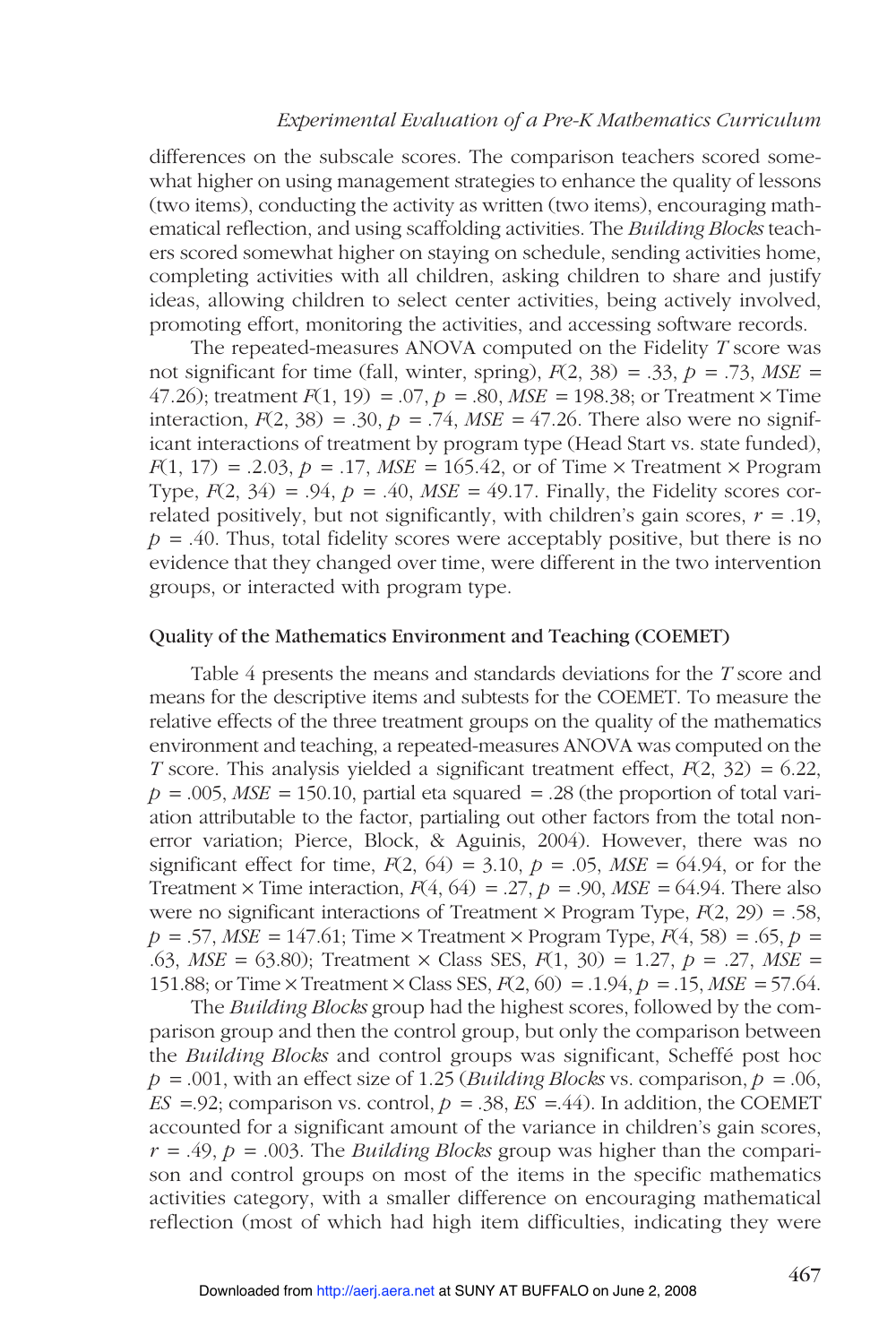|                                   |                |         | Control  |         | Comparison | <b>Building Blocks</b> |                    |
|-----------------------------------|----------------|---------|----------|---------|------------|------------------------|--------------------|
|                                   | Max.           | Pretest | Posttest | Pretest | Posttest   | Pretest                | Posttest           |
| T score mean                      |                | 45.47   | 53.22    | 41.30   | 53.77      | 43.02                  | 59.39              |
| SD                                |                | 7.53    | 8.38     | 5.03    | 6.53       | 7.88                   | 7.46               |
| Raw subtest scores<br>Number      |                |         |          |         |            |                        |                    |
| Verbal counting                   | $\overline{2}$ | 1.06    | 1.46     | 0.87    | 1.41       | 0.79                   | $1.53^{\circ}$     |
| Recognition number,<br>subitizing | 7              | 2.61    | 3.28     | 1.66    | 2.47       | 2.08                   | 3.26 <sup>a</sup>  |
| Object counting and<br>strategies | 25             | 7.24    | 11.03    | 3.59    | 10.33      | 5.06                   | $12.61^a$          |
| Comparing number,<br>sequencing   | 28             | 6.14    | 11.74    | 3.44    | 8.78       | 4.66                   | $12.31^{a,b}$      |
| Composition of number             | 4              | 0.49    | 0.50     | 0.27    | 0.28       | 0.20                   | $0.64^{a,b}$       |
| Arithmetic                        | 8              | 0.58    | 1.14     | 0.36    | 0.47       | 0.44                   | 1.06 <sup>b</sup>  |
| Geometry, measurement,            |                |         |          |         |            |                        |                    |
| and patterning                    |                |         |          |         |            |                        |                    |
| Shape identification              | 96             | 81.52   | 83.09    | 74.60   | 86.80      | 74.88                  | 87.26 <sup>a</sup> |
| Comparing shape                   | 9              | 4.84    | 5.44     | 4.43    | 5.04       | 4.26                   | 5.46               |
| Representing shape                | 4              | 1.25    | 1.73     | 0.64    | 1.67       | 0.57                   | $1.88^{a}$         |
| Composing shape                   | 10             | 2.70    | 4.06     | 1.47    | 4.35       | 1.86                   | $5.57^{a,c}$       |
| Transformations                   | 1              | 0.28    | 0.33     | 0.25    | 0.25       | 0.24                   | 0.43               |
| Measurement                       | 5              | 0.90    | 1.02     | 0.73    | 0.71       | 0.85                   | 1.02               |
| Patterning                        | 8              | 2.00    | 3.32     | 0.88    | 3.15       | 1.26                   | $3.44^a$           |

Table 5 **Means and Standards Deviations for the Early Mathematics Assessment**

*Note*. Data from children who completed all components of both the pre- and posttest and thus were included in the hierarchical linear model analyses;  $n =$  control, 101; comparison, 51; and *Building Blocks*, 101. Max. = Maximum raw scores for each subtest. Shapeidentification items, four items that showed the same 26 shapes and asked children to find all exemplars of a shape category (e.g., squares), were weighted in the Rasch analysis. "Significantly higher than control group using the reduced hierarchical linear model,  $p < .05$ . bSignificantly higher than comparison group,  $p < 0.05$ .  $p < .10$ .

relatively more difficult to achieve for this population). The *Building Blocks* group employed a greater number of different activities than the other two groups. The number of computers running mathematics activities was highest in the *Building Blocks*, then comparison, then control group. Both intervention groups were slightly higher in the percentage of time children used the computers and in the percentage of time the teachers were in the room. As an exploratory analysis, stepwise regression was performed to test a hypothesis that items of greater Rasch difficulty would distinguish more (from less) effective teachers. Three individual items predicted children gain scores significantly,  $p < .0001$ . The percentage of time the teacher was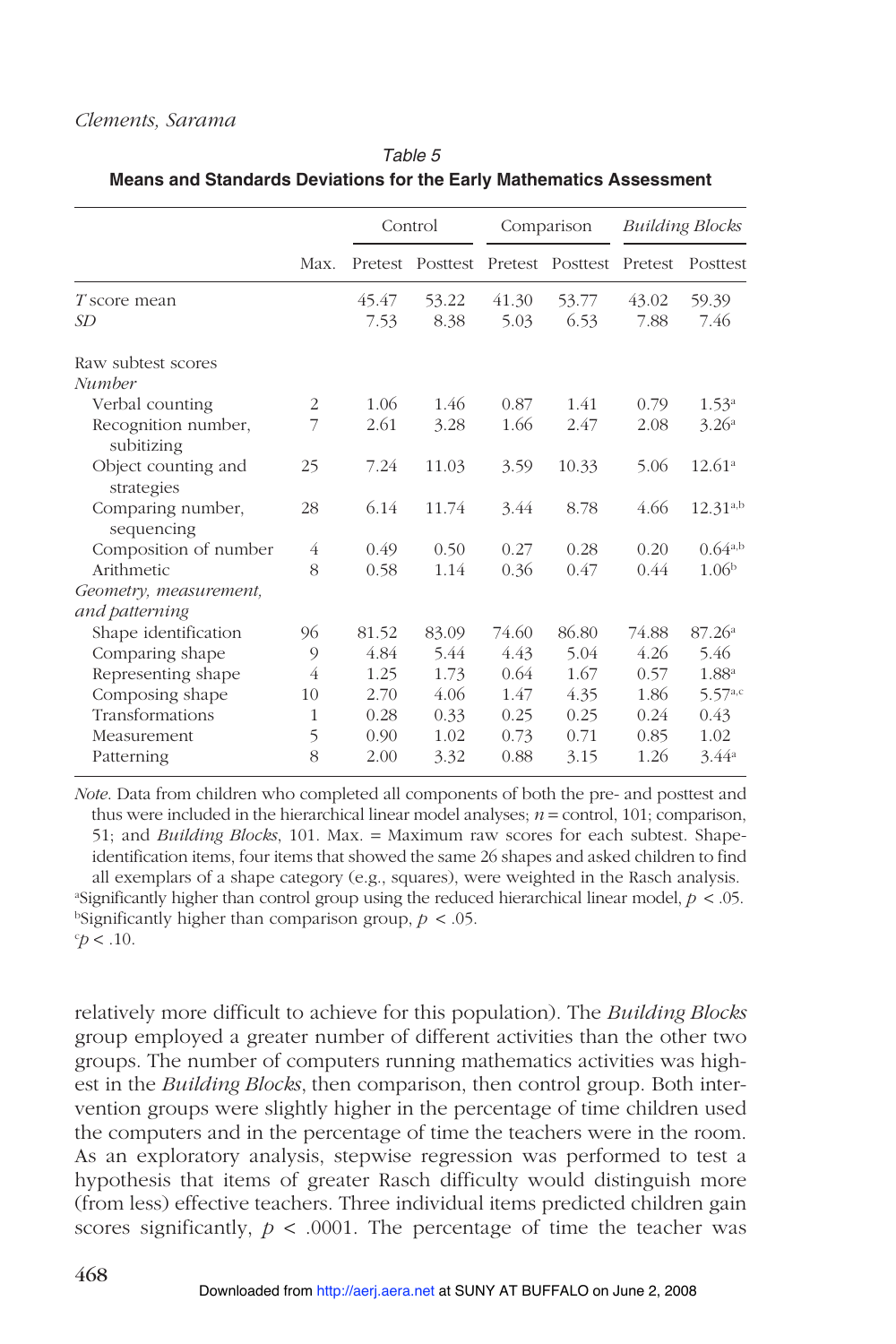|                                  | Main Model <sup>a</sup> |       |          |        |
|----------------------------------|-------------------------|-------|----------|--------|
| <b>Fixed Effects</b>             | Coefficient             | SE    | t        | Þ      |
| Intercept                        | 11.77                   | 0.41  | 28.94    | $000+$ |
| Program type                     | $-1.10$                 | 1.12  | $-0.99$  | .33    |
| Class socioeconomic status (SES) | 0.11                    | 1.04  | 0.11     | .91    |
| <b>Building Blocks (BB)</b>      | 8.47                    | 0.92  | 9.20     | $000+$ |
| Comparison                       | 4.79                    | 1.28  | 3.74     | $000+$ |
| Interaction program              | $-0.84$                 | 2.47  | $-0.34$  | .74    |
| Type $w/BB$                      |                         |       |          |        |
| Interaction program              | $-1.66$                 | 3.12  | $-0.53$  | .60    |
| type w/comparison                |                         |       |          |        |
| Interaction class SES $w/BB$     | 0.24                    | 2.03  | 0.12     | .90    |
| Random Effect                    | SD                      | Var   | $\chi^2$ | Þ      |
| Intercept                        | 1.56                    | 2.42  | 47.55    | .009   |
| Level 1                          | 4.80                    | 23.05 |          |        |
|                                  |                         |       |          |        |

### Table 6 **Hierarchical Linear Models**

| BB Group Compared to the Comparison Group |             |       |          |        |  |  |  |  |
|-------------------------------------------|-------------|-------|----------|--------|--|--|--|--|
| Fixed Effects                             | Coefficient | SE    |          |        |  |  |  |  |
| Intercept                                 | 14.75       | 0.55  | 26.87    | $000+$ |  |  |  |  |
| BB vs. comparison                         | 3.55        | 1.16  | 3.05     | .007   |  |  |  |  |
| Random Effect                             | SD          | Var   | $\chi^2$ |        |  |  |  |  |
| Intercept                                 | 1.67        | 2.82  | 34.43    | .016   |  |  |  |  |
| Level 1                                   | 5.02        | 25.21 |          |        |  |  |  |  |

*Note.* Var = variance component, the between-classroom variance.  $^{a}$ All  $df = 27$ .

 $b$ All  $df = 19$ .

actively engaged in activities was of moderate difficulty. The degree the teacher built on and elaborated children's mathematical ideas and strategies was the highest difficulty item. The degree the teacher facilitated children's responding was a moderate difficulty item. Recall that these items are influenced by the number of activities conducted. Therefore, there is some, but only moderate, support for the notion that items of greater Rasch difficulty would be particularly useful in identifying the most effective teachers.

### Children's Mathematics Achievement

The third research question was, What are the effects of the *Building Blocks* curriculum, as implemented under diverse contexts, on the mathematics achievement of preschoolers?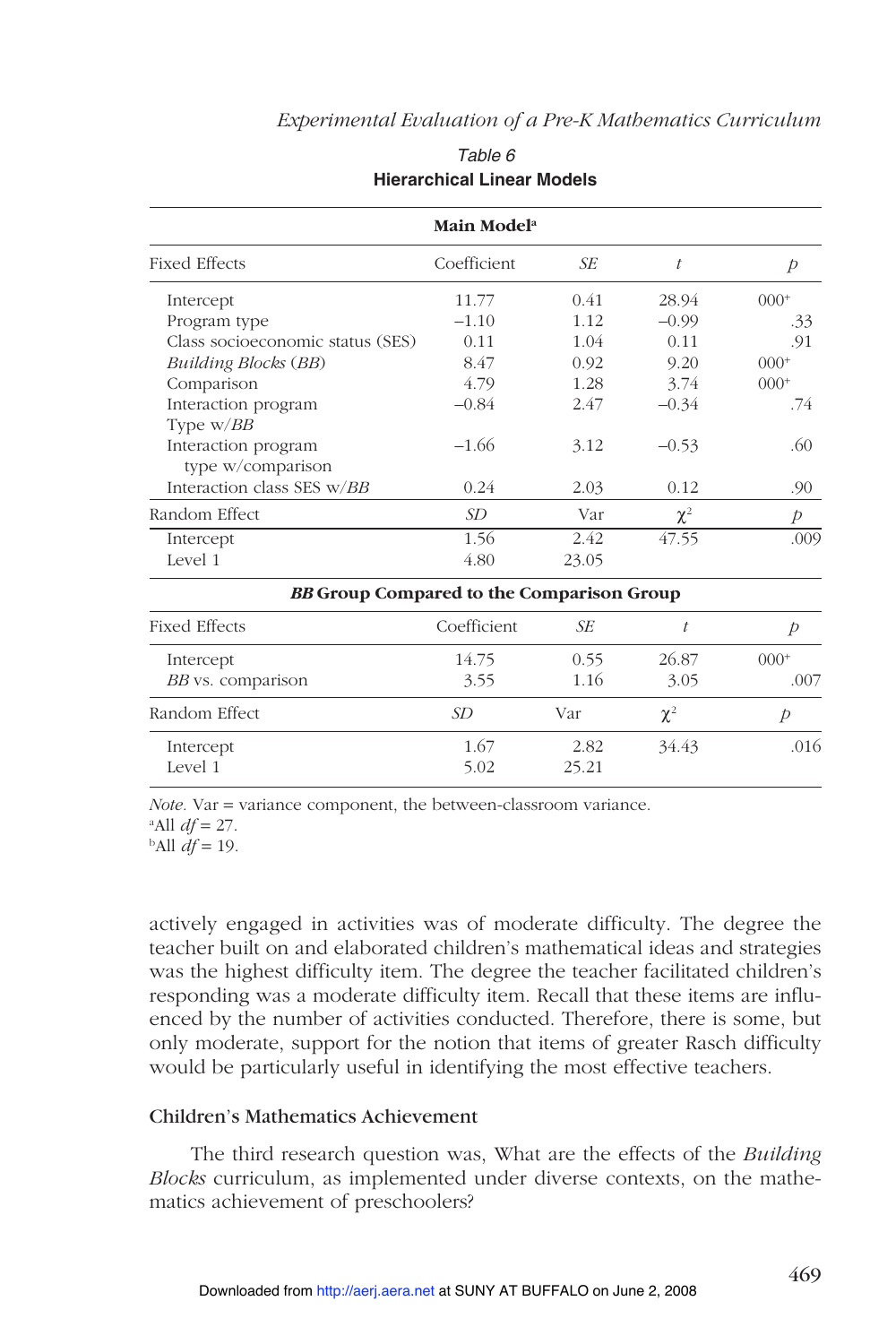*Total test.* Table 5 presents the means and standards deviations for the *T* score and means for the descriptive items and subtests for the EMA for all children for whom full data were collected for both pretest and posttest. Table 6 presents the HLM analyses on these data. We analyzed main effects, first, by comparing the two intervention groups to the control group in the main model and, second, by running a reduced model comparing the *Building Blocks* group to the comparison group. Both intervention groups significantly outperformed the control group (first model, *Building Blocks*, *p* = 000+; comparison,  $p = 000<sup>+</sup>$ , and the *Building Blocks* group significantly outperformed the comparison group (second model, *Building Blocks* vs. comparison,  $p =$ .007). There were no main effects for class SES or program type.

The effect size for the *Building Blocks* group compared to the control group was 1.07 (the standardized mean difference *ES* calculated from childlevel pre- and posttest scores and the pooled pretest standard deviation was a comparable 1.09), and for the *Building Blocks* group compared to the comparison group, .47 (compared to .54). The effect size for the comparison group compared to the control group was .64 (compared to .60).

Table 6 also presents the interactions between the intervention groups and the Level 2 predictors. There were no significant interactions between program type and either intervention group nor between the *Building Blocks* group and class SES. Thus, there was no evidence that the interventions were more effective with either program type and no evidence that the *Building Blocks* curriculum was differentially effective in classes serving low- or mixedincome families. (Interactions between the Level 1 variables of child-level SES and gender and Level 2 treatment groups, entered in an initial model, revealed no significant effects. Due to the exploratory nature of these Level 1 interactions, these are not included in the model presented in Table 6.)

Finally, the random effect intercept reveals significant unexplained variance. A following section discusses the mediational hypothesis, which was tested to see if this variance can be partially explained as a function of differences in observations of the quality and quantity of mathematics teaching and environment.

*Specific topics and strategies.* The descriptive statistics in Table 5 suggest that the three treatment conditions differentially affected certain categories of mathematics knowledge and competencies. Consistent with the *T* score results, the *Building Blocks* group scored higher than the comparison group, which scored higher than the control group, on the single item on verbal counting. Table 7 provides descriptive statistics for individual items. (The order of these items is as they occurred on the EMA, according to increasing Rasch difficulty, but the numbering is consecutive in Table 7 for ease of referral. Recall that there was a stop rule; thus, not all children were administered every item.) There were few differences in the types of errors that children made (see Table 7, Item 1). The main differences were simply that the *Building Blocks* group counted farther without errors than the other two

*(text continues on p. 482)*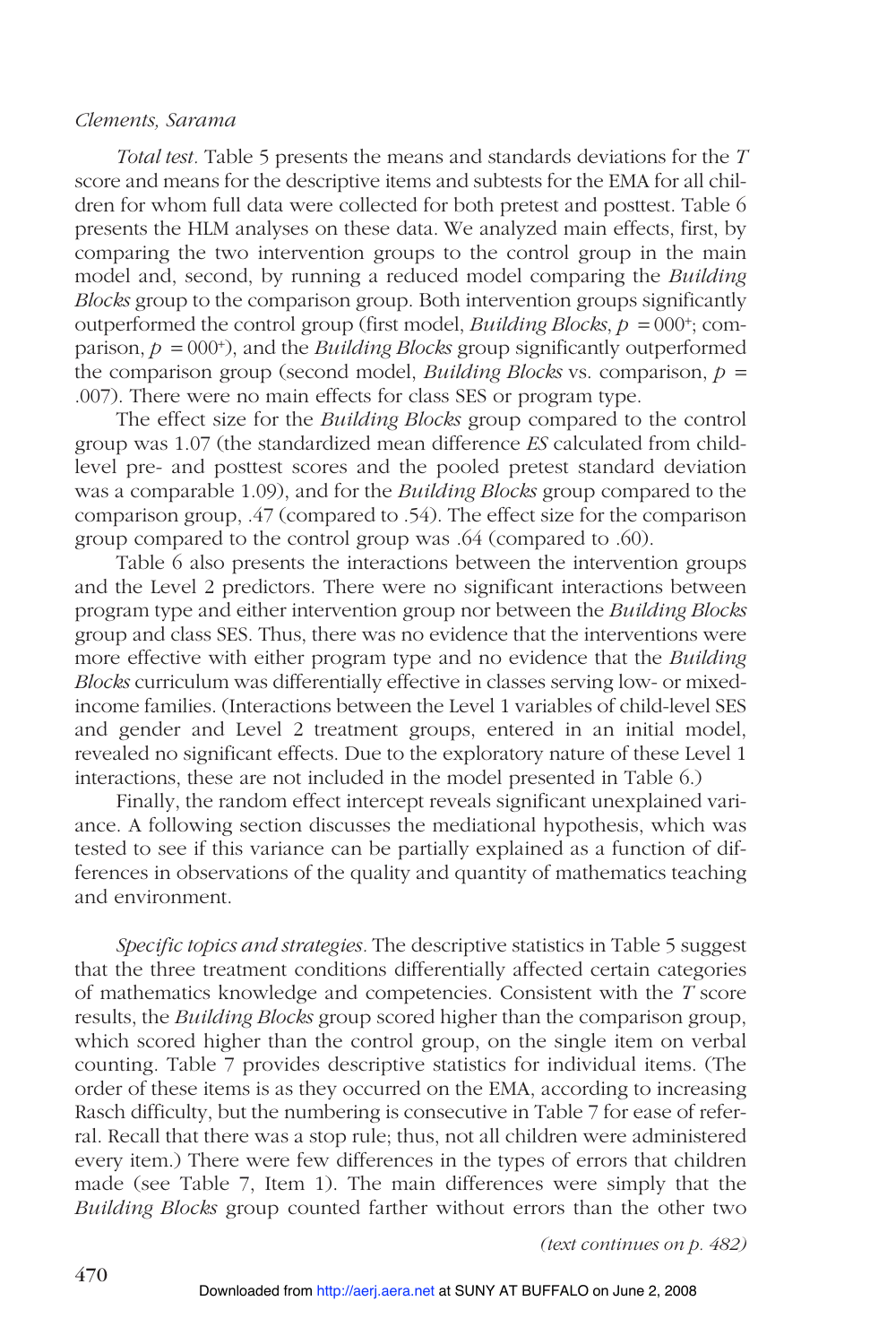| Table 7                                                                                 |  |
|-----------------------------------------------------------------------------------------|--|
| Percentages for Solution Strategies and Error Types on the Early Mathematics Assessment |  |

| Item/Response<br><b>Number</b><br><b>Verbal counting</b><br>1. Count verbally<br>Counted through decades,<br>logical invented patterns<br>Skipped one number then<br>resumed sequence<br>Omitted more than one number word<br>Repeated some number words<br>No mistakes in the number<br>sequence achieved<br>Other<br>No response |         | Control  | Comparison |          | <b>Building Blocks</b> |          |
|------------------------------------------------------------------------------------------------------------------------------------------------------------------------------------------------------------------------------------------------------------------------------------------------------------------------------------|---------|----------|------------|----------|------------------------|----------|
|                                                                                                                                                                                                                                                                                                                                    | Pretest | Posttest | Pretest    | Posttest | Pretest                | Posttest |
|                                                                                                                                                                                                                                                                                                                                    |         |          |            |          |                        |          |
|                                                                                                                                                                                                                                                                                                                                    |         |          |            |          |                        |          |
|                                                                                                                                                                                                                                                                                                                                    |         |          |            |          |                        |          |
|                                                                                                                                                                                                                                                                                                                                    | 1.0     | 0.0      | 0.0        | 0.0      | 0.0                    | 0.0      |
|                                                                                                                                                                                                                                                                                                                                    |         |          |            |          |                        |          |
|                                                                                                                                                                                                                                                                                                                                    | 17.8    | 21.8     | 16.7       | 27.1     | 23.8                   | 22.8     |
|                                                                                                                                                                                                                                                                                                                                    |         |          |            |          |                        |          |
|                                                                                                                                                                                                                                                                                                                                    | 15.8    | 9.9      | 27.1       | 10.4     | 13.9                   | 5.9      |
|                                                                                                                                                                                                                                                                                                                                    | 3.0     | 0.0      | 2.1        | 6.3      | 3.0                    | 4.0      |
|                                                                                                                                                                                                                                                                                                                                    | 0.0     | 44.6     | 0.0        | 39.6     | 0.0                    | 52.5     |
|                                                                                                                                                                                                                                                                                                                                    |         |          |            |          |                        |          |
|                                                                                                                                                                                                                                                                                                                                    | 52.5    | 3.0      | 41.7       | 2.1      | 44.6                   | 0.0      |
|                                                                                                                                                                                                                                                                                                                                    | 9.9     | 20.8     | 12.5       | 14.6     | 14.9                   | 14.9     |
| Object counting and strategies                                                                                                                                                                                                                                                                                                     |         |          |            |          |                        |          |
| 2. Count five objects, arranged in a line                                                                                                                                                                                                                                                                                          |         |          |            |          |                        |          |
| Did not point or touch (and correct)                                                                                                                                                                                                                                                                                               | 6.0     | 11.8     | 6.3        | 6.4      | 7.0                    | 16.9     |
| Correctly pointed or touched                                                                                                                                                                                                                                                                                                       | 80.2    | 77.2     | 52.1       | 91.5     | 71.0                   | 72.3     |
| Pointed at some more than once                                                                                                                                                                                                                                                                                                     | 2.0     | 0.0      | 8.3        | 2.1      | 3.0                    | 1.0      |
| Skipped some                                                                                                                                                                                                                                                                                                                       | 1.0     | 2.0      | 10.4       | 0.0      | 2.0                    | 0.0      |
| Skim or flurry error                                                                                                                                                                                                                                                                                                               | 3.0     | 4.0      | 0.0        | 0.0      | 7.0                    | 1.0      |
| Omitted or repeated saying                                                                                                                                                                                                                                                                                                         | 3.0     | 0.0      | 8.3        | 0.0      | 1.0                    | 0.0      |
| some number words                                                                                                                                                                                                                                                                                                                  |         |          |            |          |                        |          |
| Repeated saying some number words                                                                                                                                                                                                                                                                                                  | 0.0     | 0.0      | 2.1        | 0.0      | 0.0                    | 0.0      |
| Other                                                                                                                                                                                                                                                                                                                              | 3.0     | 5.0      | 8.3        | 0.0      | 8.0                    | 6.8      |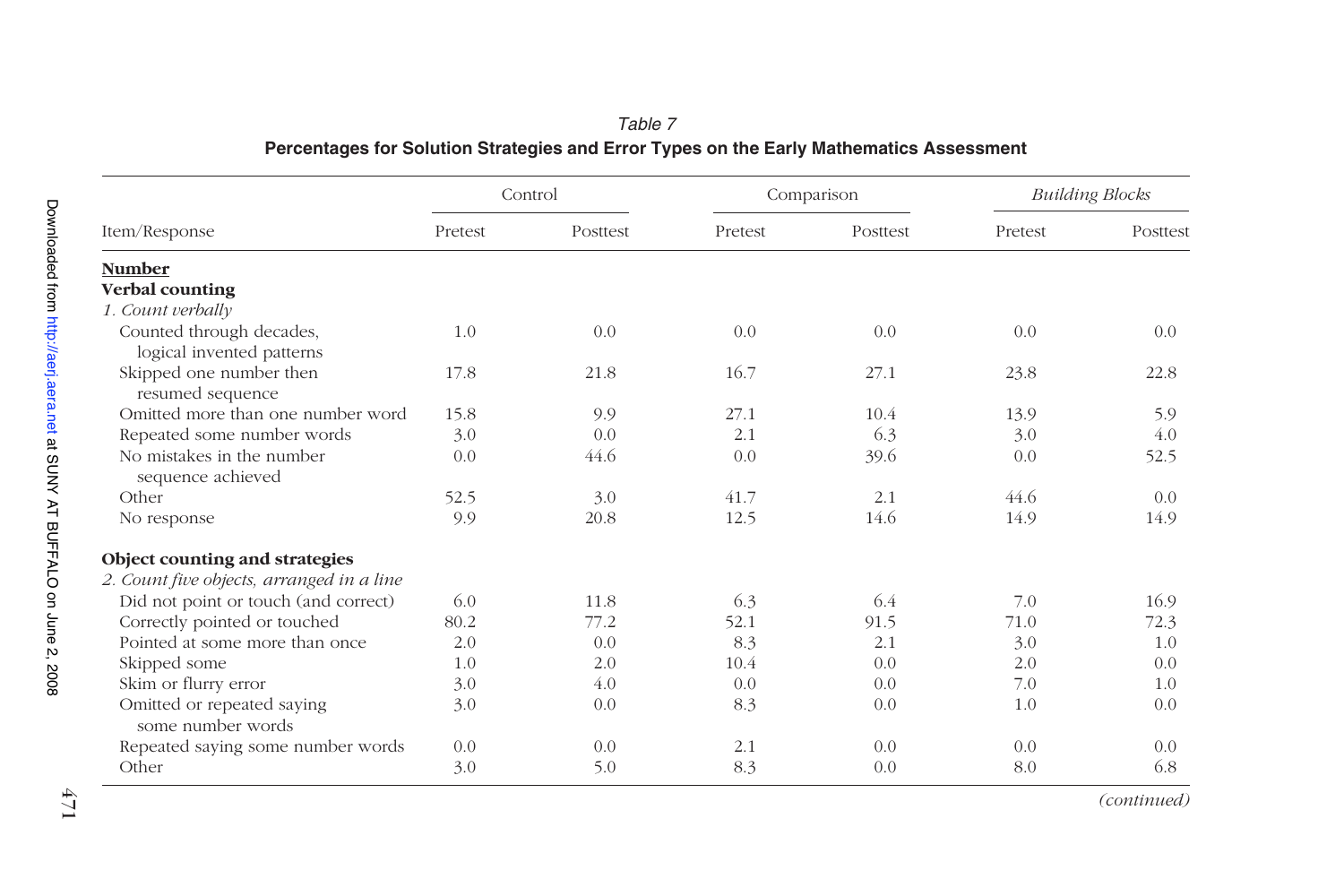#### + Table<br>
→ Table<br>
→ Continu 7 **(continued)**

|                                           | Control |          | Comparison |          | <b>Building Blocks</b> |          |
|-------------------------------------------|---------|----------|------------|----------|------------------------|----------|
| Item/Response                             | Pretest | Posttest | Pretest    | Posttest | Pretest                | Posttest |
| No response                               | 2.0     | 0.0      | 2.1        | 0.0      | 1.0                    | 1.0      |
| Item not administered                     | 0.0     | 0.0      | 2.1        | 0.0      | 0.0                    | 1.0      |
| 3. Identify another's mistake in object   |         |          |            |          |                        |          |
| counting                                  |         |          |            |          |                        |          |
| <b>Incorrect</b>                          | 21.8    | 15.8     | 18.8       | 4.2      | 20.8                   | 6.9      |
| Correct, showed mistake                   | 43.6    | 62.4     | 27.1       | 64.6     | 27.7                   | 71.3     |
| Indicated mistake but                     | 9.9     | 13.9     | 6.3        | 20.8     | 11.9                   | 18.8     |
| did not explain it                        |         |          |            |          |                        |          |
| No response                               | 0.0     | 0.0      | 2.1        | 0.0      | 2.0                    | 0.0      |
| Item not administered                     | 24.8    | 7.9      | 45.8       | 10.4     | 37.6                   | 3.0      |
| 4. Shown six objects, produce six         |         |          |            |          |                        |          |
| a. Duplicated the spatial                 | 0.0     | 2.9      | 1.8        | 2.0      | 0.9                    | 4.0      |
| arrangement                               |         |          |            |          |                        |          |
| b. Counted your six, then the child's six | 8.3     | 28.4     | 0.0        | 23.5     | 3.6                    | 36.6     |
| c. Both a and b                           | 0.9     | 0.0      | 1.8        | 2.0      | 0.0                    | 3.0      |
| d. Stated <i>six</i> , no verbal counting | 0.9     | 2.0      | 0.0        | 2.0      | 0.9                    | 1.0      |
| e. Other, incorrect                       | 5.6     | 2.0      | 12.5       | 15.7     | 5.4                    | 5.0      |
| f. Other, correct                         | 2.8     | 1.0      | 1.8        | 5.9      | 0.9                    | 6.9      |
| g. No visible strategy, incorrect         | 8.9     | 32.2     | 25.0       | 37.3     | 32.4                   | 33.7     |
| h. No visible strategy, correct           | 38.3    | 19.6     | 0.0        | 0.0      | 3.6                    | 6.9      |
| i. No response, incorrect                 | 1.9     | 0.0      | 5.4        | 0.0      | 0.0                    | 0.0      |
| j. Item not administered                  | 32.4    | 11.9     | 51.8       | 11.8     | 52.3                   | 3.0      |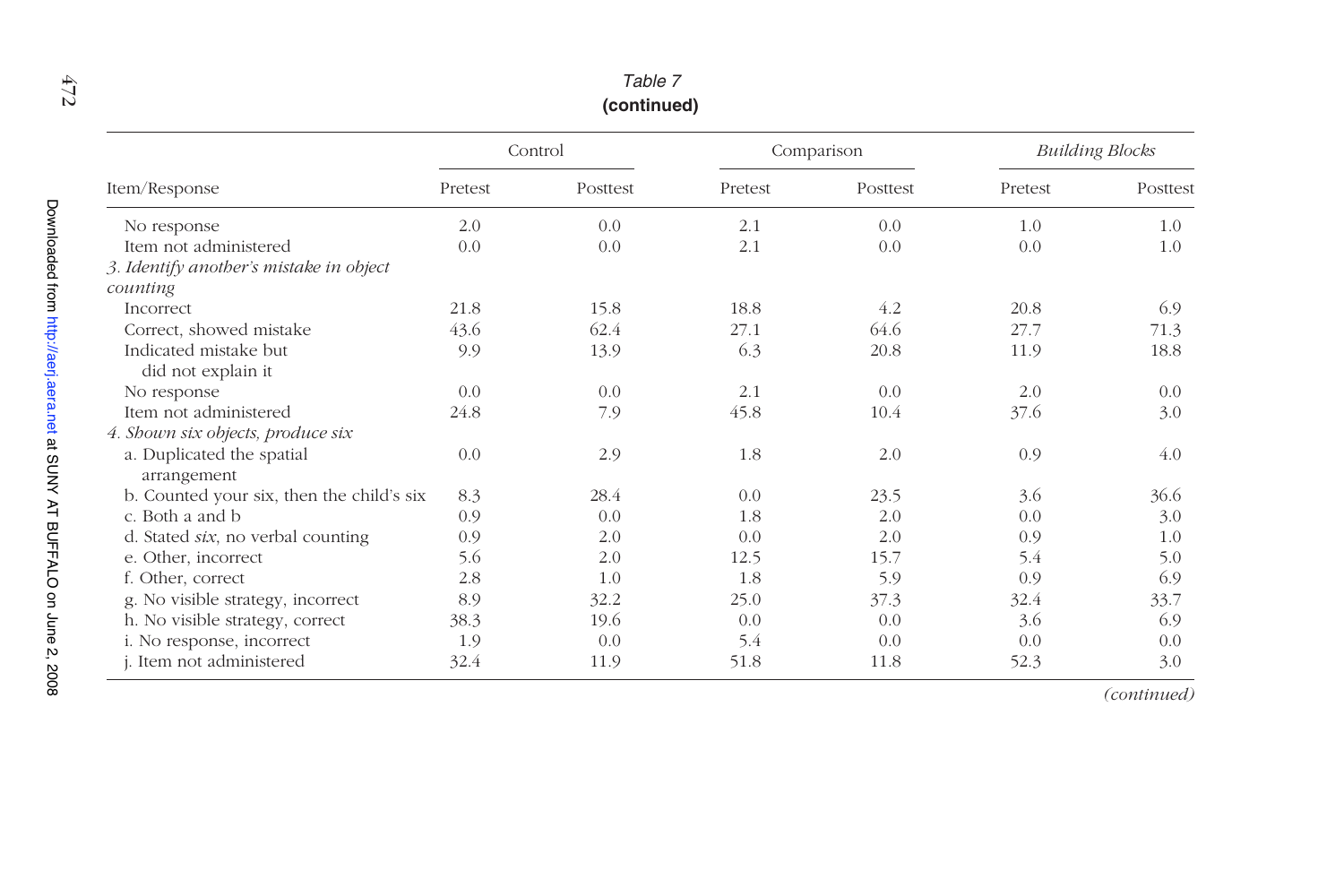|                                                  |         | Control  |         | Comparison | <b>Building Blocks</b> |          |
|--------------------------------------------------|---------|----------|---------|------------|------------------------|----------|
| Item/Response                                    | Pretest | Posttest | Pretest | Posttest   | Pretest                | Posttest |
| 5. Count scrambled arrangement of 15 objects     |         |          |         |            |                        |          |
| Reading order                                    | 6.0     | 2.0      | 0.0     | 4.3        | 3.0                    | 1.0      |
| Any other consistent movement                    | 13.0    | 15.0     | 0.0     | 12.8       | 11.0                   | 5.0      |
| Spiraling in                                     | 8.0     | 3.0      | 2.1     | 0.0        | 0.0                    | 0.0      |
| Meandering path                                  | 17.0    | 19.0     | 12.8    | 21.3       | 8.0                    | 27.0     |
| Moved to a new pile                              | 14.0    | 41.0     | 12.8    | 38.3       | 12.0                   | 41.0     |
| Reordered before counting                        | 3.0     | 3.0      | 6.4     | 6.4        | 2.0                    | 10.0     |
| Random or no response                            | 3.0     | 3.0      | 4.3     | 2.1        | 7.0                    | 11.0     |
| Item not administered                            | 36.0    | 14.0     | 61.7    | 14.9       | 57.0                   | 5.0      |
| 6. Count unorganized arrangement of 30           |         |          |         |            |                        |          |
| objects                                          |         |          |         |            |                        |          |
| Reading order                                    | 14.9    | 32.7     | 8.3     | 35.4       | 15.8                   | 30.3     |
| Other systematic spatial strategy                | 21.8    | 35.6     | 22.9    | 33.3       | 16.8                   | 51.5     |
| Spiraling in                                     | 13.9    | 1.0      | 2.1     | 0.0        | 2.0                    | 0.0      |
| Meandering path                                  | 7.9     | 5.0      | 2.1     | 10.4       | 2.0                    | 2.0      |
| Random or no response                            | 3.0     | 8.9      | 0.0     | 2.1        | 3.0                    | 10.1     |
| Item not administered                            | 38.6    | 16.8     | 64.6    | 18.8       | 60.4                   | 6.1      |
| 7. Count to 10, starting at 4                    |         |          |         |            |                        |          |
| Incorrect                                        | 48.5    | 29.7     | 50.0    | 31.3       | 45.5                   | 19.8     |
| Counted up from 1 with no errors                 | 16.8    | 14.9     | 12.5    | 27.1       | 11.9                   | 18.8     |
| Began with 4 or 5, reached 10 but<br>makes error | 3.0     | 3.0      | 6.3     | 0.0        | 5.9                    | 3.0      |
| Immediately began at 4 and<br>counted to 10      | 19.8    | 46.5     | 2.1     | 27.1       | 6.9                    | 46.5     |
| No response                                      | 6.9     | 3.0      | 4.2     | 12.5       | 9.9                    | 10.9     |
| Item not administered                            | 5.0     | 3.0      | 25.0    | 2.1        | 19.8                   | 1.0      |

÷.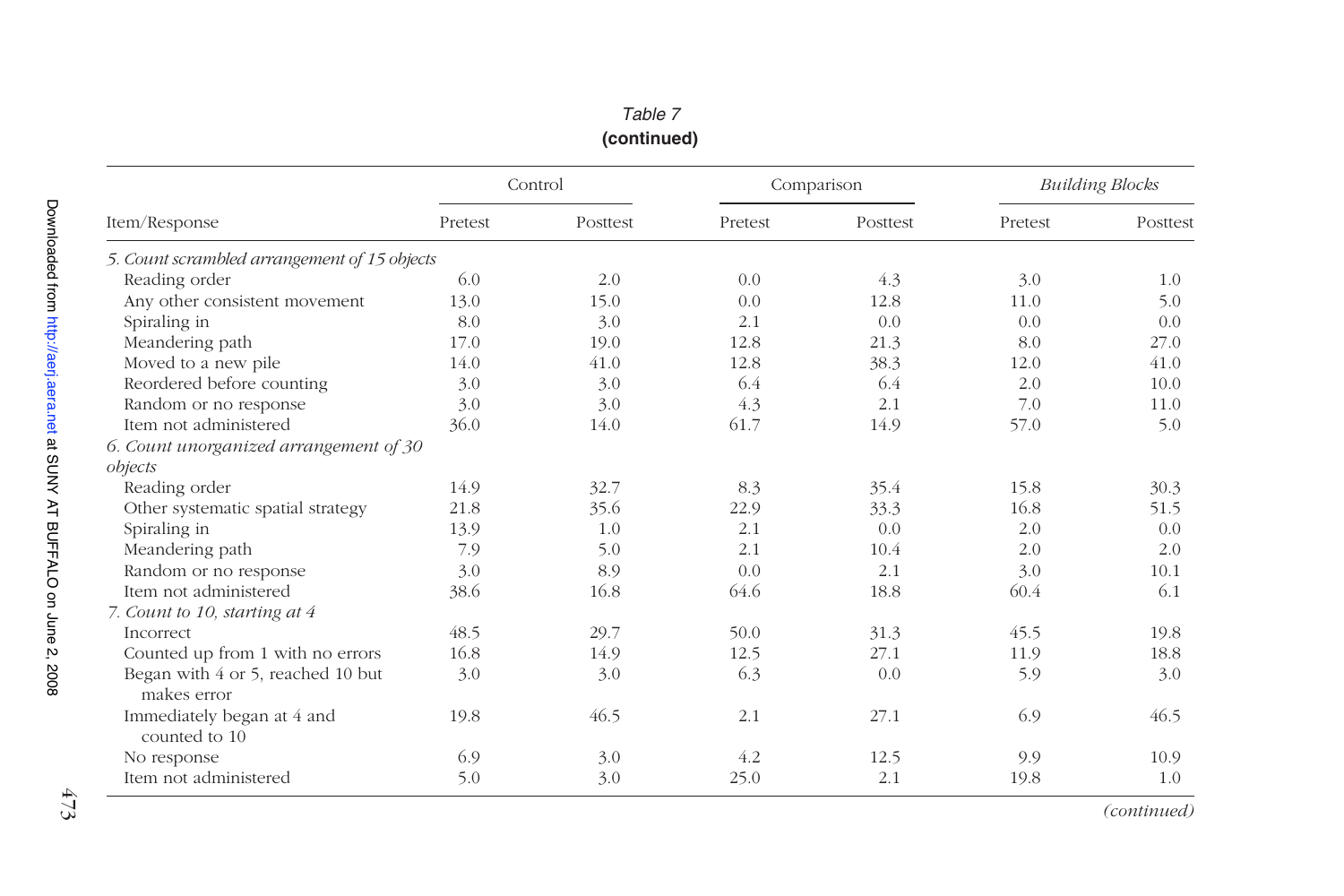### Table 7 **(continued)**

|                                               | Control |          | Comparison |          | <b>Building Blocks</b> |          |
|-----------------------------------------------|---------|----------|------------|----------|------------------------|----------|
| Item/Response                                 | Pretest | Posttest | Pretest    | Posttest | Pretest                | Posttest |
| Comparing number and sequencing               |         |          |            |          |                        |          |
| 8. Compare number of objects (3, 3, different |         |          |            |          |                        |          |
| <i>arrangements</i> )                         |         |          |            |          |                        |          |
| <b>Incorrect</b>                              | 37.6    | 35.6     | 43.8       | 31.3     | 46.5                   | 20.8     |
| Correct                                       | 61.4    | 64.4     | 50.0       | 68.8     | 50.5                   | 79.2     |
| No response                                   | 1.0     | 0.0      | 6.3        | 0.0      | 3.0                    | 0.0      |
| 9. Compare number of objects (3, 4,           |         |          |            |          |                        |          |
| same area)                                    |         |          |            |          |                        |          |
| Scrambled                                     | 6.9     | 5.9      | 14.6       | 4.2      | 6.9                    | 3.0      |
| Line                                          | 63.4    | 81.2     | 39.6       | 79.2     | 57.4                   | 90.1     |
| Incorrectly decided that they are the same    | 4.0     | 0.0      | 0.0        | 0.0      | 9.9                    | 1.0      |
| Other                                         | 0.0     | 1.0      | 6.3        | 16.7     | 1.0                    | 2.0      |
| No response                                   | 9.9     | 11.9     | 4.2        | 0.0      | 4.0                    | 4.0      |
| Item not administered                         | 15.8    | 0.0      | 35.4       | 0.0      | 20.8                   | 0.0      |
| 10. Comparing number of objects               |         |          |            |          |                        |          |
| $(4 \text{ large}, 5 \text{ small})$          |         |          |            |          |                        |          |
| Referred to numbers without                   | 51.8    | 2.9      | 1.7        | 3.9      | 11.7                   | 8.1      |
| visible counting                              |         |          |            |          |                        |          |
| Counted                                       | 6.0     | 67.6     | 42.4       | 70.6     | 45.9                   | 65.7     |
| Matched                                       | 0.0     | 0.0      | 0.0        | 3.9      | 3.6                    | 0.0      |
| Other, incorrect                              | 0.9     | 2.9      | 10.2       | 7.8      | 1.8                    | 2.0      |
| Other, correct                                | 0.0     | 2.0      | 0.0        | 0.0      | 0.9                    | 4.0      |
| No visible strategy, incorrect                | 21.1    | 6.9      | 22.0       | 3.9      | 20.7                   | 4.0      |
| No visible strategy, correct                  | 9.2     | 13.7     | 10.2       | 5.9      | 9.0                    | 14.1     |
| No visible strategy, no response              | 4.6     | 3.9      | 5.1        | 3.9      | 1.8                    | 2.0      |
| Item not administered                         | 6.4     | 0.0      | 8.5        | 0.0      | 4.5                    | 0.0      |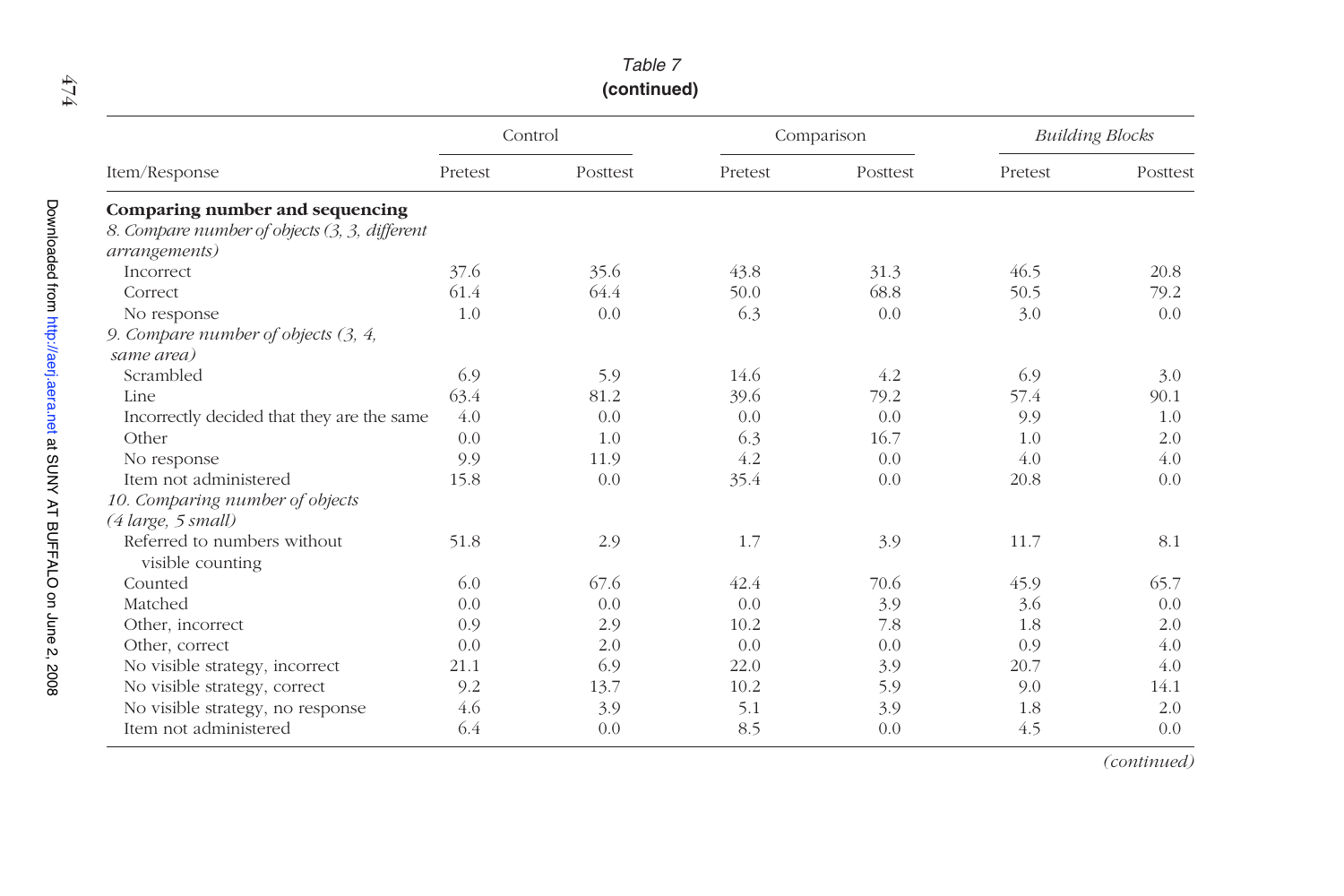|                                                 |         | Control  | Comparison |          | <b>Building Blocks</b> |          |
|-------------------------------------------------|---------|----------|------------|----------|------------------------|----------|
| Item/Response                                   | Pretest | Posttest | Pretest    | Posttest | Pretest                | Posttest |
| 11. Comparing number of objects                 |         |          |            |          |                        |          |
| (9 large, 11 small)                             |         |          |            |          |                        |          |
| Referred to numbers<br>without visible counting | 0.0     | 0.0      | 0.0        | 0.0      | 3.6                    | 0.0      |
| Counted                                         | 14.7    | 56.9     | 5.3        | 54.9     | 9.0                    | 61.6     |
| Matched                                         | 0.9     | 1.0      | 1.8        | 2.0      | 9.9                    | 0.0      |
| Other, incorrect                                | 0.0     | 1.0      | 0.0        | 2.0      | 0.0                    | 1.0      |
| Other, correct                                  | 0.0     | 1.0      | 0.0        | 2.0      | 0.0                    | 1.0      |
| No visible strategy, incorrect                  | 0.0     | 22.5     | 3.5        | 29.4     | 10.9                   | 22.2     |
| No visible strategy, correct                    | 2.8     | 2.0      | 0.0        | 0.0      | 0.0                    | 4.0      |
| No response, incorrect                          | 3.7     | 2.0      | 5.3        | 0.0      | 15.4                   | 1.0      |
| No response, correct                            | 0.0     | 0.0      | 1.8        | 0.0      | 0.0                    | 0.0      |
| Item not administered                           | 78.0    | 13.7     | 82.5       | 9.8      | 51.2                   | 9.1      |
| 12. Which number is closer to 7: 3 or 4?        |         |          |            |          |                        |          |
| Kept track while counting<br>by ones            | 0.0     | 2.9      | 0.0        | 0.0      | 0.0                    | 4.0      |
| Said 3 is before 4 or 4 is<br>after 3           | 0.9     | 4.9      | 0.0        | 0.0      | 0.0                    | 4.0      |
| Other, incorrect                                | 0.9     | 0.0      | 0.0        | 2.0      | 0.0                    | 4.0      |
| Other, correct                                  | 2.8     | 15.8     | 0.0        | 5.9      | 0.9                    | 10.9     |
| No visible strategy, incorrect                  | 3.7     | 4.9      | 0.0        | 5.9      | 0.0                    | 5.9      |
| No visible strategy, correct                    | 3.7     | 2.0      | 1.7        | 2.0      | 0.9                    | 7.9      |
| No response, incorrect                          | 0.0     | 12.7     | 0.0        | 5.9      | 0.9                    | 5.0      |
| No response, correct                            | 0.9     | 5.9      | 0.0        | 5.9      | 0.9                    | 7.9      |
| No response, no response                        | 1.9     | 1.0      | 0.0        | 2.0      | 0.0                    | 3.0      |
| Item not administered                           | 85.2    | 50.0     | 98.4       | 70.6     | 96.5                   | 47.6     |

### Table 7 **(continued)**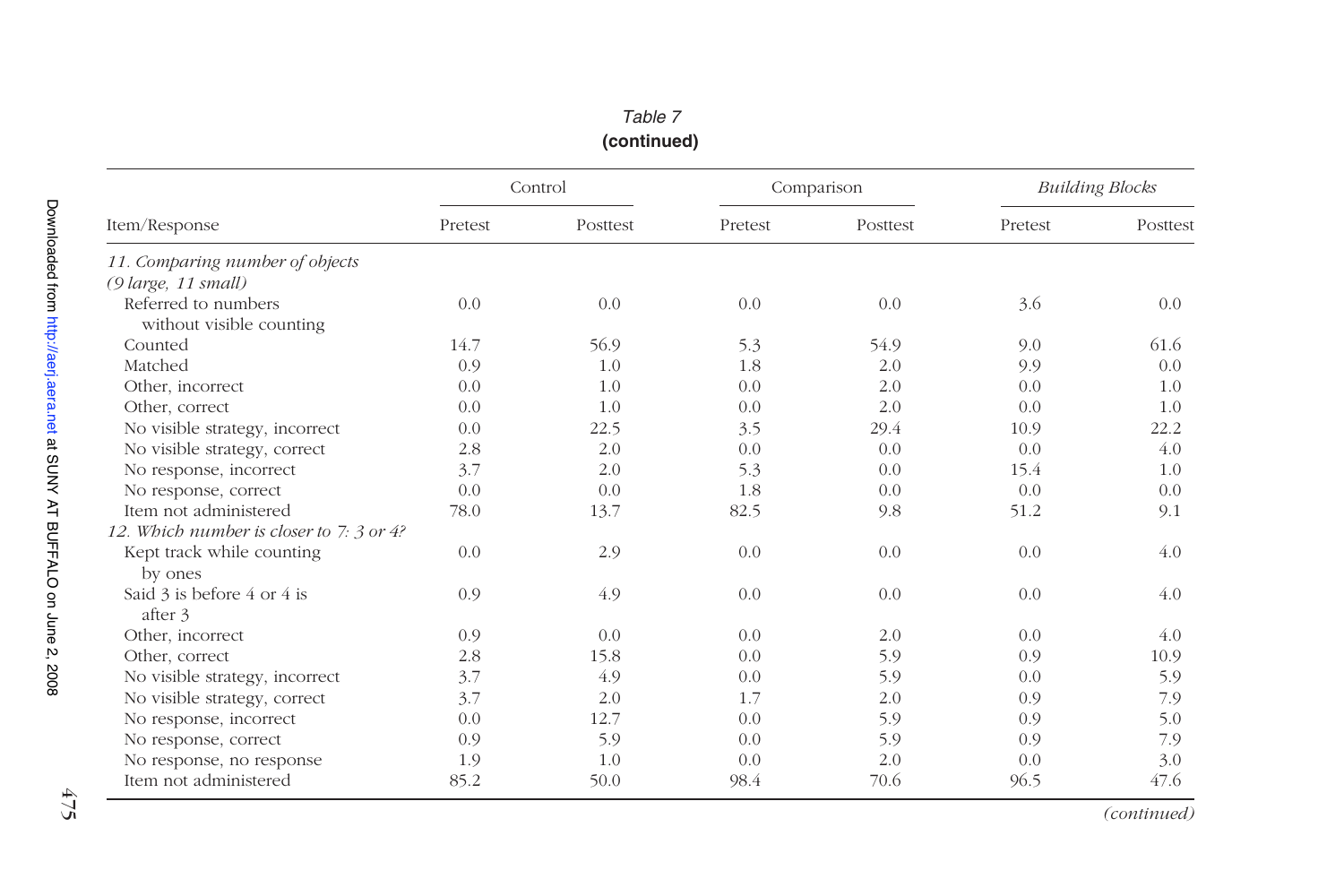| $\overline{+}$                      | Table 7     |
|-------------------------------------|-------------|
| $\overline{\phantom{0}}$<br>$\circ$ | (continued) |

|                                          | Control |          | Comparison |          | <b>Building Blocks</b> |          |
|------------------------------------------|---------|----------|------------|----------|------------------------|----------|
| Item/Response                            | Pretest | Posttest | Pretest    | Posttest | Pretest                | Posttest |
| 13. Which number is closer to 6: 9 or 4? |         |          |            |          |                        |          |
| Kept track while counting by ones        | 0.0     | 3.0      | 0.0        | 0.0      | 0.0                    | 2.0      |
| Other, incorrect                         | 0.9     | 0.0      | 0.0        | 0.0      | 0.9                    | 6.1      |
| Other, correct                           | 1.8     | 12.0     | 0.0        | 2.0      | 0.0                    | 11.1     |
| No visible strategy, incorrect           | 1.8     | 4.0      | 0.0        | 5.9      | 0.9                    | 8.1      |
| No visible strategy, correct             | 5.5     | 2.0      | 1.7        | 3.9      | 0.0                    | 2.0      |
| No response, incorrect                   | 0.9     | 13.0     | 0.0        | 9.8      | 0.0                    | 12.1     |
| No response, correct                     | 0.9     | 9.0      | 0.0        | 0.0      | 0.9                    | 5.1      |
| No response, no response                 | 0.9     | 0.0      | 0.0        | 0.0      | 0.0                    | 2.0      |
| Item not administered                    | 87.3    | 57.0     | 98.4       | 78.4     | 97.4                   | 51.5     |
| <b>Arithmetic</b>                        |         |          |            |          |                        |          |
| 14. Addition $(2 + 1)$                   |         |          |            |          |                        |          |
| Uses objects                             | 3.7     | 3.9      | 0.0        | 3.9      | 0.9                    | 7.0      |
| Added on                                 | 2.8     | 0.0      | 1.7        | 0.0      | 0.9                    | 4.0      |
| Kept track while counting on             | 0.0     | 1.0      | 0.0        | 2.0      | 0.9                    | 1.0      |
| Derived combination                      | 0.0     | 0.0      | 1.7        | 0.0      | 0.0                    | 0.0      |
| Combination                              | 0.0     | 0.0      | 0.0        | 2.0      | 0.9                    | 1.0      |
| Estimation or guess                      | 2.8     | 0.0      | 13.6       | 0.0      | 13.5                   | 1.0      |
| Other, incorrect                         | 18.3    | 6.9      | 20.3       | 19.6     | 9.0                    | 19.0     |
| Other, correct                           | 0.0     | 3.9      | 3.4        | 3.9      | 0.9                    | 3.0      |
| Other, no response                       | 0.0     | 1.0      | 3.4        | 2.0      | 0.0                    | 0.0      |
| No visible strategy, incorrect           | 50.5    | 56.9     | 37.3       | 47.1     | 45.0                   | 29.0     |
| No visible strategy, correct             | 13.8    | 25.5     | 5.1        | 9.8      | 9.0                    | 22.0     |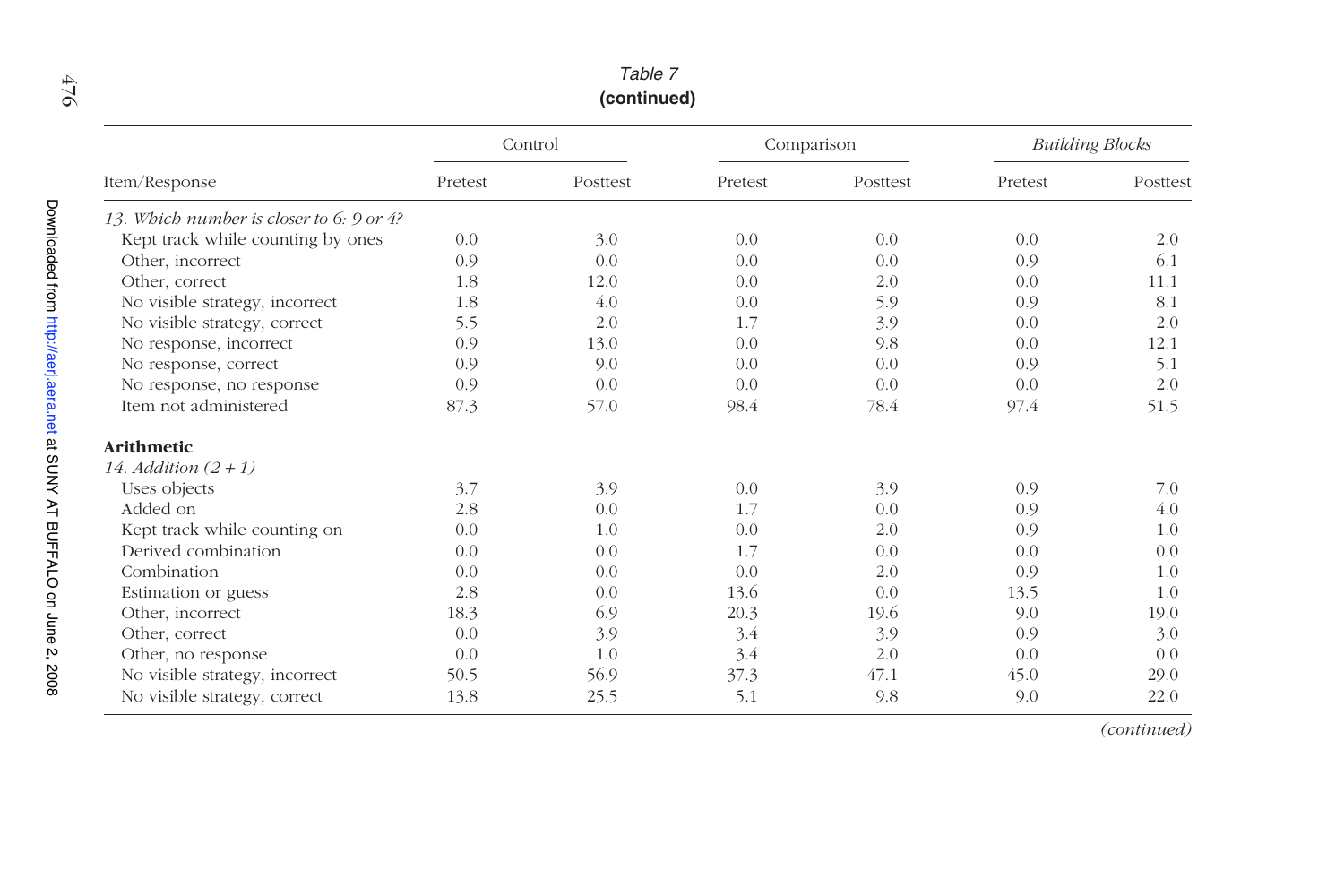|                                                    |         | Control  |         | Comparison | <b>Building Blocks</b> |          |
|----------------------------------------------------|---------|----------|---------|------------|------------------------|----------|
| Item/Response                                      | Pretest | Posttest | Pretest | Posttest   | Pretest                | Posttest |
| No response, incorrect                             | 0.0     | 0.0      | 6.8     | 0.0        | 3.6                    | 0.0      |
| No response, no response                           | 8.3     | 1.0      | 6.8     | 9.8        | 14.4                   | 13.0     |
| Item not administered                              | 0.0     | 0.0      | 0.0     | 0.0        | 0.9                    | 0.0      |
| 15. Addition $(3+2)$                               |         |          |         |            |                        |          |
| Objects                                            | 1.8     | 5.9      | 1.7     | 2.0        | 1.8                    | 7.1      |
| Added on                                           | 0.0     | 1.0      | 1.7     | 0.0        | 0.9                    | 5.1      |
| Kept track while counting on                       | 1.8     | 2.0      | 1.7     | 2.0        | 0.0                    | 1.0      |
| Derived combination                                | 0.9     | 1.0      | 0.0     | 0.0        | 0.0                    | 0.0      |
| Combination                                        | 0.9     | 0.0      | 0.0     | 0.0        | 0.0                    | 0.0      |
| Estimation or guess                                | 1.8     | 0.0      | 10.3    | 0.0        | 14.4                   | 1.0      |
| Other, incorrect                                   | 11.0    | 3.9      | 24.1    | 13.7       | 6.3                    | 14.1     |
| Other, correct                                     | 0.9     | 2.0      | 0.0     | 3.9        | 0.0                    | 1.0      |
| No visible strategy, incorrect                     | 60.6    | 49.0     | 43.1    | 60.8       | 54.1                   | 43.4     |
| No visible strategy, correct                       | 11.0    | 28.4     | 10.3    | 7.8        | 7.2                    | 18.2     |
| No visible strategy, no response                   | 0.0     | 0.0      | 0.0     | 2.0        | 0.0                    | 0.0      |
| No response, incorrect                             | 0.0     | 0.0      | 1.7     | 0.0        | 2.7                    | 0.0      |
| No response, no response                           | 9.2     | 6.9      | 5.2     | 7.8        | 11.7                   | 8.1      |
| Strategy missing                                   |         |          |         |            |                        |          |
| Item not administered                              | 0.0     | 0.0      | 0.0     | 0.0        | 0.9                    | 1.0      |
| <b>Geometry and Patterning</b>                     |         |          |         |            |                        |          |
| <b>Representing shape</b>                          |         |          |         |            |                        |          |
| 16. Construct triangle with straws (accuracy)      |         |          |         |            |                        |          |
| Not at all correct                                 | 36.63   | 23.76    | 60.78   | 23.53      | 59.41                  | 14.85    |
| "Partially correct" (basic<br>spatial arrangement) | 45.54   | 52.48    | 25.49   | 58.82      | 24.75                  | 53.47    |
| Completely correct                                 | 7.92    | 20.79    | 3.92    | 15.69      | 1.98                   | 24.75    |

| Table 7     |
|-------------|
| (continued) |

*(continued)*

477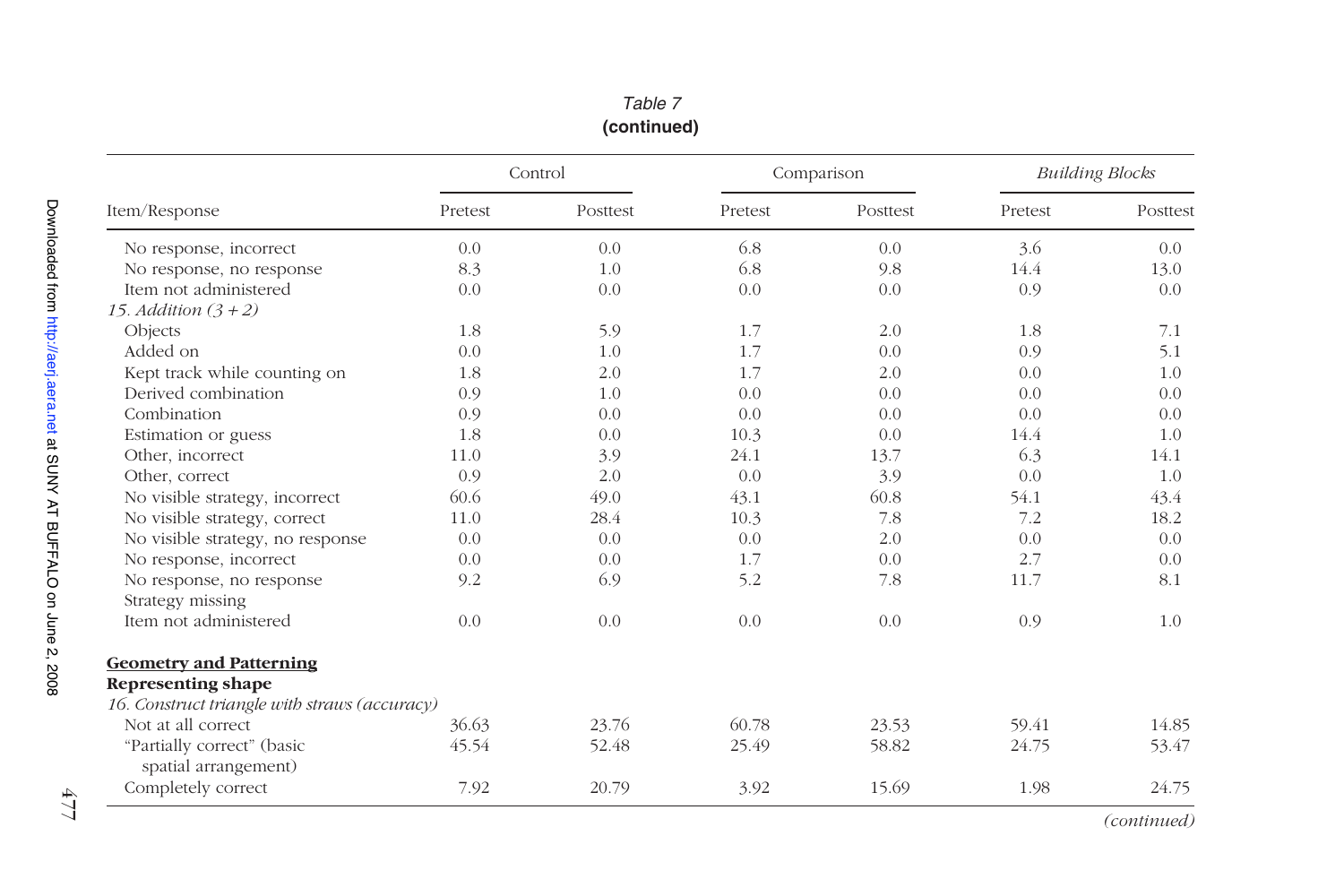### Table 7 **(continued)**

| Item/Response                                        | Control |          | Comparison |          | <b>Building Blocks</b> |          |
|------------------------------------------------------|---------|----------|------------|----------|------------------------|----------|
|                                                      | Pretest | Posttest | Pretest    | Posttest | Pretest                | Posttest |
| No response                                          | 8.91    | 2.97     | 9.80       | 1.96     | 12.87                  | 6.93     |
| Item not administered                                | 0.99    | 0.00     | 0.00       | 0.00     | 0.99                   | 0.00     |
| 17. Construct triangle with straws (angles)          |         |          |            |          |                        |          |
| Left gaps                                            | 21.78   | 19.80    | 3.92       | 17.65    | 6.93                   | 13.86    |
| Ends of lines stick out                              | 15.84   | 17.82    | 11.76      | 25.49    | 5.94                   | 23.76    |
| Both gaps and lines                                  | 9.90    | 13.86    | 11.76      | 13.73    | 11.88                  | 11.88    |
| Correctly connected corner                           | 7.92    | 20.79    | 1.96       | 17.65    | 2.97                   | 28.71    |
| No response                                          | 43.56   | 27.72    | 70.59      | 25.49    | 71.29                  | 21.78    |
| Item not administered                                | 0.99    | 0.00     | 0.00       | 0.00     | 0.99                   | 0.00     |
| 18. Construct rectangle with straws                  |         |          |            |          |                        |          |
| (accuracy)                                           |         |          |            |          |                        |          |
| Not at all correct                                   | 36.63   | 20.79    | 58.82      | 25.49    | 48.51                  | 14.85    |
| "Practically correct" (basic spatial<br>arrangement) | 40.59   | 60.40    | 23.53      | 60.78    | 26.73                  | 55.45    |
| Completely correct                                   | 11.88   | 9.90     | 3.92       | 7.84     | 1.98                   | 14.85    |
| No response                                          | 9.90    | 8.91     | 13.73      | 5.88     | 21.78                  | 14.85    |
| Item not administered                                | 0.99    | 0.00     | 0.00       | 0.00     | 0.99                   | 0.00     |
| 19. Construct rectangle with straws (angles)         |         |          |            |          |                        |          |
| Left gaps                                            | 8.91    | 12.87    | 0.00       | 5.88     | 2.97                   | 15.84    |
| Ends of lines stick out                              | 8.91    | 20.79    | 9.80       | 11.76    | 4.95                   | 16.83    |
| Both gaps and lines                                  | 20.79   | 21.78    | 11.76      | 43.14    | 15.84                  | 16.83    |
| Partial shape                                        | 0.99    | 2.97     | 1.96       | 0.00     | 1.98                   | 3.96     |
| Correctly connected corners                          | 13.86   | 11.88    | 3.92       | 7.84     | 2.97                   | 16.83    |
| No response                                          | 45.54   | 29.70    | 72.55      | 31.37    | 70.30                  | 29.70    |
| Item not administered                                | 0.99    | 0.00     | 0.00       | 0.00     | 0.99                   | 0.00     |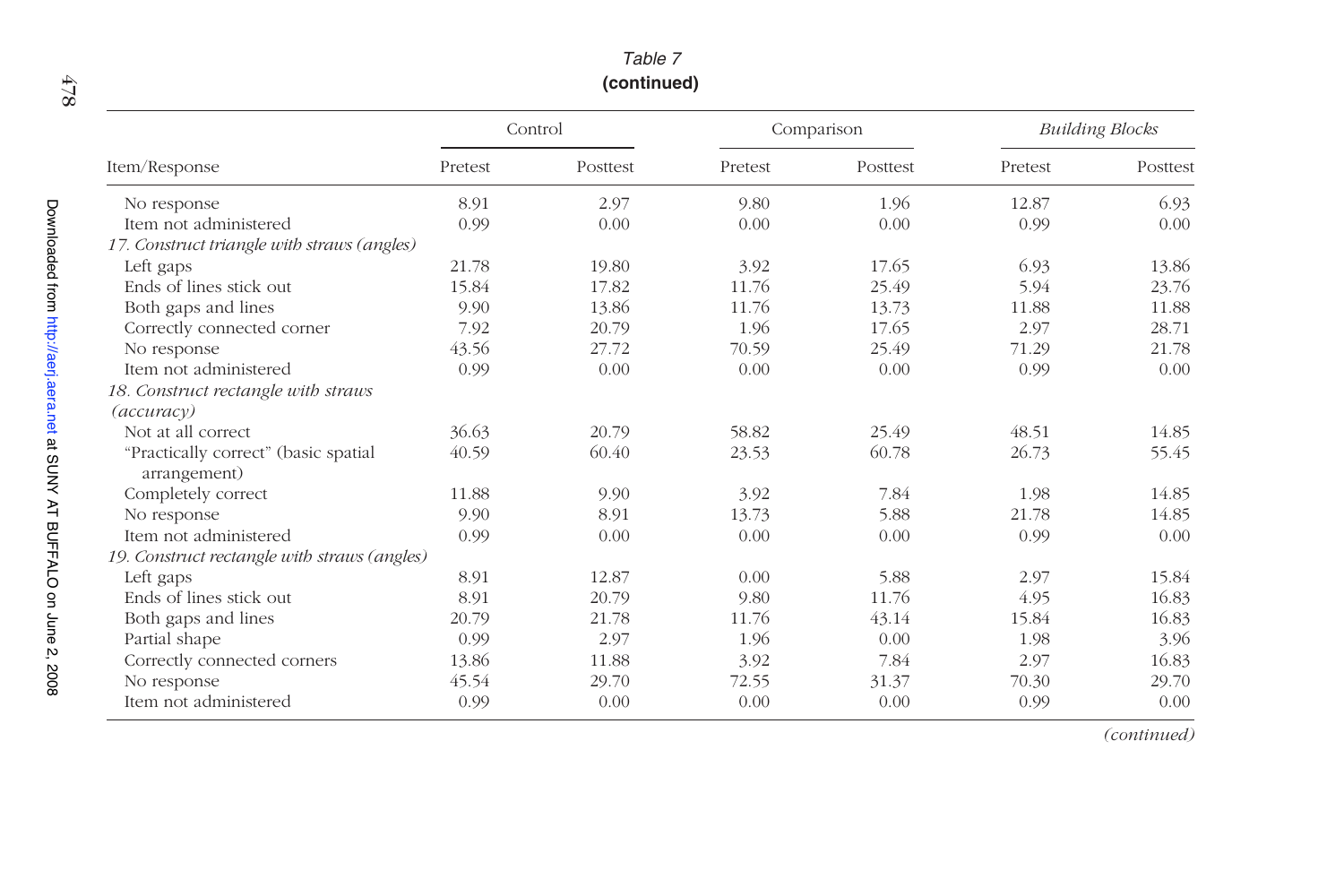### Table 7 **(continued)**

| Item/Response                                               | Control |          | Comparison |          | <b>Building Blocks</b> |          |
|-------------------------------------------------------------|---------|----------|------------|----------|------------------------|----------|
|                                                             | Pretest | Posttest | Pretest    | Posttest | Pretest                | Posttest |
| 20. Construct rectangle with straws                         |         |          |            |          |                        |          |
| (angle size)                                                |         |          |            |          |                        |          |
| Incorrect on all                                            | 4.95    | 7.92     | 5.88       | 0.00     | 2.97                   | 0.99     |
| One to three right angles                                   | 12.87   | 12.87    | 11.76      | 23.53    | 11.88                  | 11.88    |
| All four right angles                                       | 33.66   | 48.51    | 9.80       | 35.29    | 10.89                  | 47.52    |
| One to four corners with<br>gaps but perpendicular          | 1.98    | 0.99     | 3.92       | 9.80     | 1.98                   | 9.90     |
| No response                                                 | 45.54   | 29.70    | 68.63      | 31.37    | 71.29                  | 29.70    |
| Item not administered                                       | 0.99    | 0.00     | 0.00       | 0.00     | 0.99                   | 0.00     |
| <b>Composing shape</b>                                      |         |          |            |          |                        |          |
| 21. Composing shape (accuracy)                              |         |          |            |          |                        |          |
| Placed no shapes or placed                                  | 13.86   | 3.96     | 39.22      | 0.00     | 43.56                  | 0.99     |
| shapes but not one "fits"                                   |         |          |            |          |                        |          |
| $> 0\%$ but < 50% of shapes<br>placed fit or >2 gaps        | 41.58   | 43.56    | 50.98      | 29.41    | 34.65                  | 13.86    |
| 50+% fit, but one to two gaps,<br>or shapes hang over line  | 28.71   | 27.72    | 7.84       | 27.45    | 16.83                  | 16.83    |
| 100% of shapes placed fit, but<br>one to two gaps           | 3.96    | 4.95     | 0.00       | 11.76    | 0.00                   | 2.97     |
| Covered puzzle, but one to two<br>shapes hang over the line | 1.98    | 0.00     | 0.00       | 3.92     | 0.00                   | 2.97     |
| Completed puzzle accurately<br>(no gaps or "hangovers")     | 6.93    | 19.80    | 0.00       | 25.49    | 2.97                   | 61.39    |
| No response                                                 | 1.98    | 0.00     | 1.96       | 1.96     | 1.98                   | 0.99     |
| Item not administered                                       | 0.99    | 0.00     | 0.00       | 0.00     | 0.00                   | 0.00     |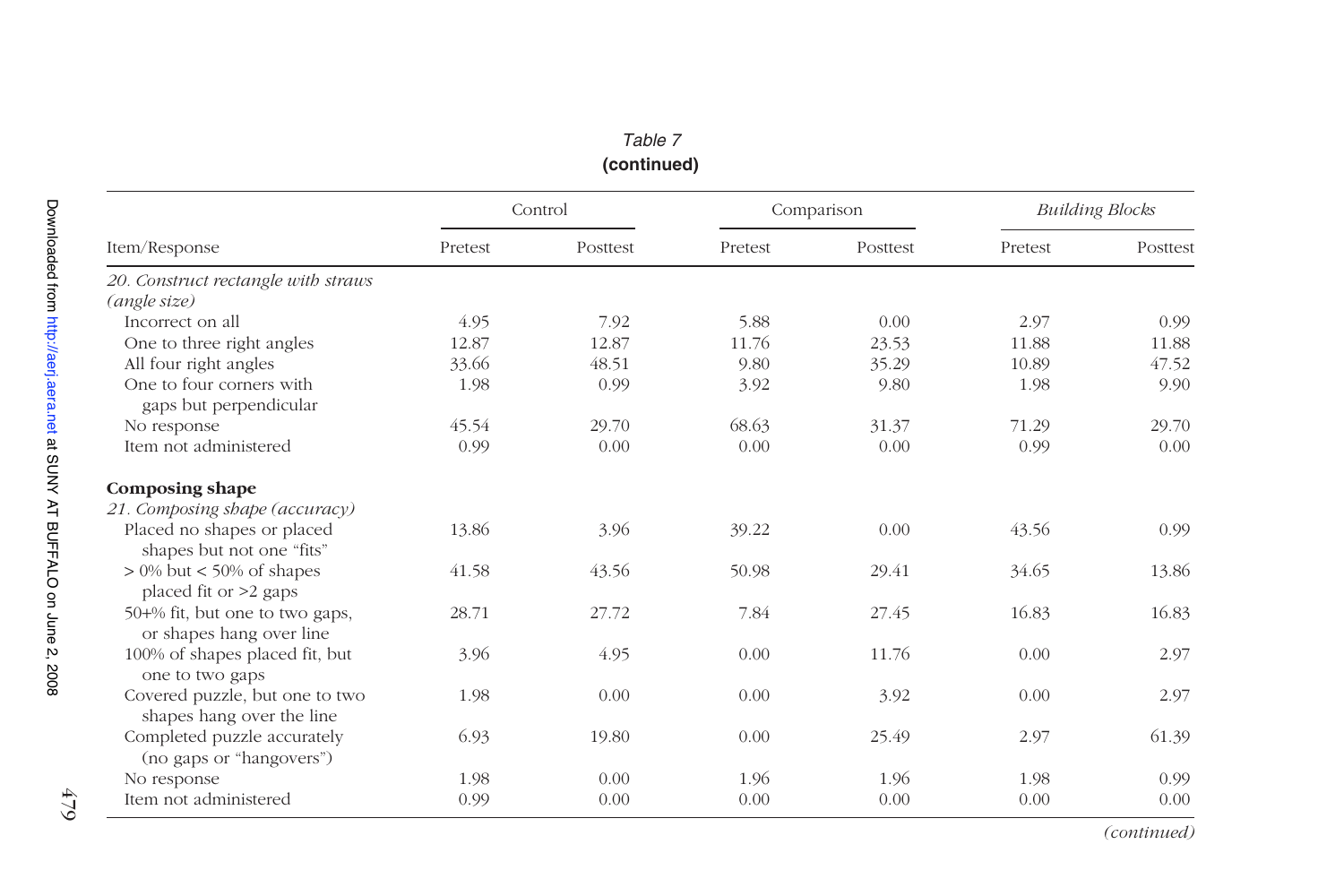| Item/Response                                                 | Control |          | Comparison |          | <b>Building Blocks</b> |          |
|---------------------------------------------------------------|---------|----------|------------|----------|------------------------|----------|
|                                                               | Pretest | Posttest | Pretest    | Posttest | Pretest                | Posttest |
| 22. Composing shape (accuracy)                                |         |          |            |          |                        |          |
| Turned shapes after placing<br>on puzzle in an attempt to fit | 11.88   | 3.96     | 1.96       | 7.84     | 6.93                   | 1.98     |
| Turned shapes into correct<br>orientation before placing      | 31.68   | 48.51    | 5.88       | 60.78    | 12.87                  | 82.18    |
| NA (Code $16A = 0$ or 1)                                      | 55.45   | 47.52    | 92.16      | 31.37    | 80.20                  | 15.84    |
| Item not administered                                         | 0.99    | 0.00     | 0.00       | 0.00     | 0.00                   | 0.00     |
| 23. Composing shape (accuracy)                                |         |          |            |          |                        |          |
| Seemingly trial and error                                     | 7.92    | 7.92     | 1.96       | 11.76    | 2.97                   | 3.96     |
| Appeared to search, then<br>found and placed it.              | 33.66   | 44.55    | 5.88       | 56.86    | 16.83                  | 80.20    |
| NA (Code $16A = 0$ or 1)                                      | 57.43   | 47.52    | 92.16      | 31.37    | 80.20                  | 15.84    |
| Item not administered                                         | 0.99    | 0.00     | 0.00       | 0.00     | 0.00                   | 0.00     |
| 24. Composing shape (accuracy)                                |         |          |            |          |                        |          |
| Hesitant or not systematic                                    | 2.97    | 4.95     | 1.96       | 3.92     | 3.96                   | 2.97     |
| Solved the puzzle systematically<br>but may be "halting"      | 24.75   | 34.65    | 3.92       | 41.18    | 15.84                  | 39.60    |
| Solved the puzzle systematically,<br>immediately, confidently | 13.86   | 12.87    | 1.96       | 23.53    | 1.98                   | 41.58    |
| NA (Code $16A = 0$ or 1)                                      | 57.43   | 47.52    | 92.16      | 31.37    | 78.22                  | 15.84    |
| Item not administered                                         | 0.99    | 0.00     | 0.00       | 0.00     | 0.00                   | 0.00     |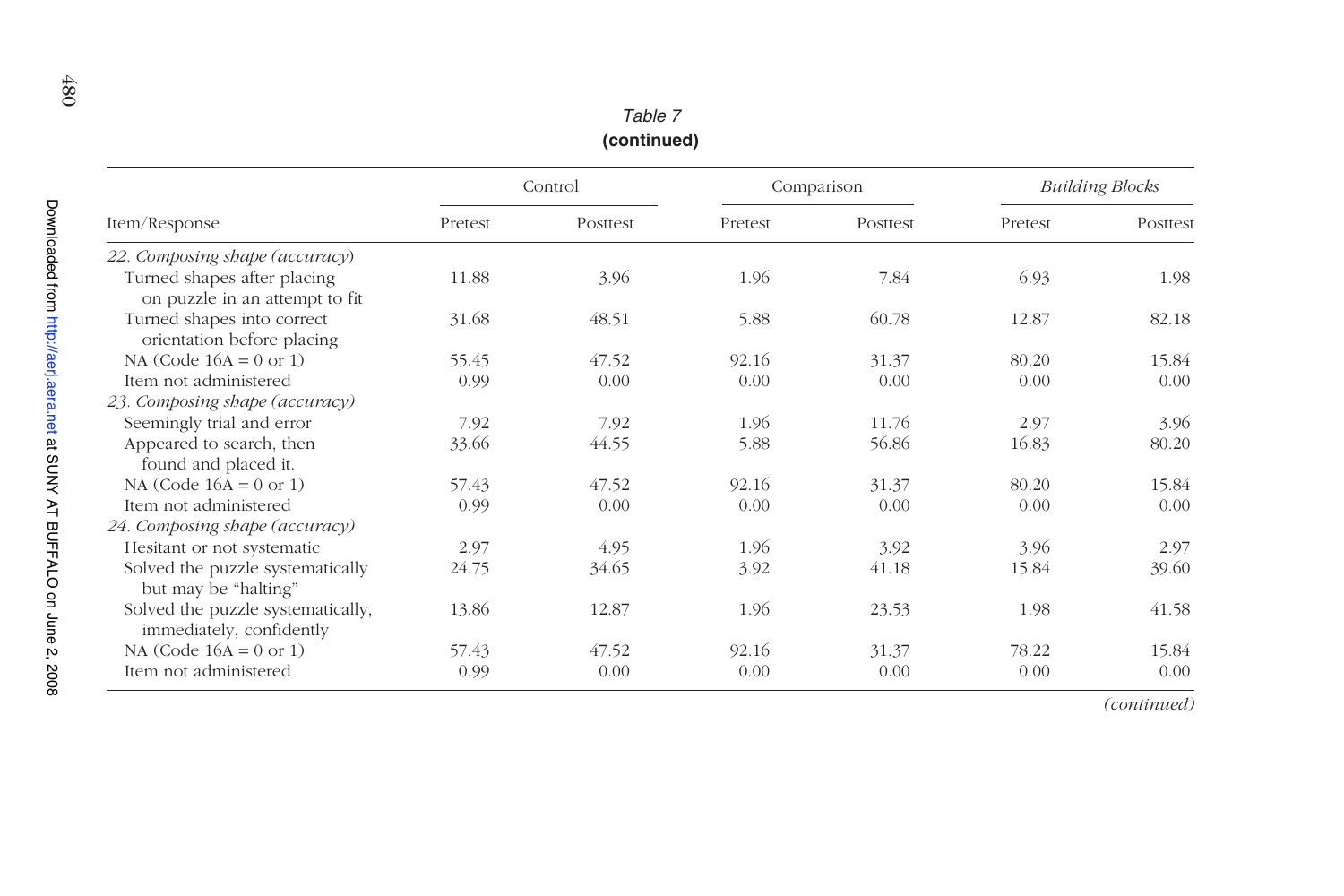#### Control Comparison *Building Blocks* Item/Response Pretest Posttest Pretest Posttest Pretest Posttest **Patterning** *25. Patterning (A-B-A-B-A-B)* Incorrect 29.70 21.78 64.71 29.41 52.48 17.82 Began pattern or had some of 17.82 8.91 11.76 13.73 11.88 13.86 core but had errorCorrectly completed one or more 8.91 6.93 0.00 9.80 1.98 7.92 full units but had extraCorrectly completed one or more 39.60 62.38 13.73 47.06 26.73 58.42 full unitsNo response 6 1 2.97 0.00 9.80 0.00 5.94 0.99 Item not administeredd 0.99 0.00 0.00 0.00 0.00 0.99 0.99 *26. Patterning (A-B-B-A-B-B-A-B-B)* **Incorrect**  72.28 65.35 76.47 72.55 86.14 64.36 Began pattern or had some of 15.84 15.84 11.76 15.69 15.69 7.92 14.85 core but had errorCompleted one or more full  $0.00$   $4.95$   $0.00$   $5.88$   $0.00$   $2.97$ units but had incomplete unit Correctly completed one or  $5.94$  12.87 0.00 3.92 0.00 10.89 more full unitsNo response 4.95 0.99 11.76 1.96 4.95 5.94 Item not administeredd 0.99 0.00 0.00 0.00 0.00 0.99 0.99

Table 7**(continued)**

481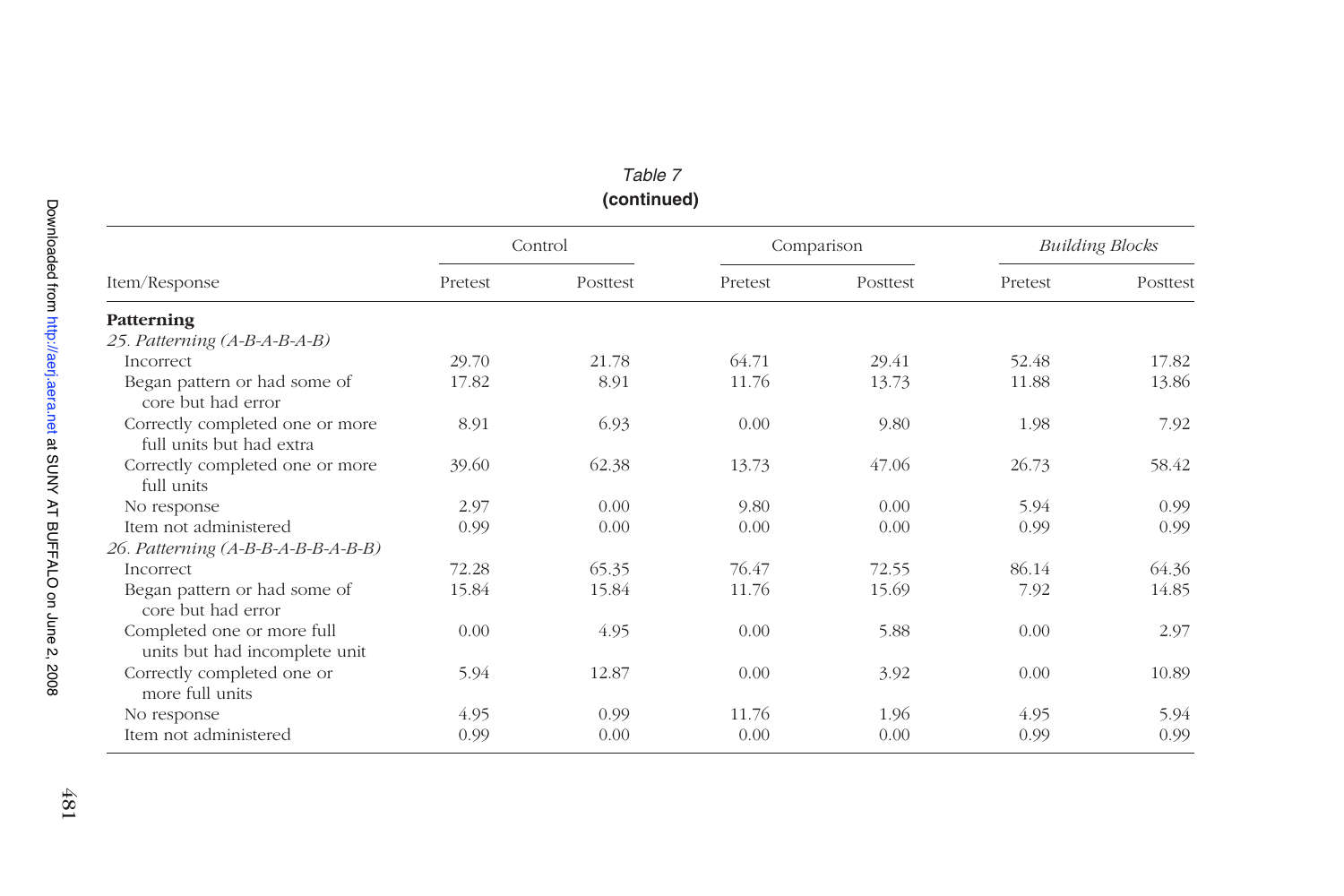groups, and the comparison group counted farther with no errors than the control group.

The *Building Blocks* group scored higher than both the comparison and control groups on recognition of number and subitizing (Table 5). Relative gains on recognition of number were primarily in improving quick and accurate recognition of small numbers (e.g., 2 and 4).

Both intervention groups scored higher than the control group, with little difference between them, on object counting and verbal counting strategies, comparing number, and sequencing (Table 5). On object counting, the most consistent relative gains were on simple object counting and production ("Give me six . . .") tasks as well as some sophisticated counting strategy tasks (e.g., "Here are six pennies. There are three more under this cloth. How many are there in all?"). By the posttest, 95% of all children used effective counting strategies for counting five objects in a line. The comparison group used such strategies less at pretest than the other two groups and thus showed more increase in the behavior of correctly touching or pointing to each object. The *Building Blocks* group, more than the other groups, decreased in its frequency of skim or flurry errors and increased visual-only strategies in maintaining correspondences (Table 7, Item 2). Both intervention groups made more progress than the control group in identifying errors in counting, with the *Building Blocks* group more likely to describe the error made and how to correct it (Item 3). On a task (Item 4) in which six boxes were shown in a random arrangement and the child was asked to put the same number of boxes in his or her shopping cart, both intervention groups, but especially the *Building Blocks* group, increased the use of the strategy of counting the target group, then counting out an identical number. The *Building Blocks* group also increased the frequency of accurate mental strategies. Several items asked children to count large, unordered collections. Children's most preferred strategy (about 40% of the children at posttest; see Item 5) was to move the items when that was possible, with following a meandering path (19% to 27%) about equal in frequency to more structured spatial-counting strategies (e.g., reading order, spiraling in) in preference. Both intervention groups increased systematic strategies more than the control group. When moving the objects was not possible (Item 6), about 70% to 80% of the children followed reading order or another consistent spatial strategy, with only a moderate increase of the two intervention groups relative to the control group on systematic strategies. The comparison group increased the use of "reading order," whereas the *Building Blocks* group showed a larger increase in the use of other systematic strategies.

Substantially more children in both intervention groups, compared to the control group, reached items on the EMA that required children to count on or back from numbers other than 1. The *Building Blocks* group made somewhat more progress than the other two groups in verbally counting on starting from 4 (Item 7).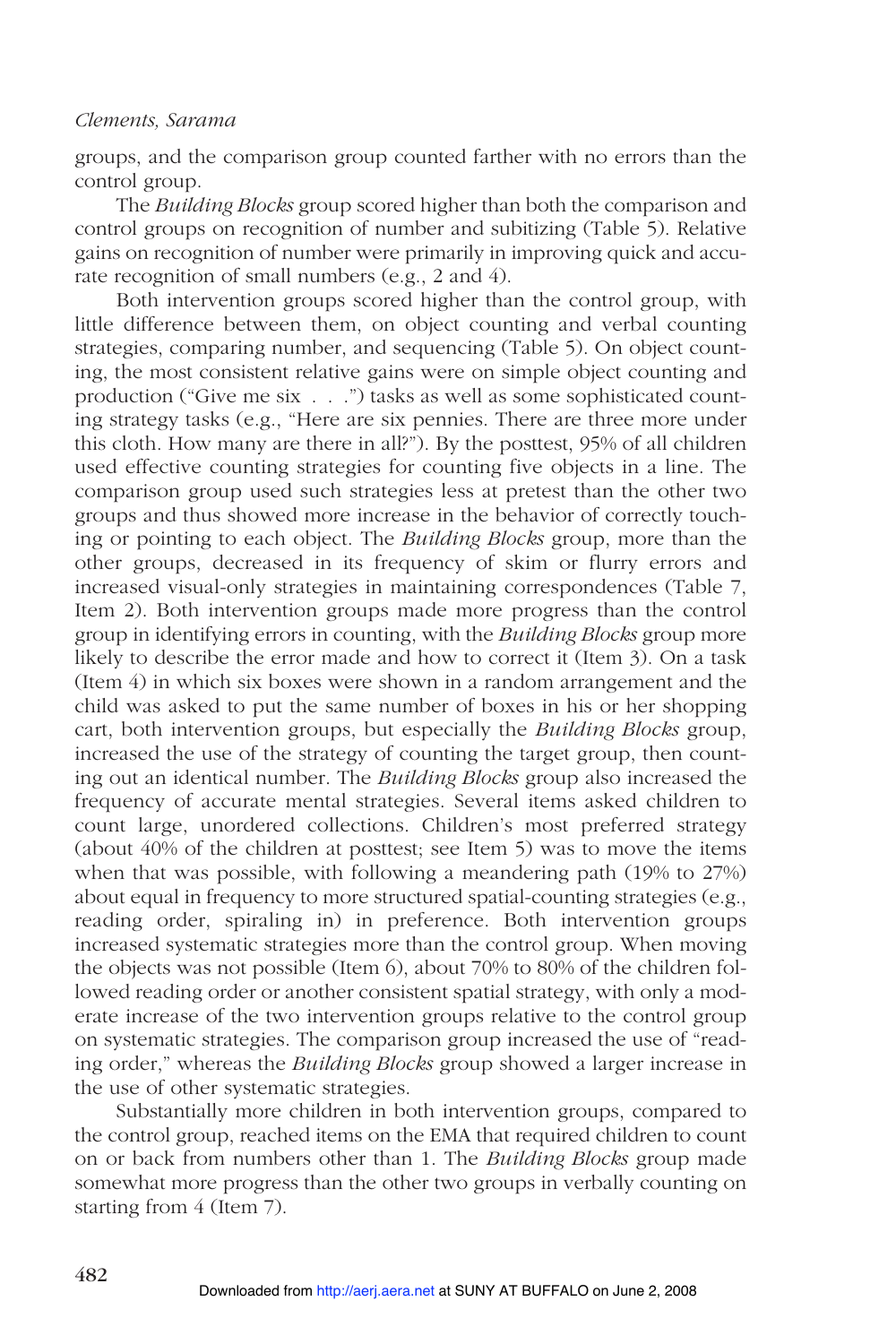Gains for the intervention groups were most pronounced on comparing small sets (less than five; Items 8 and 9) and ordering numerals 1 to 5. On some items (10 and 11), there was a trend for both intervention groups, compared to the control group, to engage in more overt counting and less matching and for the *Building Blocks* group to show increased use of mental strategies. The *Building Blocks* group was slightly less likely to use matching or subitizing on the posttest than the other groups. Other items had low responses, but the *Building Blocks* group showed a similar increase in the use of mental strategies (Items 12 and 13).

There were no consistent gains on ordering numbers, identifying the smaller of two sets or numbers, or identifying which of two numbers was closer to a third number, although the *Building Blocks* group gained more than either other group (Table 5).

The *Building Blocks* group scored higher than both the comparison and control groups on arithmetic (Table 5). This comparison was highest on additive complement items (instant recognition of parts and wholes), on which the *Building Blocks* group gained (the strategy is emphasized in that curriculum) but the other groups declined (perhaps due to their emphasis on counting-based arithmetic). The *Building Blocks* group slightly increased the frequency of using objects and adding on compared to both the comparison and control groups (Table 7, Items 14 and 15). Both intervention groups decreased their use of guessing and other uncategorizable strategies that lead to incorrect responses.

Turning to geometry, both intervention groups scored higher than the control group, with little difference between them, on identifying shapes and representing shapes (Table 5). Descriptions in Table 7 (Items 16 to 20) indicate gains of both the intervention and comparison groups relative to the control group in producing "partially correct" representations (basic spatial configurations in building a shape with straws). The *Building Blocks* group also increased in the frequency of completely correct constructions more than the other two groups. On the shape-identification items, children gained on most of the individual shapes, with the greatest gains on prototypes and rotated variants of the class for squares and triangles and for these and particular distractors for rectangles (e.g., avoiding choosing a parallelogram) and rhombuses.

The *Building Blocks* group scored higher than both the comparison and control groups on comparing shape (Table 5). Children made greater gains increasing their matches of congruent shapes (requiring slides, flips, or turns) than on decreasing erroneous pairing of noncongruent shapes.

Consistent with the *T* score results, the *Building Blocks* group scored higher than the comparison group, which scored higher than the control group, on shape composition (Table 5). Again, the comparison group's greater gains than the control group resulted from an increase in partially correct solutions. The *Building Blocks* group increased more than the other two groups in completely correct solutions (Table 7, Item 21). Similarly, the *Building Blocks*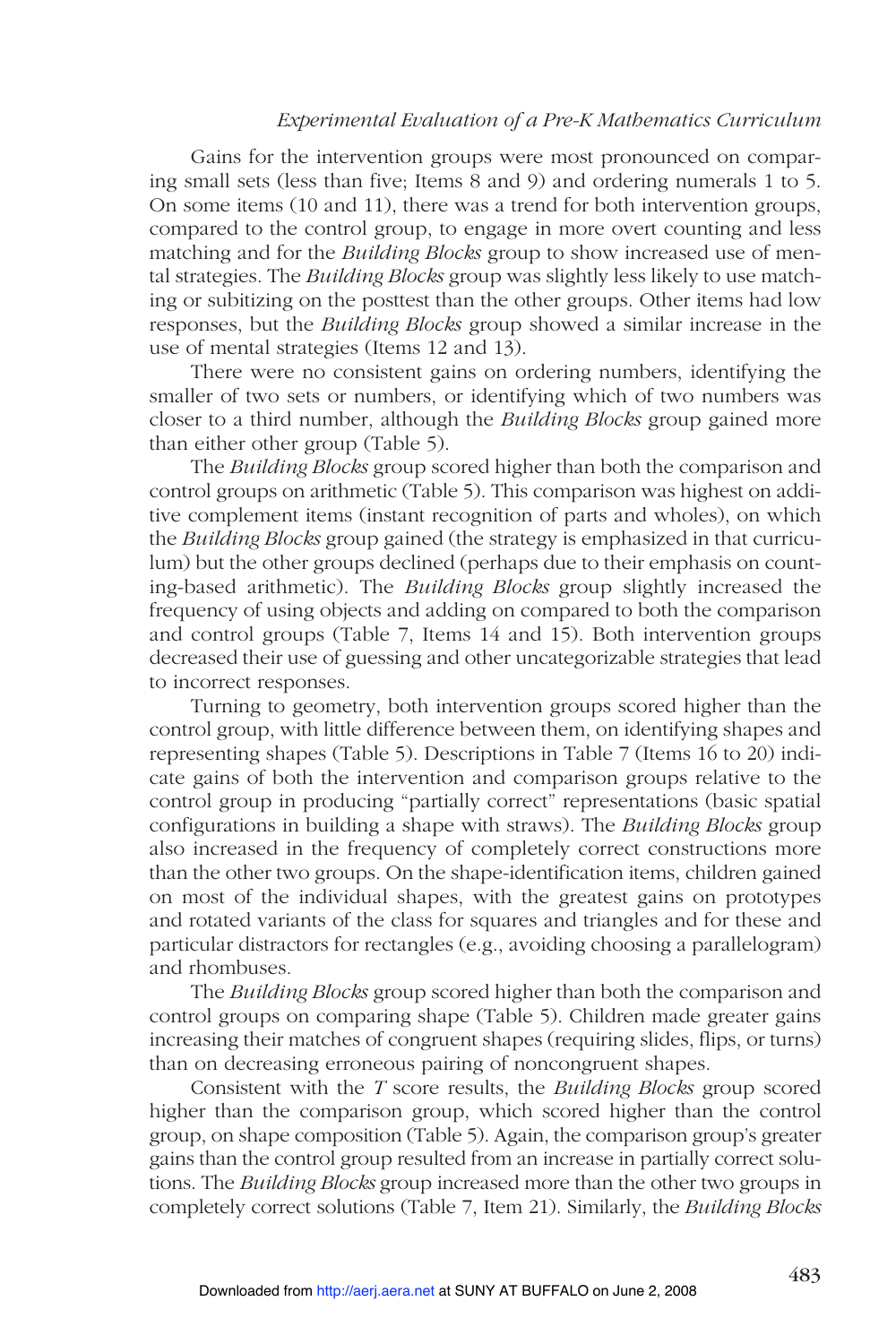group increased substantially more than the other groups in using more sophisticated strategies, such as rotating shapes into the correct orientation before placing them on the puzzle (Item 22), searching for specific shapes with intentionality (Item 23), and, in general, solving the puzzle systematically, immediately, and confidently (Item 24). A caveat is that most of the items on which children gained were similar to activities in the intervention curricula.

Although differences were small, the control group made the greatest gains on the measurement subtest (Table 5). Finally, on the patterning items, both intervention groups scored higher than the control group, with little difference between them. The intervention groups made gains on copying an A-B-A-B, but much smaller gains on an A-B-B-A-B-B, pattern. Relative increases in frequency were made in partial-credit behaviors as well as in providing a completely correct solution but, again, more for A-B-A-B (Table 7, Item 25) than for A-B-B-A-B-B (Item 26) patterns. Other items were mixed. Both groups gained more than the control group on completing patterns and identifying the core unit of patterns, with the *Building Blocks* group making more consistent gains; however, differences were small.

### Test of Mediation

The fourth question was whether an observable change in the quality of the preschool mathematics environment and teaching mediated the effects on mathematics achievement. That is, does the COEMET function as a mediator between treatment and child outcomes? The equations of the multipleregression approach (Baron & Kenny, 1986) were significant: Equation 1, regressing the COEMET on treatment,  $R = .32$ ,  $R^2 = .10$ ,  $df = 1$ , 43,  $MSE =$ 59.86,  $p < .05$ ,  $\beta = .32$ ; Equation 2, achievement gain on treatment,  $R = .57$ ,  $R^2 = .33$ ,  $df = 1$ , 43,  $MSE = 12.87$ ,  $p < .0001$ ,  $\beta = .57$ ; and Equation 3, achievement gain on COEMET and treatment, for the COEMET mediator, *R* = .50, *R*<sup>2</sup> change = .25, *df* = 1, 43, *MSE* = 14.40, *p* < .0001,  $\beta$  = .50, and for treatment,  $R = .66$ ,  $R^2$  change =.19,  $df = 1$ , 42,  $MSE = 11.00$ ,  $p < .01$ ,  $\beta$  = .46. Because the independent variable (treatment) still accounted for a significant amount of the variance in Equation 3, there was not strong evidence for mediation. However, the amount of variance attributable to treatment group was reduced substantially to .19 from .33, providing evidence for partial mediation.

### **Discussion**

The main purpose of this research was to measure the effectiveness of a preschool mathematics program based on a comprehensive model of developing research-based curriculum in larger contexts with teachers and students of diverse backgrounds (the final phase of the CRF model, Summative Research: Large Scale). The first research question was, Can *Building Blocks* be implemented with high fidelity, and does the measure of fidelity predict achievement gains? Teachers implemented both intervention curricula,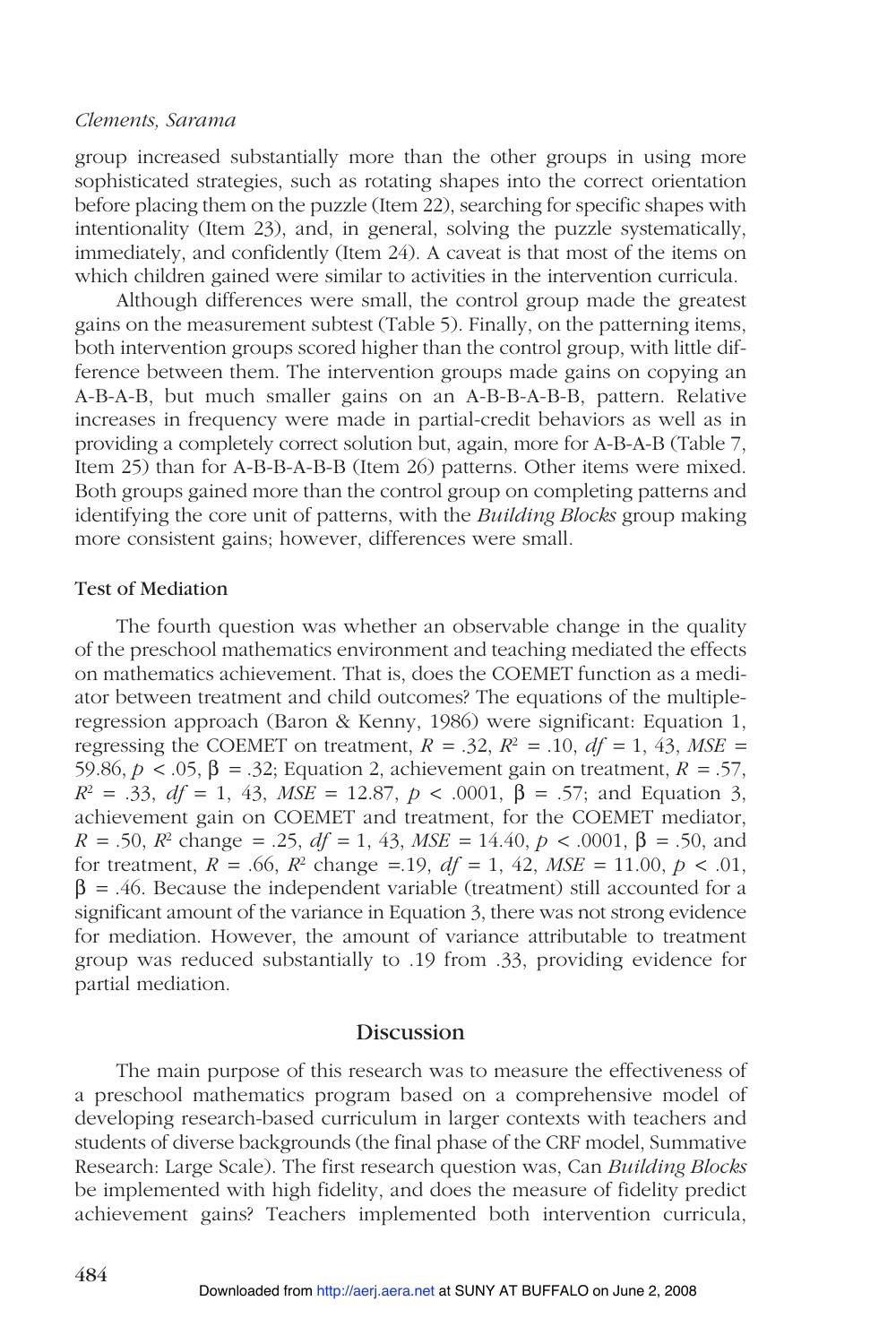*Building Blocks*, and the comparison mathematic curriculum with acceptable fidelity across the three measurement periods and no evidence of change across those periods (fall, winter, spring). The average of the *Building Blocks* teachers' Fidelity scores corresponded exactly with *agree* on the Likert scale, and the comparison teachers' scores were only slightly lower. Although small, the differences on individual items on this scale were consistent with differences in the curricula. For example, the comparison curriculum's print materials emphasize carefully managed activities, including prescribed scaffolding strategies. The *Building Blocks* curriculum emphasizes continuous active involvement of teachers to engage all children in trying hard to solve problems, to encourage them to communicate and justify solutions to these problems, and to monitor children's progression through learning trajectories in hands-on and computer activities, adapting activities as needed. Fidelity scores positively correlated with children's gains in achievement, but this did not reach statistical significance, possibly because there was insufficient variance in the scores. Future research with greater numbers of teachers and greater variance in scores should ascertain whether significant relations emerge under these conditions.

In summary, results indicate that research-based mathematics preschool curricula can be implemented with good fidelity from the beginning of the year, at least if teachers are provided training and support to the extent involved in the present study. This involved 34 hours of focused group work and about 16 hours of in-class coaching.

The second research question was, Does *Building Blocks* have substantial positive effects on the quality of preschool mathematics environments and teaching? The *Building Blocks* curriculum had a significant positive effect on the quality of the preschool mathematics observed in the classroom environment and teaching relative to the control condition. *Building Blocks* teachers provided a greater number of different activities and more computer activities and interacted with children in the context of those activities more than the other groups. Although the effect relative to the comparison curriculum did not reach statistical significance,  $p = 0.06$ , the small number of teachers (e.g., 7 in the comparison group, resulting in low statistical power) and large effect size,  $d = 0.92$ , suggest that this comparison be reinvestigated. Future studies may wish to supplement the instrument used in this study, which was intentionally designed not to favor any particular curriculum and to investigate specific features such as the use of learning trajectories.

The third research question was, What are the effects of the *Building Blocks* curriculum, as implemented under diverse contexts, on the mathematics achievement of preschoolers? The achievement gains of the *Building Blocks* group compared to the control group exceeded those considered large (Cohen, 1977, uses .8 as the benchmark for large effects; Rosenthal & Rosnow, 1984, use .5). This confirms the first summary evaluation (Clements & Sarama, 2007c) and is particularly significant, considering that the present study involved a greater number of, and more diverse, classrooms and that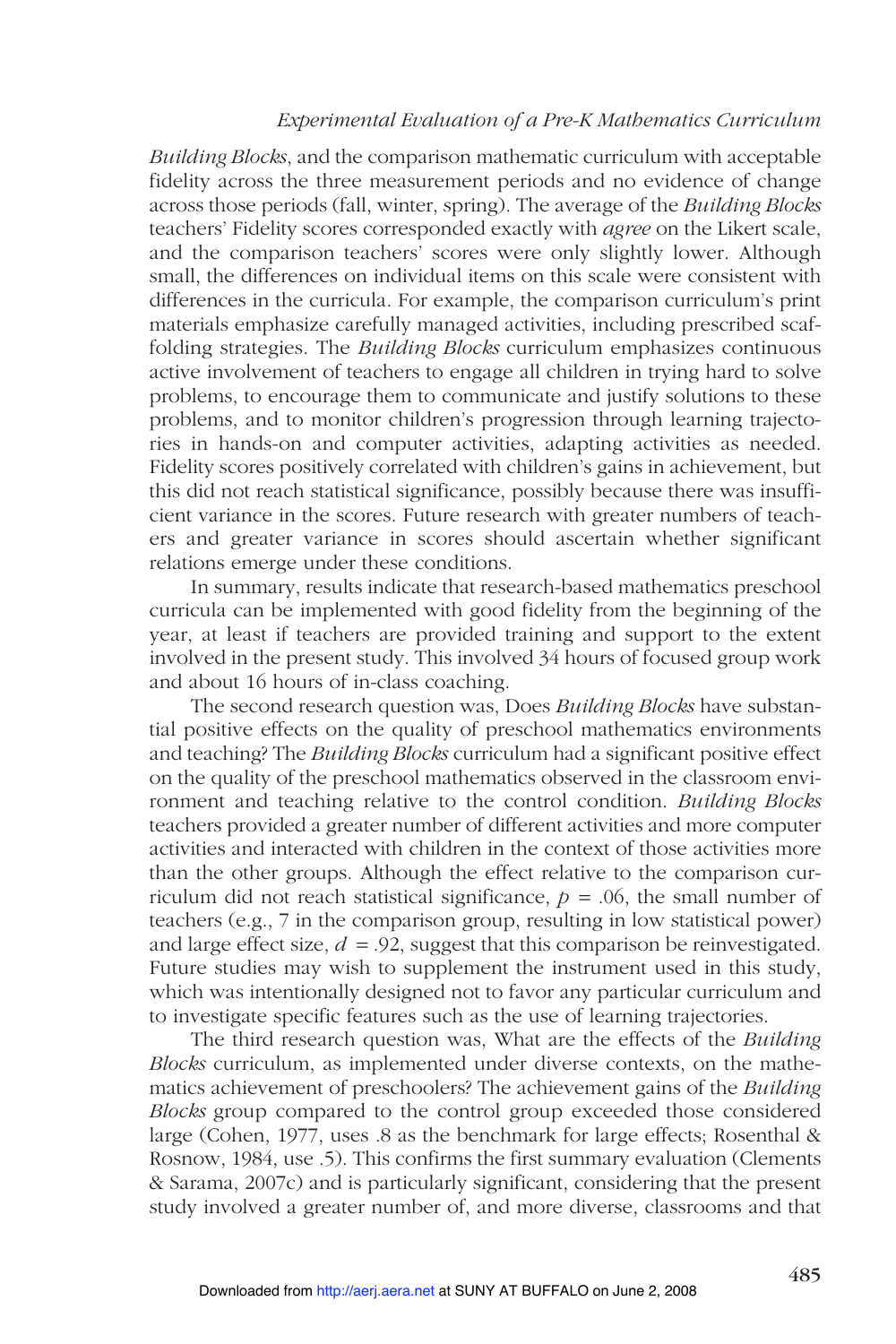research staff were not present in classrooms on a daily basis, as they were in the previous study. The comparison curriculum also produced significantly more achievement gain than the control condition. Thus, preschool math curricula can lead to gains. What advantages are there to the unique features of the *Building Blocks* curriculum?

The moderate-sized effect of the *Building Blocks* group curriculum above that of the intensive mathematics curriculum of the comparison group gives additional support to the hypothesis that an educational program based on a comprehensive model of developing research-based curriculum, the CRF (Clements, 2007), can be uniquely effective. Consistent with that model, *Building Blocks* is based on a core of interwoven learning trajectories. Differences on the observational instruments show that *Building Blocks* teachers were more likely than comparison, as well as control, teachers to monitor and be actively involved with activities, using formative assessment based on their knowledge of children's developmental progressions and a greater number of activities linked to children's developmental level, all indicating their use of the learning trajectories.

There was no evidence that *Building Blocks* was differentially effective with Head Start versus state-funded preschools or with classes serving lowversus mixed-income families. Exploratory analyses also revealed no evidence that the *Building Blocks* curriculum was differentially effective for children from low- or middle-SES households or of different gender. Therefore, there is no reason to suspect that the CRF is differentially effective for any these subpopulations.

Both intervention groups outperformed the control group on verbal counting strategies, sequencing, identifying shapes, representing shapes, and patterning. All three curricula cover topics in approximately the same proportion, but individual teachers may emphasize topics familiar to them. However, similar relative gains in some of the topics emphasized in all treatment groups, such as object counting and comparing number, suggest that research-based activities in the intervention groups may have been particularly effective. The *Building Blocks* curriculum made the most substantial gains relative to both other groups in verbal counting, recognition of number and subitizing, comparison of shape, and shape composition. Examination of children's behaviors on individual items suggests that these children were more accurate and increased the use of more sophisticated mental strategies. These results are similar to those of the previous summary research on the *Building Blocks* curriculum (Clements & Sarama, 2007c). Given that both intervention curricula cover these topics in similar proportions, the learning trajectories structure of the *Building Blocks* curriculum is the likely reason for the greater gains in these topics.

The fourth question was whether an observable change in the quality of the preschool mathematics environment and teaching mediated the effects on mathematics achievement. The statistical model supported a partial mediation hypothesis. Thus, the *Building Blocks* curriculum and training increased the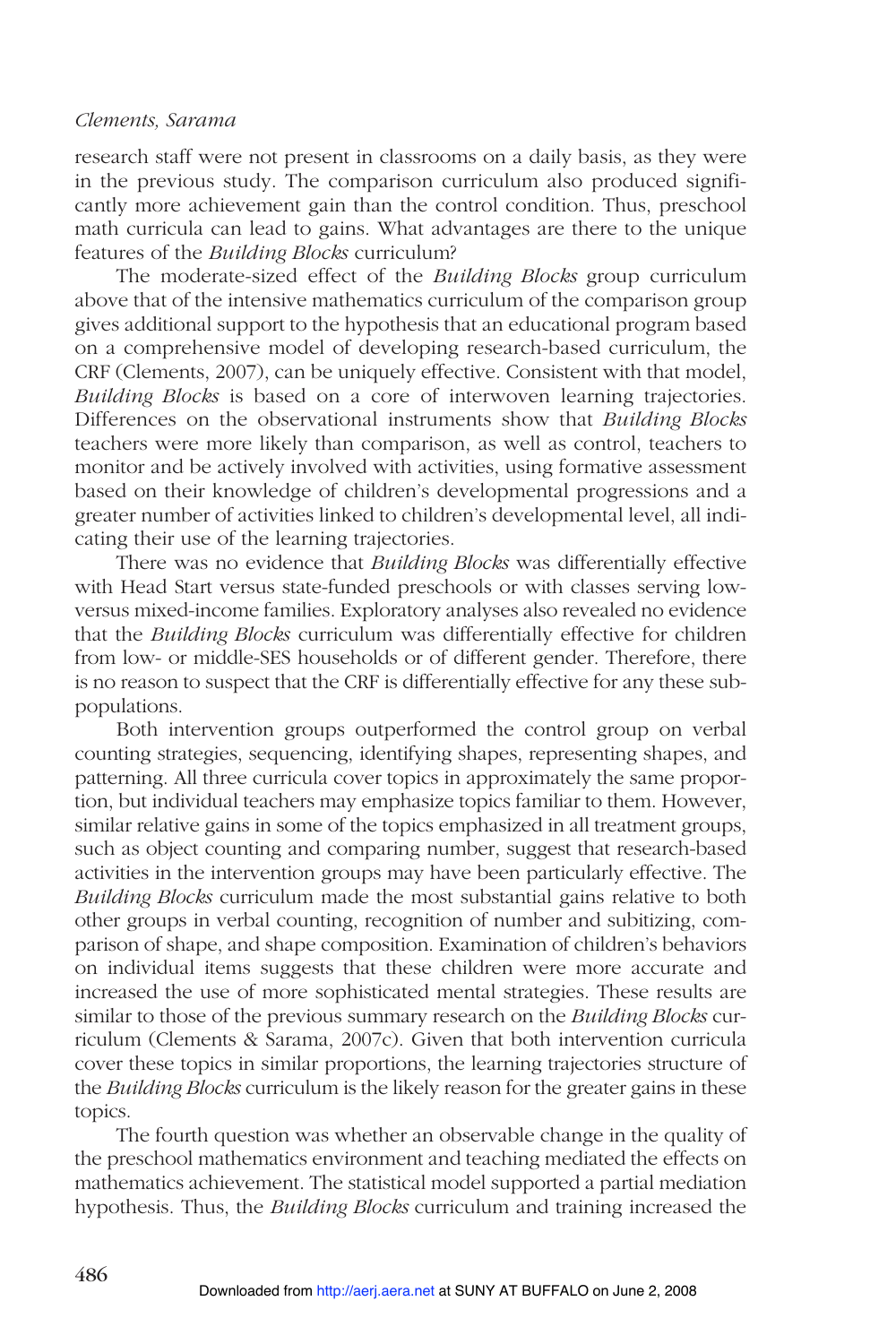observable mathematics in the environment and the quality of teachers' pedagogical strategies, and results suggest that this increase partially accounted for children's achievement gains. However, the direct effect of providing the curricula, as well as training and coaching in its use, was substantial, beyond the effect these had on observable features of the environment and teaching. Inducing teachers to enact the basic core of effective activities may alone increase children's learning.

As a summary, results support the hypothesis that the research-based *Building Blocks* curriculum can be implemented with acceptable fidelity in multiple, diverse classrooms. Further, they support the hypotheses that such a high-quality implementation can increase both the quality of the classroom environment and teaching and preschoolers' mathematics achievement, even when compared to another intensive preschool mathematics curriculum. Finally, there is some support for the mediational hypothesis that the increase in quality and quantity of mathematics in the classroom environment and teaching accounts for the increase in preschoolers' achievement. However, other effects, most reasonably, the direct effects of engaging in mathematics activities, also accounted for these achievement gains. Research with larger numbers of teachers that also investigates sustainability of the intervention should investigate these questions in more detail.

### Implications and Caveats

The results have implications in four areas: the effects of curriculum materials, the amount of professional development, the usefulness of the CRF, and the efficacy of a specific component of that framework, the learning trajectories construct.

### Evaluation of Curriculum Materials

This study adds much-needed research on the effects of curriculum materials (e.g., NRC, 2004; Senk & Thompson, 2003), as it provides evidence for the effectiveness of a curriculum built on comprehensive research-based principles. Considered along with previously reported research (Clements & Sarama, 2004a, 2007c; Sarama, 2004; Sarama & Clements, 2002), the evidence includes all components of high-quality evaluations of the effectiveness of a mathematics curriculum (NRC, 2004). The present study's use of a randomized-trials design and two counterfactual groups, one taught with a different intensive mathematics curriculum, is noteworthy in meeting rigorous criteria for curriculum evaluation. A caveat is that the same research team developed the assessment of child outcomes and the *Building Blocks* curriculum. However, the assessment was developed and reviewed independently, and its topics corresponded equally well with the comparison curriculum. Indeed, the comparison curriculum addresses every topic on the assessment, including more extensive coverage than the *Building Blocks* curriculum of some topics, such as patterning and measurement. Finally, the control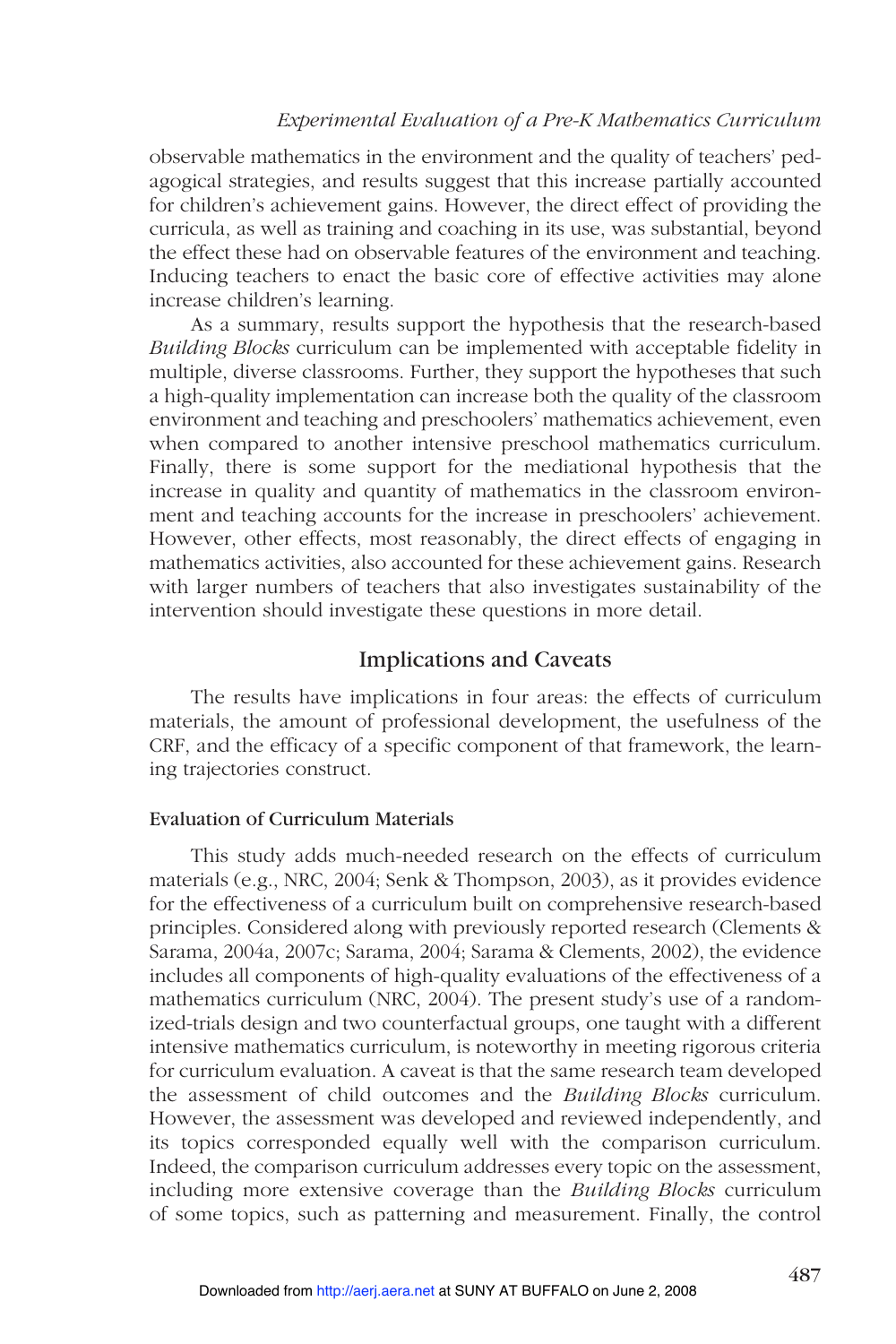condition showed no advantage in any topic, including those that their curricula emphasized, such as numbers and simple arithmetic.

Results also support previous studies showing that organized experiences result in greater mathematics knowledge upon entry into kindergarten (Bodovski, 2006; Bowman et al., 2001; Shonkoff & Phillips, 2000) and that focused early mathematical interventions help young children develop a foundation of informal mathematics knowledge (Clements, 1984), including children living in poverty (Campbell & Silver, 1999; Fuson, Smith, & Lo Cicero, 1997; Griffin, 2004; Griffin, Case, & Capodilupo, 1995; Ramey & Ramey, 1998). They extend this research by suggesting that mathematics curricula (both the *Building Blocks* and comparison curricula) can increase knowledge of multiple mathematical concepts and skills beyond number. Consider the differences between low-SES children and their peers upon entry to kindergarten: .55 standard deviations below middle-SES children and 1.24 standard deviations below high-SES children (Lee & Burkam, 2002). The substantial positive effects of the *Building Blocks* curriculum compared to the control condition suggests it could help to ameliorate the problem posed by low-SES children's lack of mathematics achievement upon entrance to kindergarten. There was no evidence that positive effects differed for subgroups, with the caveat that tests for heterogeneous treatment effects across contexts are usually less statistically powerful than those for main effects; this adds to the problem of affirming the null hypotheses to caution the interpretation of the lack of significant interactions between the intervention effect and contexts.

#### Amount of Professional Development

Although the main conclusions concern a curriculum, a second implication is that substantial professional development may be necessary to achieve a high-quality implementation of that curriculum. Merely adopting a new curriculum is one of the most common, but usually unsuccessful, external interventions (Ball & Cohen, 1999). We incorporated professional development. The 34 hours of focused group work and approximately 16 hours of in-class coaching of the present study is substantially more than offered to most teachers. For example, only 6% of elementary school teachers participate in mathematics professional development for more than 24 hours over a year (Birman et al., 2007). The total of 50 hours in this study is consistent with previous research (cf. an average of 53 hours of teaching training yielding an average effect size of .53 on student math achievement in Yoon, Duncan, Lee, Scarloss, & Shapley, 2007), suggesting a minimal duration for effective professional development.

### Usefulness of the Curriculum Research Framework

The results also provide additional (Clements & Sarama, 2007c) "proofof-concept" support for our theoretical framework for research-based curricula (CRF), including three categories, A Priori Foundations, Learning Model, and Evaluation, and 10 phases described previously, which extends and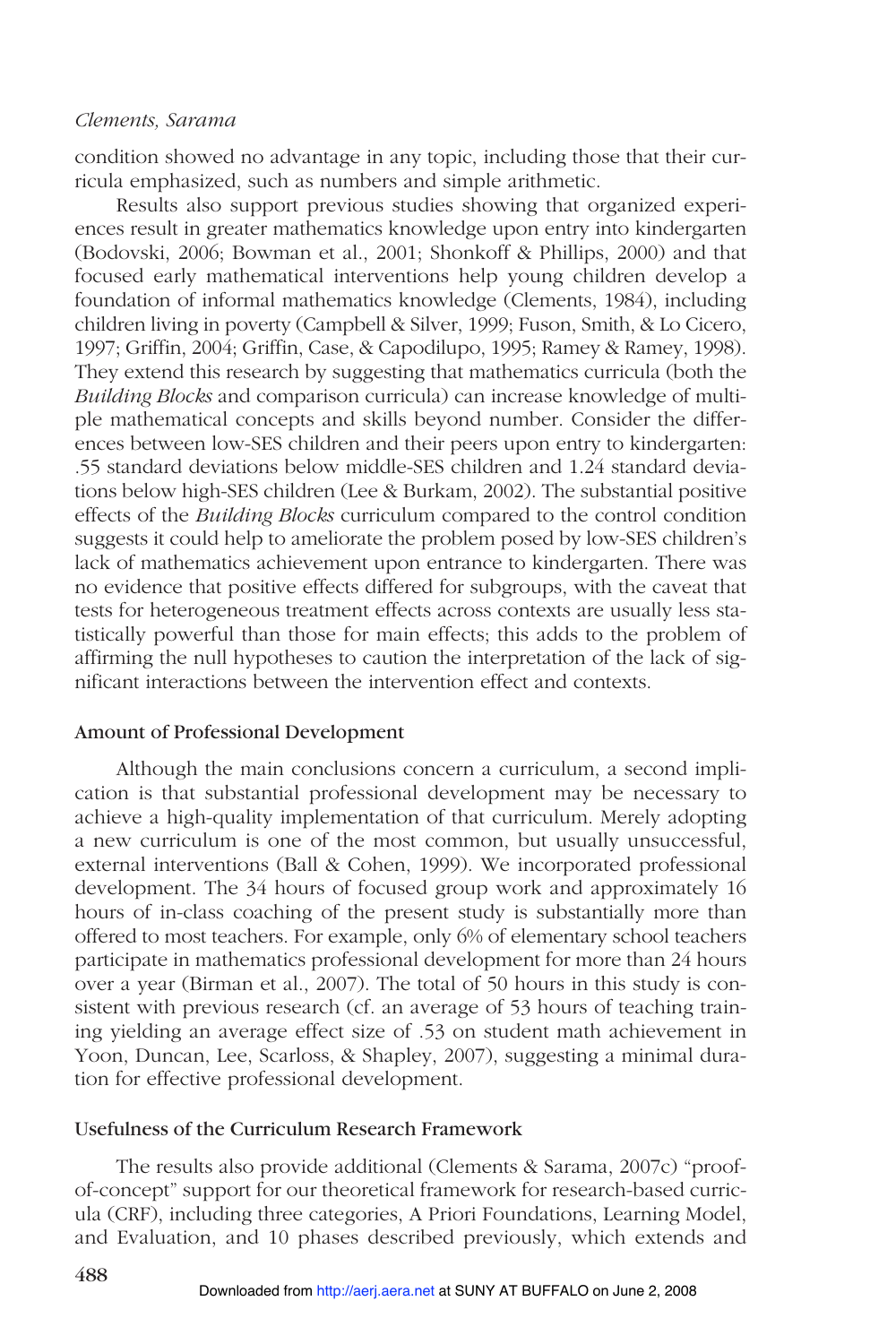particularizes theories of curriculum research (Clements, 2002, 2007). An implication is that such synthesis of curriculum development as a scientific enterprise and mathematics education research may help reduce the separation of research and practice and produce results that are applicable not only to researchers but to practitioners (parents, teachers, and teacher educators), administrators, policy makers, and curriculum and software developers. A caveat is that this study involved a moderate number of mostly volunteer teachers located in proximity to the researchers.

#### Efficacy of the Learning Trajectories Construct

The larger effects of the *Building Blocks* curriculum than the comparison curriculum support the distinct contribution of research-based learning trajectories. Given that the content coverage of the two were closely matched, significant differences favoring the *Building Blocks* curriculum may be the result of the instructional strategies and the pedagogical content knowledge embedded in its learning trajectories. These results intimate that others will find learning trajectories a useful construct in future research, curriculum development, and professional development efforts. Learning trajectories have several advantages, including that (a) the developmental progressions provide benchmarks for formative assessments, especially useful for children who are low performers; (b) these progressions can form a foundation for future curriculum development; (c) these progressions can be tested and refined in future research projects to serve goals in cognitive psychology and mathematics education; (d) the other main component of the learning trajectories, the sequence of instructional tasks, can be adopted for teaching and professional development efforts; and (e) subsets of these instructional sequences can be tested against others to increase the efficacy of the learning trajectory. *Building Blocks* interweaves different learning trajectories; therefore, these two characteristics, use of learning trajectories and the particular instantiation of them as interwoven throughout the curriculum, are intentionally confounded, and thus their effects can not be distinguished. Interweaving the learning trajectories is supported by theory and research, as discussed previously. Nevertheless, although inconsistent with the CRF model, it would be possible to package learning trajectories, or topics, into conventional, sequential units, permitting future research to ascertain the degree to which positive effects can be attributed to learning trajectories without interweaving, to interweaving topics without using developmental progressions, or to the synthesis of the two, as instantiated in the *Building* Blocks curriculum. Teachers in the *Building Blocks* curriculum also used a greater number of activities to address developmental levels, but the data from this study can not separate the impact of the number of activities per se from their use within learning trajectories.

We are presently studying whether these effects can be maintained with large numbers of schools, teachers, and students and with great geographical and contextual diversity and whether the effects are sustainable over several years. Also, other research teams should test the CRF and its core of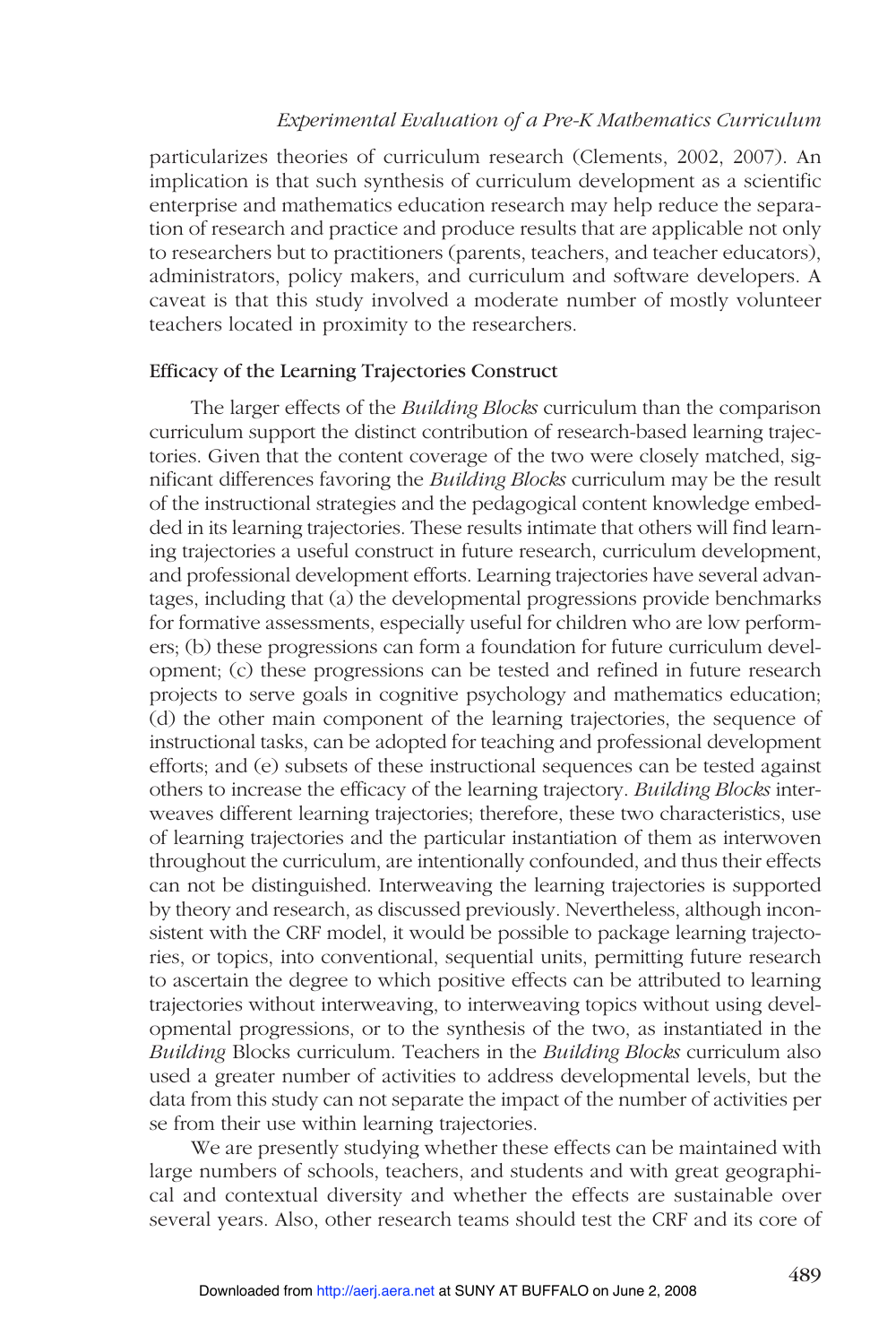learning trajectories, including comparing it to alternatives, to evaluate the effectiveness of the model per se.

#### Note

This paper was based upon work supported in part by the National Science Foundation (NSF) under Grant No. ESI-9730804 to D. H. Clements and J. Sarama, "Building Blocks— Foundations for Mathematical Thinking, Pre-Kindergarten to Grade 2: Research-Based Materials Development," and in small part by the Institute of Educational Sciences (IES; U.S. Department of Education, under the Interagency Educational Research Initiative, or IERI, a collaboration of the IES, NSF, and National Institute of Child Health and Human Development) under Grant No. R305K05157 to D. H. Clements, J. Sarama, and J. Lee, "Scaling Up TRIAD: Teaching Early Mathematics for Understanding with Trajectories and Technologies." Any opinions, findings, and conclusions or recommendations expressed in this material are those of the authors and do not necessarily reflect the views of the funding agencies. The curriculum evaluated in this research has since been published by the authors, who thus have a vested interest in the results. An external auditor oversaw the research design, data collection, and analysis, and five researchers independently confirmed findings and procedures. The authors, listed alphabetically, contributed equally to the research.

#### References

- Arnold, D. H., Fisher, P. H., Doctoroff, G. L., & Dobbs, J. (2002). Accelerating math development in Head Start classrooms: Outcomes and gender differences. *Journal of Educational Psychology*, *94*, 762–770.
- Balfanz, R. (1999). Why do we teach young children so little mathematics? Some historical considerations. In J. V. Copley (Ed.), *Mathematics in the early years* (pp. 3–10). Reston, VA: National Council of Teachers of Mathematics.
- Ball, D. L., & Cohen, D. K. (1999). *Instruction, capacity, and improvement.* Philadelphia: Consortium for Policy Research in Education, University of Pennsylvania.
- Baron, R. M., & Kenny, D. A. (1986). The moderator-mediator variable distinction in social psychological research: Conceptual, strategic, and statistical considerations. *Journal of Personality and Social Psychology*, *51*, 1173–1182.
- Birman, B. F., LeFloch, K. C., Klekotka, A., Ludwig, M., Taylor, J., Walters, K., et al. (2007). *State and local implementation of the No Child Left Behind Act, volume II—Teacher quality under NCLB: Interim report.* Washington, DC: U.S. Department of Education, Office of Planning, Evaluation and Policy Development, Policy and Program Studies Service.
- Blevins-Knabe, B., & Musun-Miller, L. (1996). Number use at home by children and their parents and its relationship to early mathematical performance. *Early Development and Parenting*, *5*, 35–45.
- Bodovski, K. (2006, April). *Instruction, student engagement, and mathematics learning in elementary school.* Paper presented at the American Educational Research Association, San Francisco.
- Bowman, B. T., Donovan, M. S., & Burns, M. S. (Eds.). (2001). *Eager to learn: Educating our preschoolers.* Washington, DC: National Academy Press.
- Brosterman, N. (1997). *Inventing kindergarten.* New York: Harry N. Abrams.
- Bryant, D. M., Burchinal, M. R., Lau, L. B., & Sparling, J. J. (1994). Family and classroom correlates of Head Start children's developmental outcomes. *Early Childhood Research Quarterly*, *9*, 289–309.
- Campbell, P. F., & Silver, E. A. (1999). *Teaching and learning mathematics in poor communities.* Reston, VA: National Council of Teachers of Mathematics.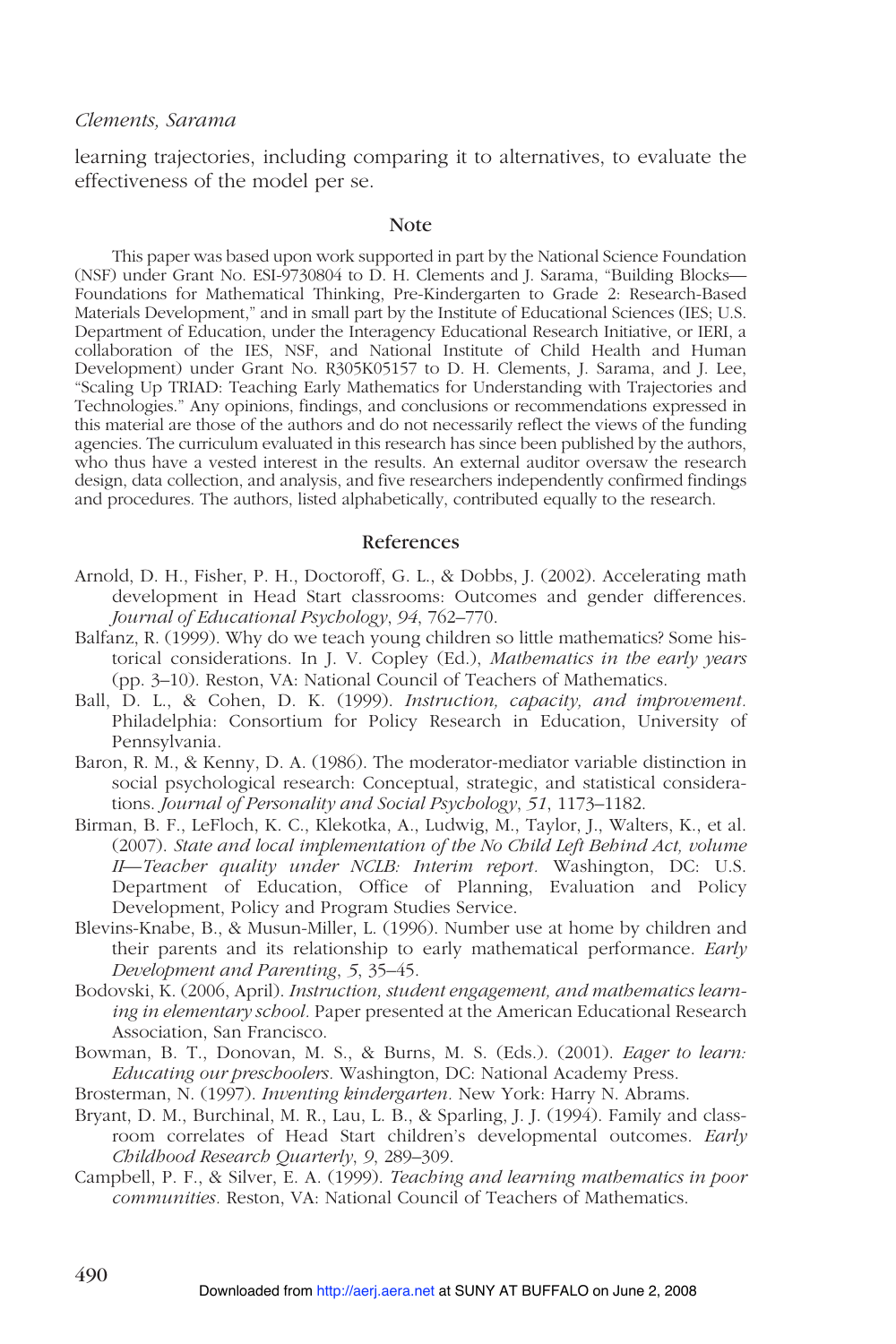- Cepeda, N. J., Pashler, H., Vul, E., Wixted, J. T., & Rohrer, D. (2006). Distributed practice in verbal recall tasks: A review and quantitative synthesis. *Psychological Bulletin*, *132*, 354–380.
- Clarke, D. M., & Clarke, B. A. (2004). Mathematics teaching in K-2: Painting a picture of challenging, supportive and effective classrooms. In R. Rubenstein & G. Bright (Eds.), *Perspectives on teaching mathematics: 66th yearbook* (pp. 67–81). Reston, VA: National Council of Teachers of Mathematics.
- Clements, D. H. (1984). Training effects on the development and generalization of Piagetian logical operations and knowledge of number. *Journal of Educational Psychology*, *76*, 766–776.
- Clements, D. H. (2002). Linking research and curriculum development. In L. D. English (Ed.), *Handbook of international research in mathematics education* (pp. 599–636). Mahwah, NJ: Lawrence Erlbaum.
- Clements, D. H. (2007). Curriculum research: Toward a framework for "researchbased curricula." *Journal for Research in Mathematics Education*, *38*, 35–70.
- Clements, D. H., & Conference Working Group. (2004). Part one: Major themes and recommendations. In D. H. Clements, J. Sarama & A.-M. DiBiase (Eds.), *Engaging young children in mathematics: Standards for early childhood mathematics education* (pp. 1–72). Mahwah, NJ: Lawrence Erlbaum.
- Clements, D. H., & Sarama, J. (2003). *DLM Early Childhood Express math resource guide.* Columbus, OH: SRA/McGraw-Hill.
- Clements, D. H., & Sarama, J. (2004a). *Building Blocks* for early childhood mathematics. *Early Childhood Research Quarterly, 19,* 181–189.
- Clements, D. H., & Sarama, J. (2004b). Hypothetical learning trajectories [Special issue]. *Mathematical Thinking and Learning*, *6*(2).
- Clements, D. H., & Sarama, J. (2004c). Learning trajectories in mathematics education. *Mathematical Thinking and Learning*, *6*, 81–89.
- Clements, D. H., & Sarama, J. (2007a). *Building Blocks—SRA real math teacher's edition, Grade PreK.* Columbus, OH: SRA/McGraw-Hill.
- Clements, D. H., & Sarama, J. (2007b). Early childhood mathematics learning. In F. K. Lester Jr. (Ed.), *Second handbook of research on mathematics teaching and learning* (pp. 461–555). New York: Information Age.
- Clements, D. H., & Sarama, J. (2007c). Effects of a preschool mathematics curriculum: Summative research on the *Building Blocks* project. *Journal for Research in Mathematics Education*, *38*, 136–163.
- Clements, D. H., Wilson, D. C., & Sarama, J. (2004). Young children's composition of geometric figures: A learning trajectory. *Mathematical Thinking and Learning*, *6*, 163–184.
- Coburn, C. E. (2003). Rethinking scale: Moving beyond numbers to deep and lasting change. *Educational Researcher*, *32*(6), 3–12.
- Cohen, J. (1977). *Statistical power analysis for the behavioral sciences* (Rev. ed.). New York: Academic Press.
- Cook, T. D. (2002). Randomized experiments in educational policy research: A critical examination of the reasons the educational evaluation community has offered for not doing them. *Educational Evaluation and Policy Analysis*, *24*, 175–199.
- Cronbach, L. J., Ambron, S. R., Dornbusch, S. M., Hess, R. D., Hornik, R. C., Phillips, D. C., et al. (Eds.). (1980). *Toward reform of program evaluation: Aims, methods, and institutional arrangements.* San Francisco: Jossey-Bass.
- Denton, K., & West, J. (2002). Children's reading and mathematics achievement in kindergarten and first grade. Retrieved December 1, 2002, from http:// nces.ed.gov/pubsearch/pubsinfo.asp?pubid=2002125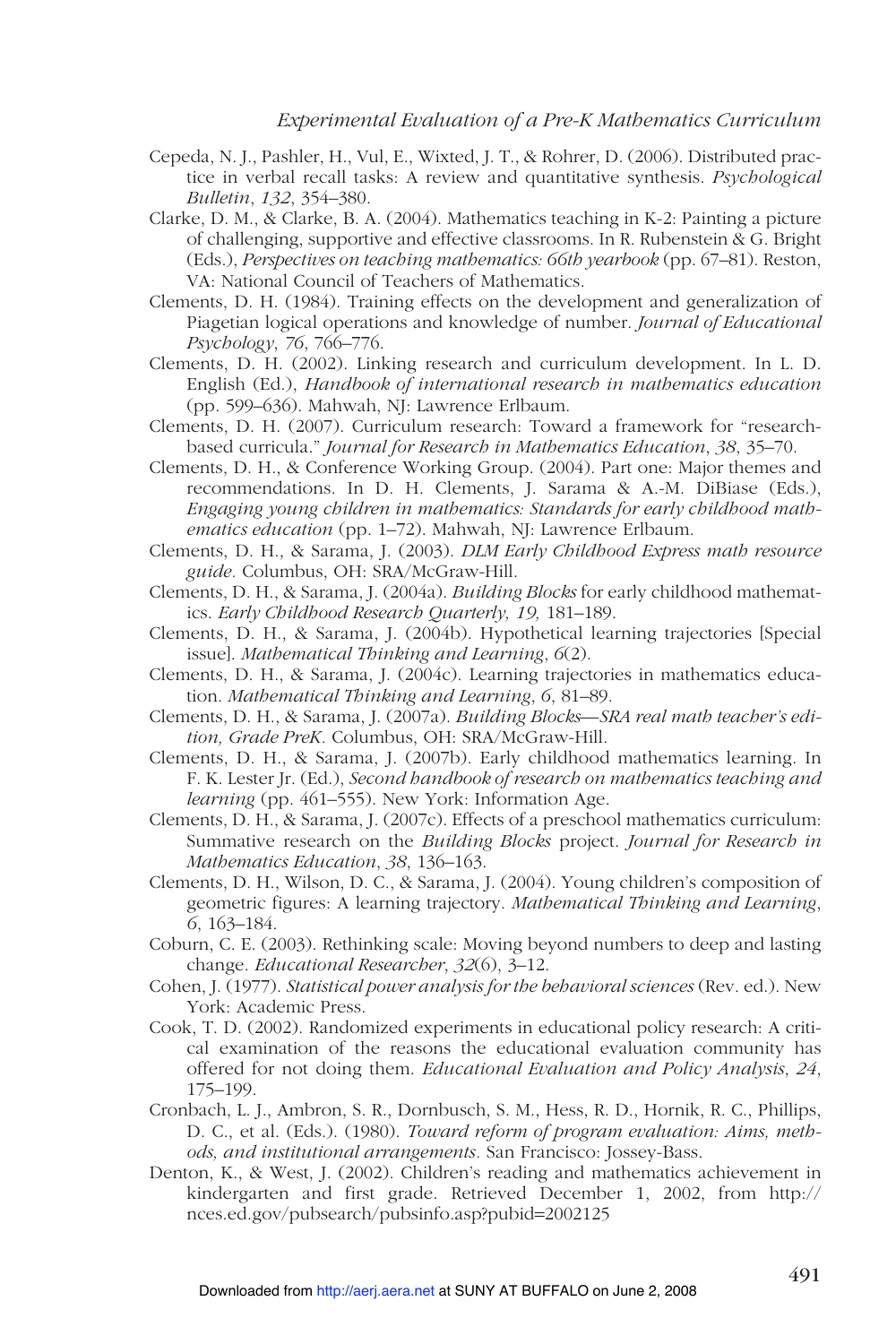- Farran, D. C., Silveri, B., & Culp, A. (1991). Public preschools and the disadvantaged. In L. Rescorla, M. C. Hyson, & K. Hirsh-Pase (Eds.), *Academic instruction in early childhood: Challenge or pressure? New directions for child development* (pp. 65–73). San Francisco: Jossey-Bass.
- Feuer, M. J., Towne, L., & Shavelson, R. J. (2002). Scientific culture and educational research. *Educational Researcher*, *31*(8), 4–14.
- Fraivillig, J. L., Murphy, L. A., & Fuson, K. C. (1999). Advancing children's mathematical thinking in everyday mathematics classrooms. *Journal for Research in Mathematics Education*, *30*, 148–170.
- Fuson, K. C. (1988). *Children's counting and concepts of number.* New York: Springer-Verlag.
- Fuson, K. C., Smith, S. T., & Lo Cicero, A. (1997). Supporting Latino first graders' ten-structured thinking in urban classrooms. *Journal for Research in Mathematics Education*, *28*, 738–760.
- Galván Carlan, V. (2000). *Development of an instrument to assess the use of developmentally appropriate practices in teaching mathematics in early childhood classrooms.* Unpublished doctoral dissertation, University of Houston.
- Galván Carlan, V., & Copley, J. V. (2000). *Early childhood mathematics profile observational checklist.* Houston, TX: University of Houston.
- Griffin, S. (2004). Number Worlds: A research-based mathematics program for young children. In D. H. Clements, J. Sarama, & A.-M. DiBiase (Eds.), *Engaging young children in mathematics: Standards for early childhood mathematics education* (pp. 325–342). Mahwah, NJ: Lawrence Erlbaum.
- Griffin, S., & Case, R. (1997). Re-thinking the primary school math curriculum: An approach based on cognitive science. *Issues in Education*, *3*(1), 1–49.
- Griffin, S., Case, R., & Capodilupo, A. (1995). Teaching for understanding: The importance of the central conceptual structures in the elementary mathematics curriculum. In A. McKeough, J. Lupart, & A. Marini (Eds.), *Teaching for transfer: Fostering generalization in learning* (pp. 121–151). Mahwah, NJ: Lawrence Erlbaum.
- Hall, G. E., & Hord, S. M. (2001). *Implementing change: Patterns, principles, and potholes.* Boston: Allyn and Bacon.
- Holloway, S. D., Rambaud, M. F., Fuller, B., & Eggers-Pierola, C. (1995). What is "appropriate practice" at home and in child care? Low-income mothers' views on preparing their children for school. *Early Childhood Research Quarterly*, *10*, 451–473.
- Hord, S., Rutherford, W., Huling-Austin, L., & Hall, G. (1987). *Taking charge of change.* Alexandria, VA: Association for Supervision and Curriculum Development.
- Horizon Research. (2001). *Classroom observation protocol.* Chapel Hill, NC: Author.
- Kilpatrick, J., Swafford, J., & Findell, B. (2001). *Adding it up: Helping children learn mathematics.* Washington, DC: National Academy Press.
- Klein, A., & Starkey, P. (2004). Fostering preschool children's mathematical development: Findings from the Berkeley Math Readiness Project. In D. H. Clements, J. Sarama, & A.-M. DiBiase (Eds.), *Engaging young children in mathematics: Standards for early childhood mathematics education* (pp. 343–360). Mahwah, NJ: Lawrence Erlbaum.
- Klein, A., Starkey, P., & Ramirez, A. B. (2002). *Pre-K mathematics curriculum.* Glenview, IL: Scott Foresman.
- Klein, A., Starkey, P., & Wakeley, A. (2000). *Child Math Assessment: Preschool Battery (CMA).* Berkeley: University of California, Berkeley.
- Lee, V. E., & Burkam, D. T. (2002). *Inequality at the starting gate.* Washington, DC: Economic Policy Institute.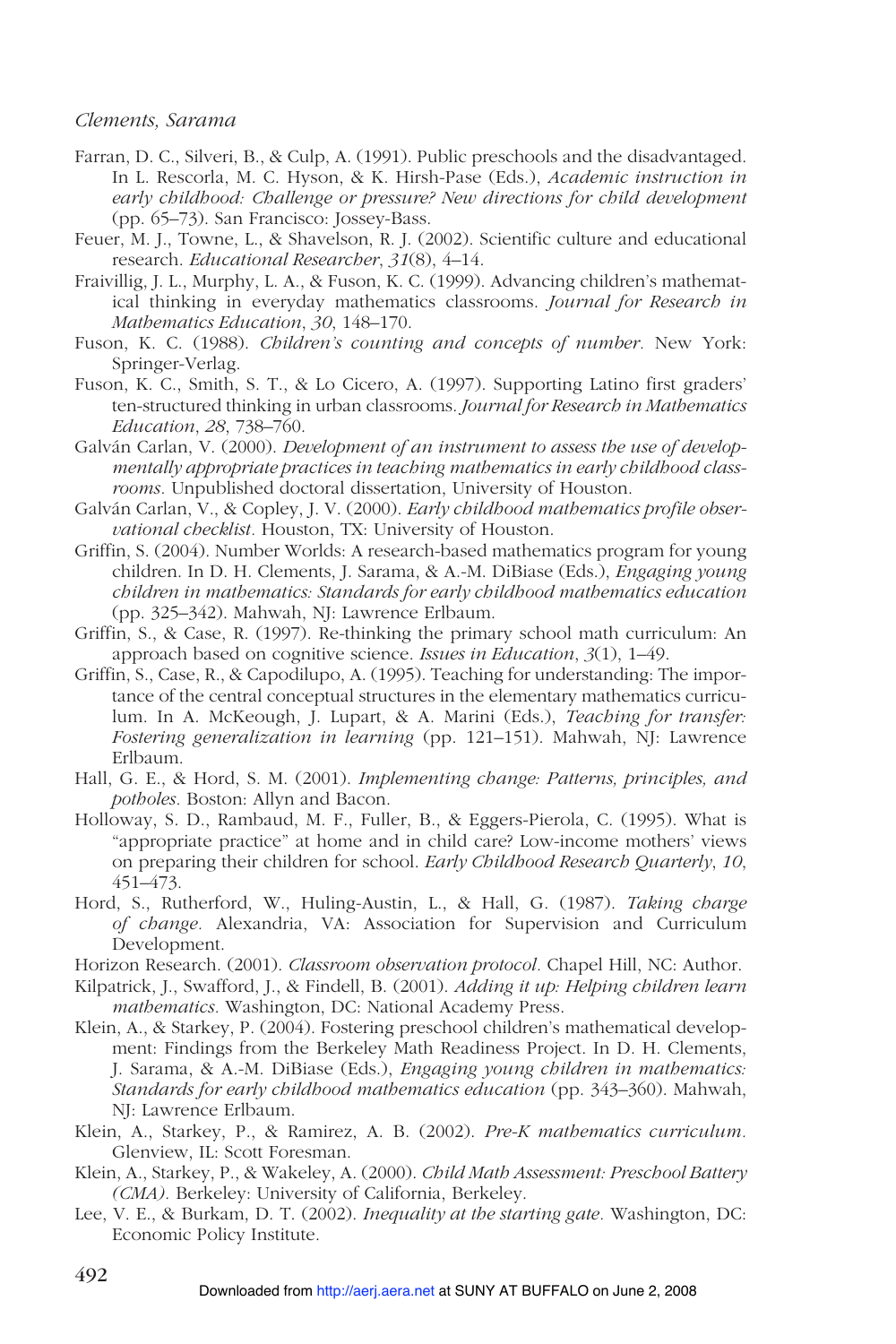- Lipsey, M. W., & Wilson, D. B. (2001). *Practical meta-analysis.* Thousand Oaks, CA: Sage.
- Mullis, I. V. S., Martin, M. O., Gonzalez, E. J., Gregory, K. D., Garden, R. A., O'Connor, K. M., et al. (2000). *TIMSS 1999 international mathematics report.* Boston: International Study Center, Boston College, Lynch School of Education.
- National Association for the Education of Young Children. (1991). *Early childhood classroom observation—National Academy of Early Childhood Programs* (Rev. ed.). Washington, DC: Author.
- National Council of Teachers of Mathematics. (2006). *Curriculum focal points for prekindergarten through Grade 8 mathematics: A quest for coherence.* Reston, VA: Author.
- National Research Council. (2004). *On evaluating curricular effectiveness: Judging the quality of K-12 mathematics evaluations.* Washington, DC: Mathematical Sciences Education Board, Center for Education, Division of Behavioral and Social Sciences and Education, National Academies Press.
- Natriello, G., McDill, E. L., & Pallas, A. M. (1990). *Schooling disadvantaged children: Racing against catastrophe.* New York: Teachers College Press.
- Piaget, J., & Szeminska, A. (1952). *The child's conception of number.* London: Routledge/Kegan Paul.
- Pierce, C. A., Block, R. A., & Aguinis, H. (2004). Cautionary note on reporting eta-squared values from multifactor ANOVA designs. *Educational and Psychological Measurement*, *64*(6), 916–924.
- Ramey, C. T., & Ramey, S. L. (1998). Early intervention and early experience. *American Psychologist*, *53*, 109–120.
- Raudenbush, S. W. (1997). Statistical analysis and optimal design for cluster randomized trials. *Psychological Methods*, *2*, 173–185.
- Razel, M., & Eylon, B.-S. (1991, July). *Developing mathematics readiness in young children with the Agam Program*. Paper presented at the 15th conference of the International Group for the Psychology of Mathematics Education, Genoa, Italy.
- Reeves, D. B. (2002, May 8). Galileo's dilemma*. Education Week*, p. 44.
- Riordan, J. E., & Noyce, P. E. (2001). The impact of two standards-based mathematics curricula on student achievement in Massachusetts. *Journal for Research in Mathematics Education*, *32*, 368–398.
- Rohrer, D., & Taylor, K. (2006). The effect of overlearning and distributed practise on the retention of mathematics knowledge. *Applied Cognitive Psychology*, *20*, 1–16.
- Rosenthal, R., & Rosnow, R. L. (1984). *Essentials of behavioral research: Methods and data analysis.* New York: McGraw-Hill.
- Sarama, J. (2004). Technology in early childhood mathematics: *Building Blocks™* as an innovative technology-based curriculum. In D. H. Clements, J. Sarama, & A.-M. DiBiase (Eds.), *Engaging young children in mathematics: Standards for early childhood mathematics education* (pp. 361–375). Mahwah, NJ: Lawrence Erlbaum.
- Sarama, J., & Clements, D. H. (2002). *Building Blocks* for young children's mathematical development. *Journal of Educational Computing Research*, *27*(1/2), 93–110.
- Sarama, J., & Clements, D. H. (in press). *Research-based Elementary Math Assessment.* Columbus, OH: SRA/McGraw-Hill.
- Sarama, J., Clements, D. H., & Vukelic, E. B. (1996). The role of a computer manipulative in fostering specific psychological/mathematical processes. In E. Jakubowski, D. Watkins, & H. Biske (Eds.), *Proceedings of the 18th annual meeting of the North America Chapter of the International Group for the Psychology of Mathematics Education* (Vol. 2, pp. 567–572). Columbus, OH: ERIC Clearinghouse for Science, Mathematics, and Environmental Education.